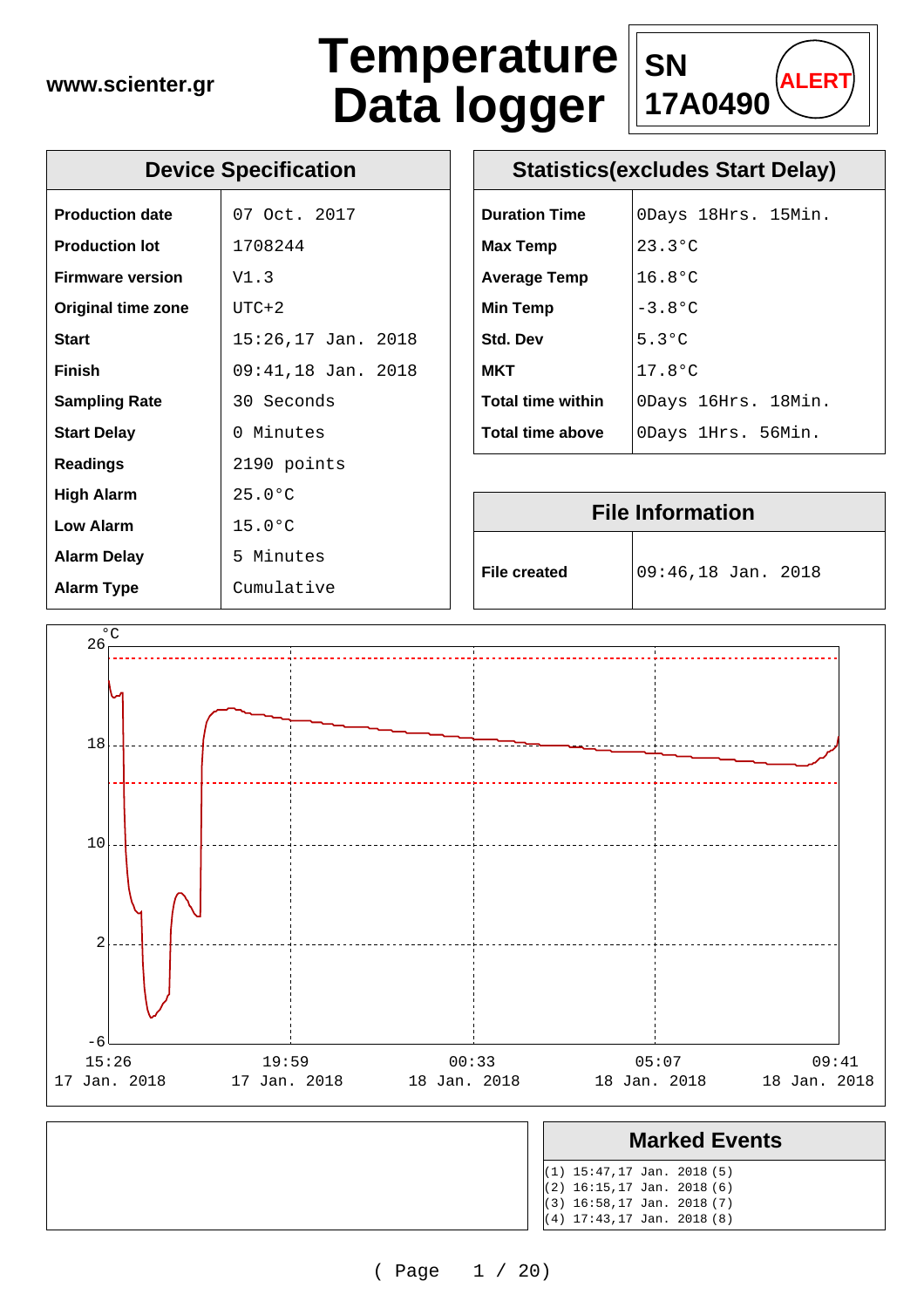

| <b>Index</b>   | <b>Date</b>          | <b>Time</b>          | $\rm ^{\circ}C$                       | <b>Index</b> | <b>Date</b>          | <b>Time</b>          | $\rm ^{\circ}C$           |
|----------------|----------------------|----------------------|---------------------------------------|--------------|----------------------|----------------------|---------------------------|
| 1              | 17/01/18             | 15:26:39             | 23.3                                  | 61           | 17/01/18             | 15:56:39             | $\star$<br>6.5            |
| 2              | 17/01/18             | 15:27:09             | 23.2                                  | 62           | 17/01/18             | 15:57:09             | $\star$<br>$6.4\,$        |
| 3              | 17/01/18             | 15:27:39             | 22.9                                  | 63           | 17/01/18             | 15:57:39             | $\star$<br>$6.2$          |
| $\overline{4}$ | 17/01/18             | 15:28:09             | 22.7                                  | 64           | 17/01/18             | 15:58:09             | $\star$<br>6.1            |
| 5              | 17/01/18             | 15:28:39             | 22.5                                  | 65           | 17/01/18             | 15:58:39             | 5.9<br>$^\star$           |
| $\epsilon$     | 17/01/18             | 15:29:09             | 22.4                                  | 66           | 17/01/18             | 15:59:09             | 5.9<br>$^\star$           |
| 7              | 17/01/18             | 15:29:39             | 22.3                                  | 67           | 17/01/18             | 15:59:39             | 5.7<br>$\star$            |
| 8              | 17/01/18             | 15:30:09             | 22.3                                  | 68           | 17/01/18             | 16:00:09             | 5.6<br>$\star$            |
| 9              | 17/01/18             | 15:30:39             | 22.2                                  | 69           | 17/01/18             | 16:00:39             | $\star$<br>5.5            |
| 10             | 17/01/18             | 15:31:09             | 22.1                                  | 70           | 17/01/18             | 16:01:09             | $\star$<br>5.4            |
| 11             | 17/01/18             | 15:31:39             | 22.1                                  | 71           | 17/01/18             | 16:01:39             | $5.4$<br>$\star$          |
| 12             | 17/01/18             | 15:32:09             | 22.0                                  | 72           | 17/01/18             | 16:02:09             | 5.3<br>$^\star$           |
| 13             | 17/01/18             | 15:32:39             | 21.9                                  | 73           | 17/01/18             | 16:02:39             | 5.3<br>$\star$            |
| 14             | 17/01/18             | 15:33:09             | 21.9                                  | 74           | 17/01/18             | 16:03:09             | 5.2<br>$\ast$             |
| 15             | 17/01/18             | 15:33:39             | 21.9                                  | 75           | 17/01/18             | 16:03:39             | $\star$<br>5.2            |
| 16             | 17/01/18             | 15:34:09             | 21.9                                  | 76           | 17/01/18             | 16:04:09             | $\star$<br>5.1            |
| 17             | 17/01/18             | 15:34:39             | 21.9                                  | 77           | 17/01/18             | 16:04:39             | 5.0<br>$^\star$           |
| 18             | 17/01/18             | 15:35:09             | 21.9                                  | 78           | 17/01/18             | 16:05:09             | 5.0<br>$^\star$           |
| 19             | 17/01/18             | 15:35:39             | 21.9                                  | 79           | 17/01/18             | 16:05:39             | 4.9<br>$\star$            |
| 20             | 17/01/18             | 15:36:09             | 21.9                                  | 80           | 17/01/18             | 16:06:09             | 4.8<br>$\ast$<br>$\star$  |
| 21             | 17/01/18             | 15:36:39             | 21.9                                  | 81           | 17/01/18             | 16:06:39             | $4.8\,$<br>$\star$        |
| 22             | 17/01/18             | 15:37:09             | 21.9                                  | 82           | 17/01/18             | 16:07:09             | $4.8\,$<br>$\star$        |
| 23             | 17/01/18             | 15:37:39             | 22.0                                  | 83           | 17/01/18             | 16:07:39             | 4.7<br>$^\star$           |
| 24<br>25       | 17/01/18             | 15:38:09             | 22.0<br>22.0                          | 84<br>85     | 17/01/18             | 16:08:09             | $4.7\,$<br>$\star$<br>4.7 |
| 26             | 17/01/18<br>17/01/18 | 15:38:39<br>15:39:09 |                                       |              | 17/01/18             | 16:08:39<br>16:09:09 | $\star$<br>4.6            |
| 27             | 17/01/18             | 15:39:39             | 22.0<br>22.0                          | 86<br>87     | 17/01/18<br>17/01/18 | 16:09:39             | $\star$<br>4.6            |
| 28             | 17/01/18             | 15:40:09             | 22.1                                  | 88           | 17/01/18             | 16:10:09             | $\star$<br>4.6            |
| 29             | 17/01/18             | 15:40:39             | 22.0                                  | 89           | 17/01/18             | 16:10:39             | 4.6<br>$^\star$           |
| 30             | 17/01/18             | 15:41:09             | 22.1                                  | 90           | 17/01/18             | 16:11:09             | $\star$<br>4.5            |
| 31             | 17/01/18             | 15:41:39             | 22.1                                  | 91           | 17/01/18             | 16:11:39             | $\star$<br>4.5            |
| 32             | 17/01/18             | 15:42:09             | 22.1                                  | 92           | 17/01/18             | 16:12:09             | 4.5<br>$\ast$             |
| 33             | 17/01/18             | 15:42:39             | 22.1                                  | 93           | 17/01/18             | 16:12:39             | $\star$<br>4.5            |
| 34             | 17/01/18             | 15:43:09             | 22.1                                  | 94           | 17/01/18             | 16:13:09             | $\star$<br>4.5            |
| 35             | 17/01/18             | 15:43:39             | 22.2                                  | 95           | 17/01/18             | 16:13:39             | 4.5<br>$\star$            |
| 36             | 17/01/18             | 15:44:09             | 22.2                                  | 96           | 17/01/18             | 16:14:09             | 4.5<br>$^\star$           |
| 37             | 17/01/18             | 15:44:39             | 22.3                                  | 97           | 17/01/18             | 16:14:39             | $\star$<br>4.5            |
| 38             | 17/01/18             | 15:45:09             | 22.3                                  | 98           | 17/01/18             | 16:15:09             | $\star$<br>4.7            |
| 39             | 17/01/18             | 15:45:39             | 22.2                                  | 99           | 17/01/18             | 16:15:39             | $\star$<br>$5.0$          |
| 40             | 17/01/18             | 15:46:09             | 22.2                                  | 100          | 17/01/18             | 16:16:09             | $^\star$<br>2.9           |
| 41             | 17/01/18             | 15:46:39             | 22.2                                  | 101          | 17/01/18             | 16:16:39             | $\ast$<br>1.9             |
| 42             | 17/01/18             | 15:47:09             | 22.3                                  | 102          | 17/01/18             | 16:17:09             | $\ast$<br>1.2             |
| 43             | 17/01/18             | 15:47:39             | 22.4                                  | 103          | 17/01/18             | 16:17:39             | $^\star$<br>0.6           |
| 44             | 17/01/18             | 15:48:09             | 22.2                                  | 104          | 17/01/18             | 16:18:09             | $\ast$<br>$0.1\,$         |
| 45             | 17/01/18             | 15:48:39             | 17.2                                  | 105          | 17/01/18             | 16:18:39             | $^\star$<br>$-0.3$        |
| 46             | 17/01/18             | 15:49:09             | $* 14.7$                              | 106          | 17/01/18             | 16:19:09             | $-0.7$<br>*               |
| 47             | 17/01/18             | 15:49:39             | $* 13.2$                              | 107          | 17/01/18             | 16:19:39             | $* -1.1$                  |
| 48             | 17/01/18             | 15:50:09             | $* 12.0$                              | 108          | 17/01/18             | 16:20:09             | $-1.4$<br>$\star$         |
| 49             | 17/01/18             | 15:50:39             | $* 11.3$                              | 109          | 17/01/18             | 16:20:39             | $-1.7$<br>$\star$         |
| 50             | 17/01/18             | 15:51:09             | 10.5<br>$\star$                       | 110          | 17/01/18             | 16:21:09             | $* -2.0$                  |
| 51             | 17/01/18             | 15:51:39             | $*10.0$                               | 111          | 17/01/18             | 16:21:39             | $^\star$<br>$-2.2$        |
| 52             | 17/01/18             | 15:52:09             | $^\star$<br>9.5                       | 112          | 17/01/18             | 16:22:09             | $-2.4$<br>$^{\star}$      |
| 53             | 17/01/18             | 15:52:39             | 8.9<br>$^\star$                       | 113          | 17/01/18             | 16:22:39             | $* -2.6$                  |
| 54             | 17/01/18             | 15:53:09             | $\ast$<br>$8.5\,$                     | 114          | 17/01/18             | 16:23:09             | $* -2.8$                  |
| 55             | 17/01/18             | 15:53:39             | $8.2\,$<br>$^\star$                   | 115          | 17/01/18             | 16:23:39             | $* -3.0$                  |
| 56             | 17/01/18             | 15:54:09             | $^\star$<br>$7.8\,$                   | 116          | 17/01/18             | 16:24:09             | * $-3.1$                  |
| 57             | 17/01/18             | 15:54:39             | $^\star$<br>$7.5$                     | 117          | 17/01/18             | 16:24:39             | $* -3.2$                  |
| 58             | 17/01/18             | 15:55:09             | $\star$<br>7.3                        | 118          | 17/01/18             | 16:25:09             | $-3.3$<br>$\star$         |
| 59             | 17/01/18             | 15:55:39             | $^\star$<br>$7 \, . \, 0$<br>$^\star$ | 119          | 17/01/18             | 16:25:39             | * $-3.4$                  |
| 60             | 17/01/18             | 15:56:09             | $6.8$                                 | 120          | 17/01/18             | 16:26:09             | $* -3.5$                  |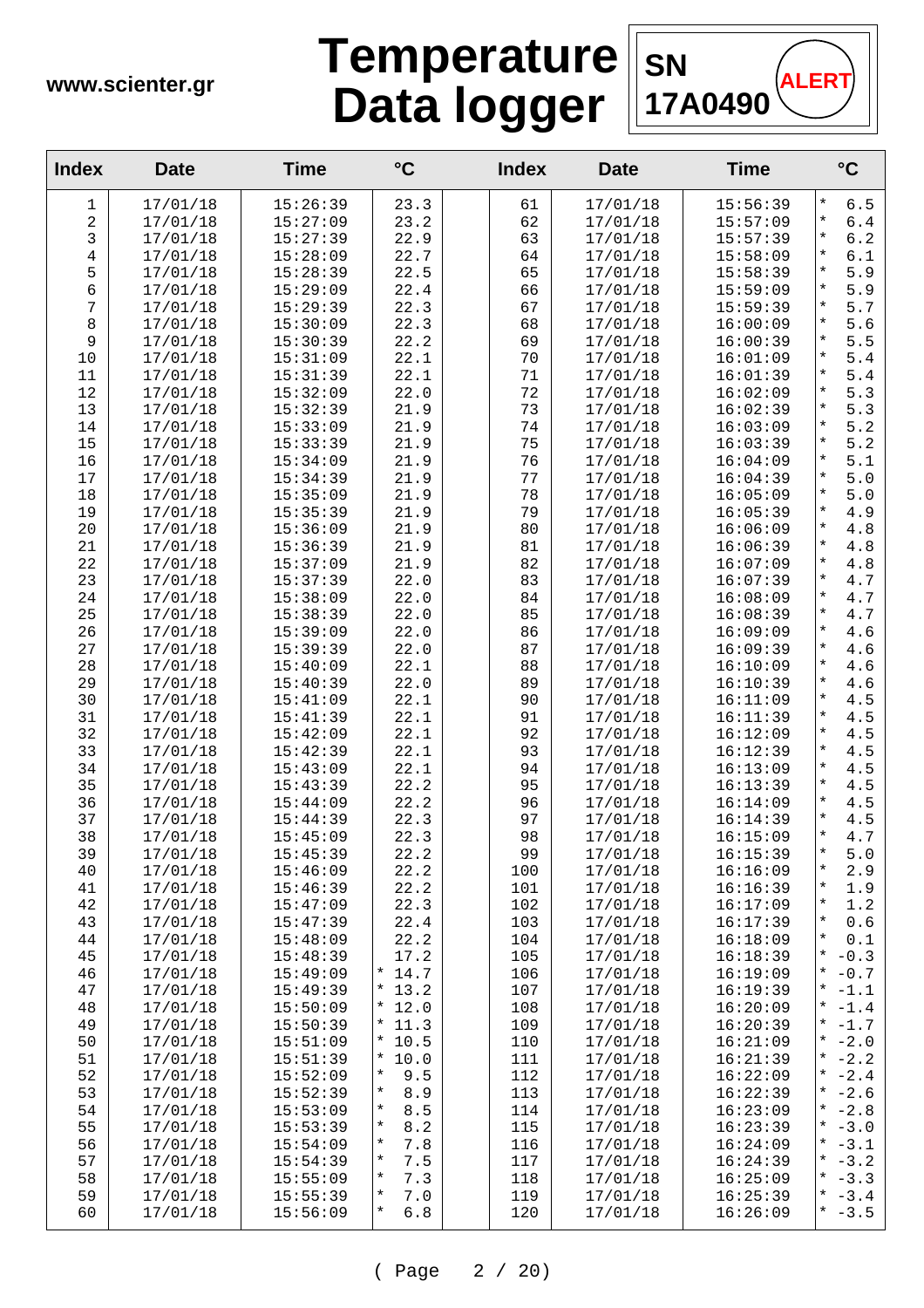

| <b>Index</b> | <b>Date</b>          | <b>Time</b>          | $\rm ^{\circ}C$      | <b>Index</b> | <b>Date</b>          | <b>Time</b>          | $\rm ^{\circ}C$                  |
|--------------|----------------------|----------------------|----------------------|--------------|----------------------|----------------------|----------------------------------|
| 121          | 17/01/18             | 16:26:39             | $* -3.6$             | 181          | 17/01/18             | 16:56:39             | $* -2.0$                         |
| 122          | 17/01/18             | 16:27:09             | $* -3.6$             | 182          | 17/01/18             | 16:57:09             | $-2.0$<br>$^\star$               |
| 123          | 17/01/18             | 16:27:39             | * $-3.7$             | 183          | 17/01/18             | 16:57:39             | $-1.9$<br>$^\star$               |
| 124          | 17/01/18             | 16:28:09             | $* -3.7$<br>* $-3.8$ | 184          | 17/01/18             | 16:58:09             | $\star$<br>$-1.9$<br>$\star$     |
| 125<br>126   | 17/01/18<br>17/01/18 | 16:28:39<br>16:29:09 | $* -3.8$             | 185<br>186   | 17/01/18<br>17/01/18 | 16:58:39<br>16:59:09 | $0.5$<br>2.6<br>$^\star$         |
| 127          | 17/01/18             | 16:29:39             | $* -3.8$             | 187          | 17/01/18             | 16:59:39             | 3.2<br>$\star$                   |
| 128          | 17/01/18             | 16:30:09             | $* -3.8$             | 188          | 17/01/18             | 17:00:09             | 3.6<br>$\star$                   |
| 129          | 17/01/18             | 16:30:39             | $* -3.8$             | 189          | 17/01/18             | 17:00:39             | $\star$<br>3.9                   |
| 130          | 17/01/18             | 16:31:09             | * $-3.8$             | 190          | 17/01/18             | 17:01:09             | $\star$<br>4.1                   |
| 131          | 17/01/18             | 16:31:39             | $* -3.8$             | 191          | 17/01/18             | 17:01:39             | $\star$<br>4.3                   |
| 132          | 17/01/18             | 16:32:09             | $* -3.8$             | 192          | 17/01/18             | 17:02:09             | 4.5<br>$^\star$                  |
| 133          | 17/01/18             | 16:32:39             | $* -3.8$             | 193          | 17/01/18             | 17:02:39             | $\star$<br>4.7                   |
| 134          | 17/01/18             | 16:33:09             | $* -3.8$             | 194          | 17/01/18             | 17:03:09             | $\star$<br>4.9                   |
| 135<br>136   | 17/01/18<br>17/01/18 | 16:33:39<br>16:34:09 | $* -3.8$<br>$* -3.7$ | 195<br>196   | 17/01/18<br>17/01/18 | 17:03:39<br>17:04:09 | $\star$<br>5.1<br>$\star$<br>5.3 |
| 137          | 17/01/18             | 16:34:39             | * $-3.7$             | 197          | 17/01/18             | 17:04:39             | $\star$<br>5.4                   |
| 138          | 17/01/18             | 16:35:09             | $* -3.7$             | 198          | 17/01/18             | 17:05:09             | 5.5<br>$^\star$                  |
| 139          | 17/01/18             | 16:35:39             | $* -3.7$             | 199          | 17/01/18             | 17:05:39             | 5.6<br>$\star$                   |
| 140          | 17/01/18             | 16:36:09             | $* -3.7$             | 200          | 17/01/18             | 17:06:09             | 5.7<br>$\star$                   |
| 141          | 17/01/18             | 16:36:39             | $* -3.6$             | 201          | 17/01/18             | 17:06:39             | 5.8<br>$^\star$                  |
| 142          | 17/01/18             | 16:37:09             | $* -3.6$             | 202          | 17/01/18             | 17:07:09             | $\star$<br>5.9                   |
| 143          | 17/01/18             | 16:37:39             | $* -3.6$             | 203          | 17/01/18             | 17:07:39             | $\star$<br>5.9                   |
| 144          | 17/01/18             | 16:38:09             | $* -3.5$             | 204          | 17/01/18             | 17:08:09             | $^\star$<br>6.0                  |
| 145          | 17/01/18             | 16:38:39             | $* -3.5$<br>$* -3.5$ | 205          | 17/01/18             | 17:08:39             | $\star$<br>$6.0$<br>$\star$      |
| 146<br>147   | 17/01/18<br>17/01/18 | 16:39:09<br>16:39:39 | * $-3.4$             | 206<br>207   | 17/01/18<br>17/01/18 | 17:09:09<br>17:09:39 | 6.1<br>$\star$<br>$6.1$          |
| 148          | 17/01/18             | 16:40:09             | * $-3.4$             | 208          | 17/01/18             | 17:10:09             | $\star$<br>$6.1$                 |
| 149          | 17/01/18             | 16:40:39             | * $-3.4$             | 209          | 17/01/18             | 17:10:39             | $\star$<br>6.2                   |
| 150          | 17/01/18             | 16:41:09             | $* -3.3$             | 210          | 17/01/18             | 17:11:09             | $6.2$<br>$^\star$                |
| 151          | 17/01/18             | 16:41:39             | $* -3.3$             | 211          | 17/01/18             | 17:11:39             | $6.2\,$<br>$\star$               |
| 152          | 17/01/18             | 16:42:09             | $* -3.2$             | 212          | 17/01/18             | 17:12:09             | 6.2<br>$\star$                   |
| 153          | 17/01/18             | 16:42:39             | $* -3.2$             | 213          | 17/01/18             | 17:12:39             | $6.2$<br>$^\star$                |
| 154          | 17/01/18             | 16:43:09             | * $-3.2$             | 214          | 17/01/18             | 17:13:09             | $\star$<br>$6.2$                 |
| 155          | 17/01/18             | 16:43:39             | $* -3.1$             | 215          | 17/01/18             | 17:13:39             | $\star$<br>$6.2$<br>$^\star$     |
| 156<br>157   | 17/01/18<br>17/01/18 | 16:44:09<br>16:44:39 | $* -3.1$<br>$* -3.0$ | 216<br>217   | 17/01/18<br>17/01/18 | 17:14:09<br>17:14:39 | $6.2$<br>$6.2$<br>$\star$        |
| 158          | 17/01/18             | 16:45:09             | $* -3.0$             | 218          | 17/01/18             | 17:15:09             | $\star$<br>6.2                   |
| 159          | 17/01/18             | 16:45:39             | $* -3.0$             | 219          | 17/01/18             | 17:15:39             | $\star$<br>6.2                   |
| 160          | 17/01/18             | 16:46:09             | $* -2.9$             | 220          | 17/01/18             | 17:16:09             | $^\star$<br>6.2                  |
| 161          | 17/01/18             | 16:46:39             | $* -2.9$             | 221          | 17/01/18             | 17:16:39             | $\star$<br>6.2                   |
| 162          | 17/01/18             | 16:47:09             | * $-2.8$             | 222          | 17/01/18             | 17:17:09             | $^\star$<br>6.1                  |
| 163          | 17/01/18             | 16:47:39             | * $-2.8$             | 223          | 17/01/18             | 17:17:39             | $^\star$<br>6.1                  |
| 164          | 17/01/18             | 16:48:09             | $* -2.7$             | 224          | 17/01/18             | 17:18:09             | $^\star$<br>6.1                  |
| 165          | 17/01/18             | 16:48:39             | * $-2.7$             | 225          | 17/01/18             | 17:18:39             | $^\star$<br>6.1<br>$\star$       |
| 166<br>167   | 17/01/18             | 16:49:09<br>16:49:39 | $* -2.7$<br>$* -2.6$ | 226<br>227   | 17/01/18<br>17/01/18 | 17:19:09<br>17:19:39 | 6.0<br>$^\star$<br>6.0           |
| 168          | 17/01/18<br>17/01/18 | 16:50:09             | $* -2.6$             | 228          | 17/01/18             | 17:20:09             | $^\star$<br>6.0                  |
| 169          | 17/01/18             | 16:50:39             | $* -2.5$             | 229          | 17/01/18             | 17:20:39             | 5.9<br>$^\star$                  |
| 170          | 17/01/18             | 16:51:09             | $* -2.5$             | 230          | 17/01/18             | 17:21:09             | 5.9<br>$^\star$                  |
| 171          | 17/01/18             | 16:51:39             | * $-2.4$             | 231          | 17/01/18             | 17:21:39             | 5.9<br>$^\star$                  |
| 172          | 17/01/18             | 16:52:09             | * $-2.4$             | 232          | 17/01/18             | 17:22:09             | $\star$<br>5.8                   |
| 173          | 17/01/18             | 16:52:39             | * $-2.4$             | 233          | 17/01/18             | 17:22:39             | $^\star$<br>5.7                  |
| 174          | 17/01/18             | 16:53:09             | $* -2.3$             | 234          | 17/01/18             | 17:23:09             | 5.7<br>$^\star$                  |
| 175          | 17/01/18             | 16:53:39             | * $-2.3$             | 235          | 17/01/18             | 17:23:39             | 5.6<br>$^\star$<br>$^\star$      |
| 176<br>177   | 17/01/18             | 16:54:09             | * $-2.2$<br>* $-2.2$ | 236<br>237   | 17/01/18             | 17:24:09             | 5.6<br>5.5<br>$^\star$           |
| 178          | 17/01/18<br>17/01/18 | 16:54:39<br>16:55:09 | * $-2.1$             | 238          | 17/01/18<br>17/01/18 | 17:24:39<br>17:25:09 | $\star$<br>5.5                   |
| 179          | 17/01/18             | 16:55:39             | * $-2.1$             | 239          | 17/01/18             | 17:25:39             | $^\star$<br>5.4                  |
| 180          | 17/01/18             | 16:56:09             | $* -2.1$             | 240          | 17/01/18             | 17:26:09             | 5.3<br>$^\star$                  |
|              |                      |                      |                      |              |                      |                      |                                  |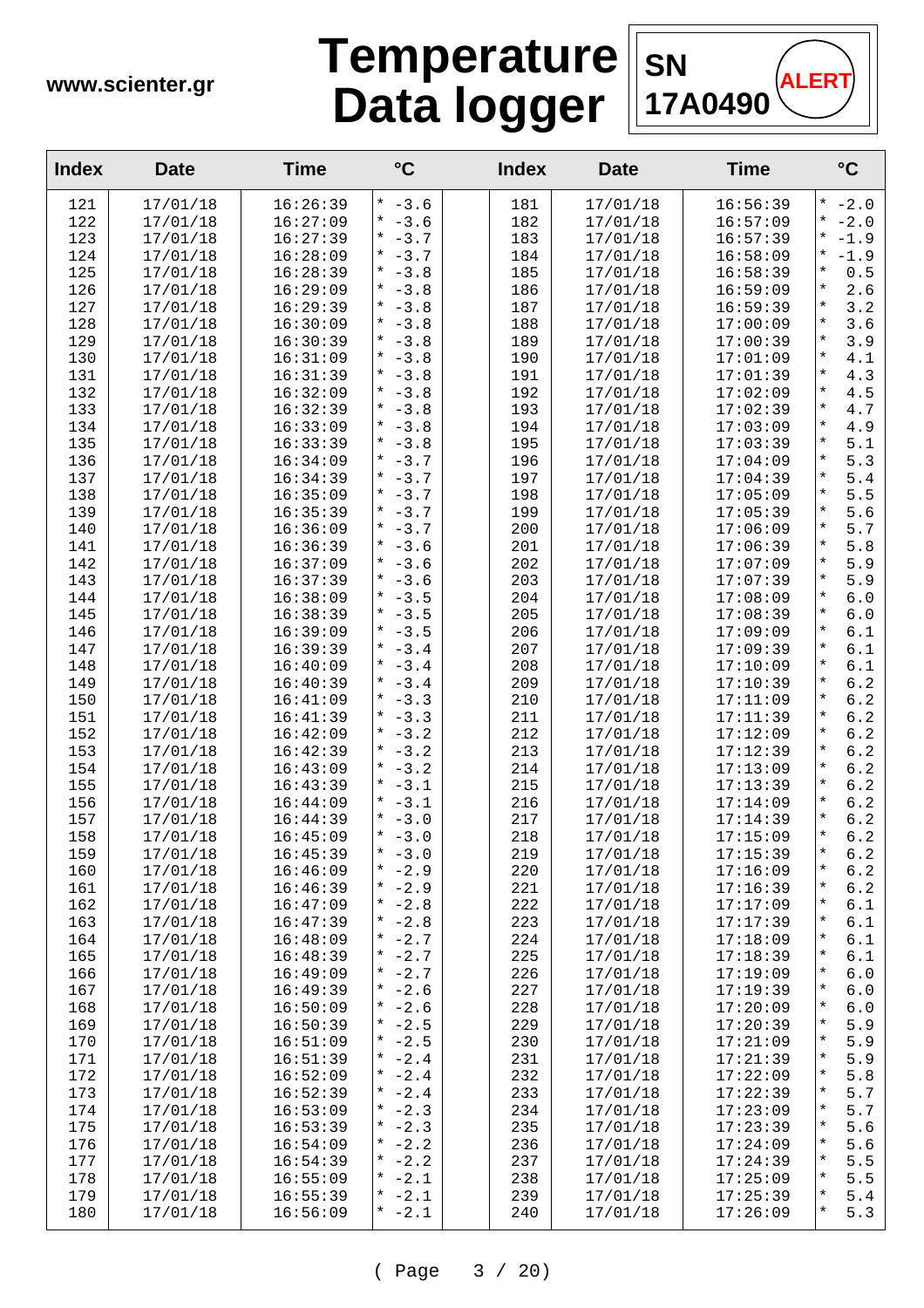

| <b>Index</b> | <b>Date</b>          | <b>Time</b>          | $\rm ^{\circ}C$           | <b>Index</b> | <b>Date</b>          | <b>Time</b>          | $\rm ^{\circ}C$ |
|--------------|----------------------|----------------------|---------------------------|--------------|----------------------|----------------------|-----------------|
| 241          | 17/01/18             | 17:26:39             | $\ast$<br>5.3             | 301          | 17/01/18             | 17:56:39             | 20.3            |
| 242          | 17/01/18             | 17:27:09             | 5.2<br>$^\star$           | 302          | 17/01/18             | 17:57:09             | 20.4            |
| 243          | 17/01/18             | 17:27:39             | $\star$<br>5.2            | 303          | 17/01/18             | 17:57:39             | 20.4            |
| 244          | 17/01/18             | 17:28:09             | $\star$<br>5.1            | 304          | 17/01/18             | 17:58:09             | 20.5            |
| 245          | 17/01/18             | 17:28:39             | $\star$<br>5.1            | 305          | 17/01/18             | 17:58:39             | 20.5            |
| 246          | 17/01/18             | 17:29:09             | $\star$<br>5.1            | 306          | 17/01/18             | 17:59:09             | 20.5            |
| 247          | 17/01/18             | 17:29:39             | 5.0<br>$\star$            | 307          | 17/01/18             | 17:59:39             | 20.6            |
| 248          | 17/01/18             | 17:30:09             | $5.0$<br>$^\star$         | 308          | 17/01/18             | 18:00:09             | 20.6            |
| 249          | 17/01/18             | 17:30:39             | $\star$<br>4.9            | 309          | 17/01/18             | 18:00:39             | 20.6            |
| 250          | 17/01/18             | 17:31:09             | $\star$<br>4.9            | 310          | 17/01/18             | 18:01:09             | 20.6            |
| 251          | 17/01/18             | 17:31:39             | $\star$<br>4.8            | 311          | 17/01/18             | 18:01:39             | 20.7            |
| 252          | 17/01/18             | 17:32:09             | $\star$<br>$4.8$          | 312          | 17/01/18             | 18:02:09             | 20.7            |
| 253          | 17/01/18             | 17:32:39             | $\star$<br>$4.7\,$        | 313          | 17/01/18             | 18:02:39             | 20.7            |
| 254          | 17/01/18             | 17:33:09             | $\star$<br>$4.7\,$        | 314          | 17/01/18             | 18:03:09             | 20.7            |
| 255          | 17/01/18             | 17:33:39             | $\star$<br>4.6            | 315          | 17/01/18             | 18:03:39             | 20.7            |
| 256          | 17/01/18             | 17:34:09             | $\star$<br>$4.6\,$        | 316          | 17/01/18             | 18:04:09             | 20.7            |
| 257          | 17/01/18             | 17:34:39             | $\star$<br>4.6            | 317          | 17/01/18             | 18:04:39             | 20.8            |
| 258          | 17/01/18             | 17:35:09             | $\star$<br>4.5            | 318          | 17/01/18             | 18:05:09             | 20.8            |
| 259          | 17/01/18             | 17:35:39             | $\star$<br>4.5            | 319          | 17/01/18             | 18:05:39             | 20.8            |
| 260          | 17/01/18             | 17:36:09             | 4.5<br>$^\star$           | 320          | 17/01/18             | 18:06:09             | 20.8            |
| 261          | 17/01/18             | 17:36:39             | $\star$<br>4.4<br>$\star$ | 321          | 17/01/18             | 18:06:39             | 20.8            |
| 262          | 17/01/18             | 17:37:09             | 4.4<br>$\star$            | 322          | 17/01/18             | 18:07:09             | 20.8            |
| 263          | 17/01/18             | 17:37:39             | 4.4<br>$\star$            | 323          | 17/01/18             | 18:07:39             | 20.8            |
| 264          | 17/01/18             | 17:38:09             | 4.4<br>$\star$<br>$4.4$   | 324          | 17/01/18             | 18:08:09             | 20.9<br>20.9    |
| 265<br>266   | 17/01/18             | 17:38:39<br>17:39:09 | $\star$<br>4.3            | 325<br>326   | 17/01/18<br>17/01/18 | 18:08:39<br>18:09:09 | 20.9            |
| 267          | 17/01/18<br>17/01/18 | 17:39:39             | $\star$<br>4.3            | 327          | 17/01/18             | 18:09:39             | 20.9            |
| 268          | 17/01/18             | 17:40:09             | $\star$<br>4.3            | 328          | 17/01/18             | 18:10:09             | 20.9            |
| 269          | 17/01/18             | 17:40:39             | $\star$<br>4.3            | 329          | 17/01/18             | 18:10:39             | 20.9            |
| 270          | 17/01/18             | 17:41:09             | 4.2<br>$^\star$           | 330          | 17/01/18             | 18:11:09             | 20.9            |
| 271          | 17/01/18             | 17:41:39             | 4.3<br>$\star$            | 331          | 17/01/18             | 18:11:39             | 20.9            |
| 272          | 17/01/18             | 17:42:09             | 4.2<br>$\star$            | 332          | 17/01/18             | 18:12:09             | 20.9            |
| 273          | 17/01/18             | 17:42:39             | $\star$<br>4.3            | 333          | 17/01/18             | 18:12:39             | 20.9            |
| 274          | 17/01/18             | 17:43:09             | $\star$<br>4.2            | 334          | 17/01/18             | 18:13:09             | 20.9            |
| 275          | 17/01/18             | 17:43:39             | $\star$<br>4.3            | 335          | 17/01/18             | 18:13:39             | 20.9            |
| 276          | 17/01/18             | 17:44:09             | $* 12.5$                  | 336          | 17/01/18             | 18:14:09             | 20.9            |
| 277          | 17/01/18             | 17:44:39             | $* 13.7$                  | 337          | 17/01/18             | 18:14:39             | 20.9            |
| 278          | 17/01/18             | 17:45:09             | $* 14.8$                  | 338          | 17/01/18             | 18:15:09             | 20.9            |
| 279          | 17/01/18             | 17:45:39             | 15.7                      | 339          | 17/01/18             | 18:15:39             | 20.9            |
| 280          | 17/01/18             | 17:46:09             | 16.4                      | 340          | 17/01/18             | 18:16:09             | 20.9            |
| 281          | 17/01/18             | 17:46:39             | 17.0                      | 341          | 17/01/18             | 18:16:39             | 20.9            |
| 282          | 17/01/18             | 17:47:09             | 17.6                      | 342          | 17/01/18             | 18:17:09             | 20.9            |
| 283          | 17/01/18             | 17:47:39             | 17.9                      | 343          | 17/01/18             | 18:17:39             | 20.9            |
| 284          | 17/01/18             | 17:48:09             | 18.2                      | 344          | 17/01/18             | 18:18:09             | 20.9            |
| 285          | 17/01/18             | 17:48:39             | 18.5                      | 345          | 17/01/18             | 18:18:39             | 20.9            |
| 286          | 17/01/18             | 17:49:09             | 18.7                      | 346          | 17/01/18             | 18:19:09             | 20.9            |
| 287          | 17/01/18             | 17:49:39             | 18.9                      | 347          | 17/01/18             | 18:19:39             | 20.9            |
| 288          | 17/01/18             | 17:50:09             | 19.1                      | 348          | 17/01/18             | 18:20:09             | 20.9            |
| 289          | 17/01/18             | 17:50:39             | 19.3                      | 349          | 17/01/18             | 18:20:39             | 20.9            |
| 290          | 17/01/18             | 17:51:09             | 19.4                      | 350          | 17/01/18             | 18:21:09             | 20.9            |
| 291          | 17/01/18             | 17:51:39             | 19.5                      | 351          | 17/01/18             | 18:21:39             | 20.9            |
| 292          | 17/01/18             | 17:52:09             | 19.7                      | 352          | 17/01/18             | 18:22:09             | 20.9            |
| 293          | 17/01/18             | 17:52:39             | 19.8                      | 353          | 17/01/18             | 18:22:39             | 20.9            |
| 294          | 17/01/18             | 17:53:09             | 19.9                      | 354          | 17/01/18             | 18:23:09             | 20.9            |
| 295          | 17/01/18             | 17:53:39             | 20.0                      | 355          | 17/01/18             | 18:23:39             | 20.9            |
| 296          | 17/01/18             | 17:54:09             | 20.0                      | 356          | 17/01/18             | 18:24:09             | 20.9            |
| 297          | 17/01/18             | 17:54:39             | 20.1                      | 357          | 17/01/18             | 18:24:39             | 20.9            |
| 298          | 17/01/18             | 17:55:09             | 20.1                      | 358          | 17/01/18             | 18:25:09             | 20.9            |
| 299          | 17/01/18             | 17:55:39             | 20.2                      | 359          | 17/01/18             | 18:25:39             | 21.0            |
| 300          | 17/01/18             | 17:56:09             | 20.3                      | 360          | 17/01/18             | 18:26:09             | 21.0            |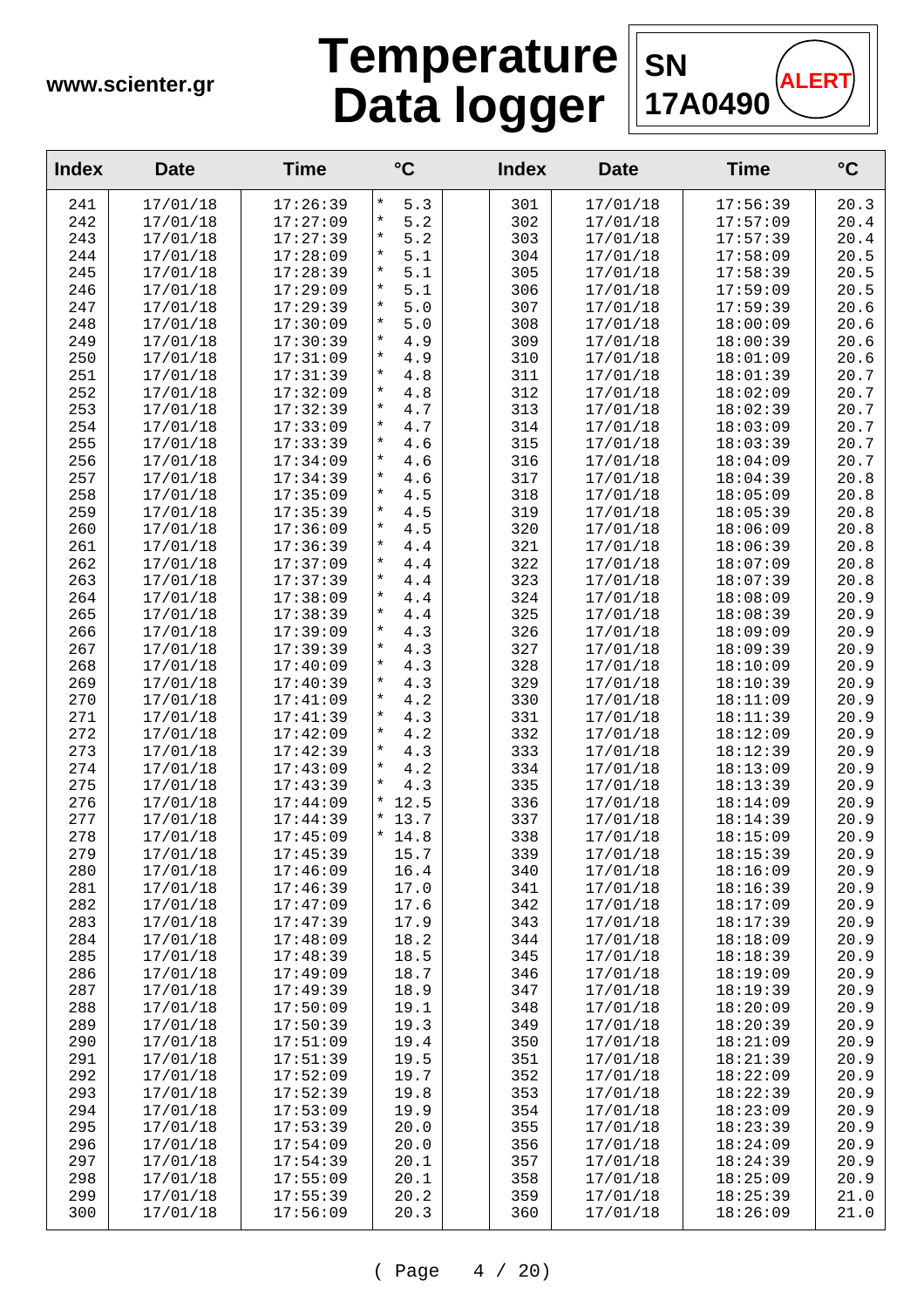

| <b>Index</b> | <b>Date</b>          | <b>Time</b>          | $\rm ^{\circ}C$ | <b>Index</b> | <b>Date</b>          | <b>Time</b>          | $\rm ^{\circ}C$ |
|--------------|----------------------|----------------------|-----------------|--------------|----------------------|----------------------|-----------------|
| 361          | 17/01/18             | 18:26:39             | 21.0            | 421          | 17/01/18             | 18:56:39             | 20.7            |
| 362          | 17/01/18             | 18:27:09             | 21.0            | 422          | 17/01/18             | 18:57:09             | 20.7            |
| 363          | 17/01/18             | 18:27:39             | 21.0            | 423          | 17/01/18             | 18:57:39             | 20.7            |
| 364          | 17/01/18             | 18:28:09             | 21.0            | 424          | 17/01/18             | 18:58:09             | 20.7            |
| 365          | 17/01/18             | 18:28:39             | 21.0            | 425          | 17/01/18             | 18:58:39             | 20.7            |
| 366          | 17/01/18             | 18:29:09             | 21.0            | 426          | 17/01/18             | 18:59:09             | 20.7            |
| 367          | 17/01/18             | 18:29:39             | 21.0            | 427          | 17/01/18             | 18:59:39             | 20.7            |
| 368          | 17/01/18             | 18:30:09             | 21.0            | 428          | 17/01/18             | 19:00:09             | 20.7            |
| 369          | 17/01/18             | 18:30:39             | 21.0            | 429          | 17/01/18             | 19:00:39             | 20.6            |
| 370          | 17/01/18             | 18:31:09             | 21.0            | 430          | 17/01/18             | 19:01:09             | 20.6            |
| 371          | 17/01/18             | 18:31:39             | 21.0            | 431          | 17/01/18             | 19:01:39             | 20.6            |
| 372          | 17/01/18             | 18:32:09             | 21.0            | 432          | 17/01/18             | 19:02:09             | 20.6            |
| 373          | 17/01/18             | 18:32:39             | 21.0            | 433          | 17/01/18             | 19:02:39             | 20.6            |
| 374          | 17/01/18             | 18:33:09             | 21.0            | 434          | 17/01/18             | 19:03:09             | 20.6            |
| 375          | 17/01/18             | 18:33:39             | 21.0            | 435          | 17/01/18             | 19:03:39             | 20.6            |
| 376          | 17/01/18             | 18:34:09             | 21.0            | 436          | 17/01/18             | 19:04:09             | 20.6            |
| 377          | 17/01/18             | 18:34:39             | 21.0            | 437          | 17/01/18             | 19:04:39             | 20.6            |
| 378          | 17/01/18             | 18:35:09             | 21.0            | 438          | 17/01/18             | 19:05:09             | 20.6            |
| 379          | 17/01/18             | 18:35:39             | 21.0            | 439          | 17/01/18             | 19:05:39             | 20.6            |
| 380          | 17/01/18             | 18:36:09             | 20.9            | 440          | 17/01/18             | 19:06:09             | 20.6            |
| 381          | 17/01/18             | 18:36:39             | 20.9            | 441          | 17/01/18             | 19:06:39             | 20.6            |
| 382          | 17/01/18             | 18:37:09             | 20.9            | 442          | 17/01/18             | 19:07:09             | 20.6            |
| 383          | 17/01/18             | 18:37:39             | 20.9            | 443          | 17/01/18             | 19:07:39<br>19:08:09 | 20.6<br>20.6    |
| 384<br>385   | 17/01/18<br>17/01/18 | 18:38:09<br>18:38:39 | 20.9<br>20.9    | 444<br>445   | 17/01/18<br>17/01/18 | 19:08:39             | 20.6            |
| 386          | 17/01/18             | 18:39:09             | 20.9            | 446          | 17/01/18             | 19:09:09             | 20.6            |
| 387          | 17/01/18             | 18:39:39             | 20.9            | 447          | 17/01/18             | 19:09:39             | 20.6            |
| 388          | 17/01/18             | 18:40:09             | 20.9            | 448          | 17/01/18             | 19:10:09             | 20.6            |
| 389          | 17/01/18             | 18:40:39             | 20.9            | 449          | 17/01/18             | 19:10:39             | 20.6            |
| 390          | 17/01/18             | 18:41:09             | 20.9            | 450          | 17/01/18             | 19:11:09             | 20.6            |
| 391          | 17/01/18             | 18:41:39             | 20.9            | 451          | 17/01/18             | 19:11:39             | 20.6            |
| 392          | 17/01/18             | 18:42:09             | 20.9            | 452          | 17/01/18             | 19:12:09             | 20.5            |
| 393          | 17/01/18             | 18:42:39             | 20.9            | 453          | 17/01/18             | 19:12:39             | 20.5            |
| 394          | 17/01/18             | 18:43:09             | 20.9            | 454          | 17/01/18             | 19:13:09             | 20.5            |
| 395          | 17/01/18             | 18:43:39             | 20.9            | 455          | 17/01/18             | 19:13:39             | 20.5            |
| 396          | 17/01/18             | 18:44:09             | 20.9            | 456          | 17/01/18             | 19:14:09             | 20.5            |
| 397          | 17/01/18             | 18:44:39             | 20.9            | 457          | 17/01/18             | 19:14:39             | 20.5            |
| 398          | 17/01/18             | 18:45:09             | 20.8            | 458          | 17/01/18             | 19:15:09             | 20.5            |
| 399          | 17/01/18             | 18:45:39             | 20.8            | 459          | 17/01/18             | 19:15:39             | 20.5            |
| 400          | 17/01/18             | 18:46:09             | 20.8            | 460          | 17/01/18             | 19:16:09             | 20.5            |
| 401          | 17/01/18             | 18:46:39             | 20.8            | 461          | 17/01/18             | 19:16:39             | 20.5            |
| 402          | 17/01/18             | 18:47:09             | 20.8            | 462          | 17/01/18             | 19:17:09             | 20.5            |
| 403          | 17/01/18             | 18:47:39             | 20.8            | 463          | 17/01/18             | 19:17:39             | 20.5            |
| 404          | 17/01/18             | 18:48:09             | 20.8            | 464          | 17/01/18             | 19:18:09             | 20.5            |
| 405          | 17/01/18             | 18:48:39             | 20.8            | 465          | 17/01/18             | 19:18:39             | 20.5            |
| 406          | 17/01/18             | 18:49:09             | 20.8            | 466          | 17/01/18             | 19:19:09             | 20.5            |
| 407          | 17/01/18             | 18:49:39             | 20.8            | 467          | 17/01/18             | 19:19:39             | 20.5            |
| 408          | 17/01/18             | 18:50:09<br>18:50:39 | 20.8            | 468          | 17/01/18             | 19:20:09             | 20.4            |
| 409<br>410   | 17/01/18<br>17/01/18 | 18:51:09             | 20.8<br>20.7    | 469<br>470   | 17/01/18<br>17/01/18 | 19:20:39<br>19:21:09 | 20.4<br>20.4    |
| 411          | 17/01/18             | 18:51:39             | 20.7            | 471          | 17/01/18             | 19:21:39             | 20.4            |
| 412          | 17/01/18             | 18:52:09             | 20.7            | 472          | 17/01/18             | 19:22:09             | 20.4            |
| 413          | 17/01/18             | 18:52:39             | 20.7            | 473          | 17/01/18             | 19:22:39             | 20.4            |
| 414          | 17/01/18             | 18:53:09             | 20.7            | 474          | 17/01/18             | 19:23:09             | 20.4            |
| 415          | 17/01/18             | 18:53:39             | 20.7            | 475          | 17/01/18             | 19:23:39             | 20.4            |
| 416          | 17/01/18             | 18:54:09             | 20.7            | 476          | 17/01/18             | 19:24:09             | 20.4            |
| 417          | 17/01/18             | 18:54:39             | 20.7            | 477          | 17/01/18             | 19:24:39             | 20.4            |
| 418          | 17/01/18             | 18:55:09             | 20.7            | 478          | 17/01/18             | 19:25:09             | 20.4            |
| 419          | 17/01/18             | 18:55:39             | 20.7            | 479          | 17/01/18             | 19:25:39             | 20.4            |
| 420          | 17/01/18             | 18:56:09             | 20.7            | 480          | 17/01/18             | 19:26:09             | 20.4            |
|              |                      |                      |                 |              |                      |                      |                 |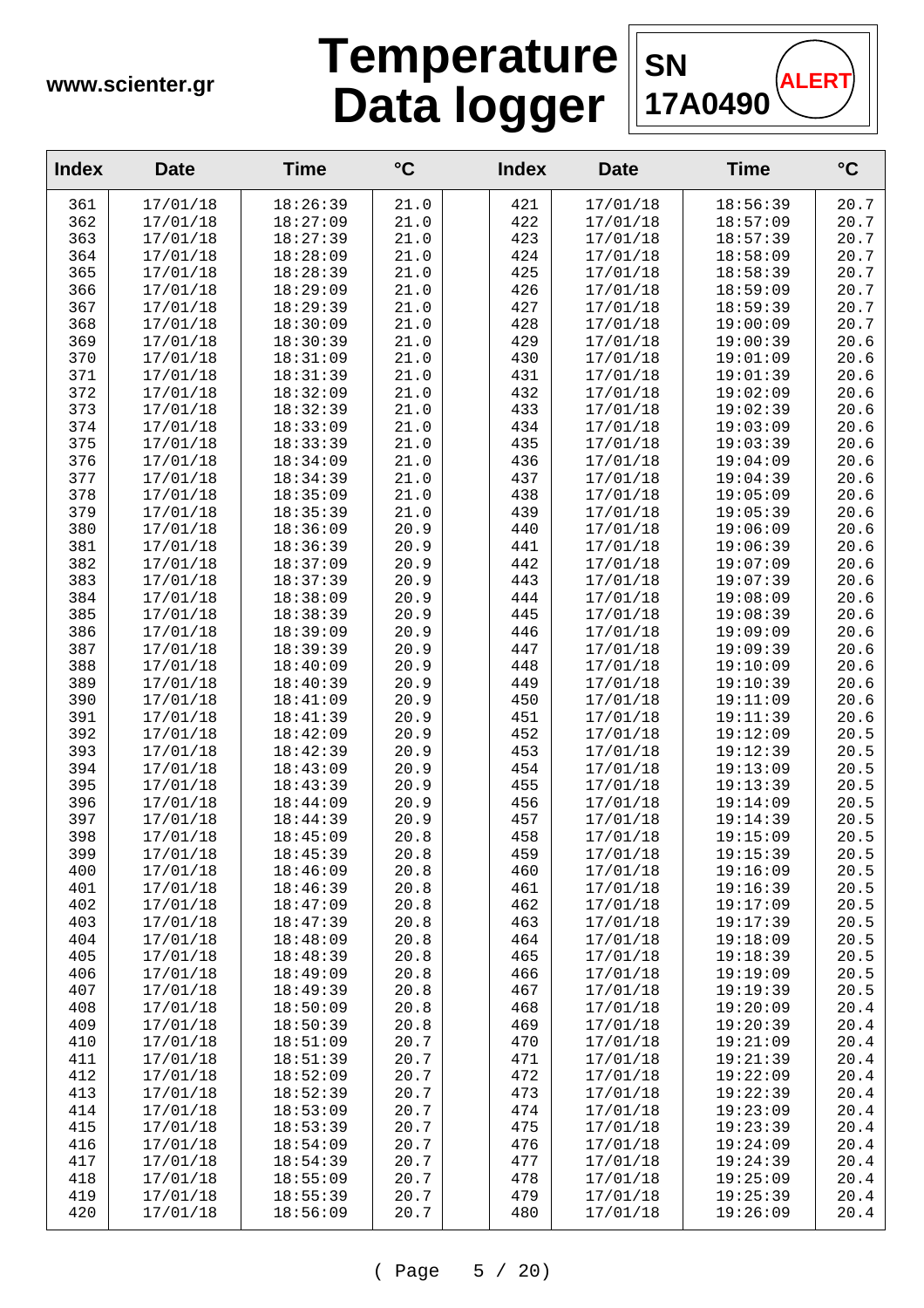

| <b>Index</b> | <b>Date</b>          | <b>Time</b>          | $^{\circ}$ C | <b>Index</b> | <b>Date</b>          | <b>Time</b>          | $\rm ^{\circ}C$ |
|--------------|----------------------|----------------------|--------------|--------------|----------------------|----------------------|-----------------|
| 481          | 17/01/18             | 19:26:39             | 20.4         | 541          | 17/01/18             | 19:56:39             | 20.2            |
| 482          | 17/01/18             | 19:27:09             | 20.4         | 542          | 17/01/18             | 19:57:09             | 20.2            |
| 483          | 17/01/18             | 19:27:39             | 20.4         | 543          | 17/01/18             | 19:57:39             | 20.1            |
| 484          | 17/01/18             | 19:28:09             | 20.4         | 544          | 17/01/18             | 19:58:09             | 20.1            |
| 485          | 17/01/18             | 19:28:39             | 20.4         | 545          | 17/01/18             | 19:58:39             | 20.1            |
| 486          | 17/01/18             | 19:29:09             | 20.4         | 546          | 17/01/18             | 19:59:09             | 20.1            |
| 487          | 17/01/18             | 19:29:39             | 20.4         | 547          | 17/01/18             | 19:59:39             | 20.1            |
| 488          | 17/01/18             | 19:30:09             | 20.4         | 548          | 17/01/18             | 20:00:09             | 20.1            |
| 489          | 17/01/18             | 19:30:39             | 20.4         | 549          | 17/01/18             | 20:00:39             | 20.1            |
| 490          | 17/01/18             | 19:31:09             | 20.4         | 550          | 17/01/18             | 20:01:09             | 20.1            |
| 491          | 17/01/18             | 19:31:39             | 20.4         | 551          | 17/01/18             | 20:01:39             | 20.1            |
| 492<br>493   | 17/01/18             | 19:32:09             | 20.4<br>20.3 | 552<br>553   | 17/01/18             | 20:02:09             | 20.1<br>20.1    |
| 494          | 17/01/18<br>17/01/18 | 19:32:39<br>19:33:09 | 20.3         | 554          | 17/01/18<br>17/01/18 | 20:02:39<br>20:03:09 | 20.1            |
| 495          | 17/01/18             | 19:33:39             | 20.3         | 555          | 17/01/18             | 20:03:39             | 20.1            |
| 496          | 17/01/18             | 19:34:09             | 20.3         | 556          | 17/01/18             | 20:04:09             | 20.1            |
| 497          | 17/01/18             | 19:34:39             | 20.3         | 557          | 17/01/18             | 20:04:39             | 20.1            |
| 498          | 17/01/18             | 19:35:09             | 20.3         | 558          | 17/01/18             | 20:05:09             | 20.1            |
| 499          | 17/01/18             | 19:35:39             | 20.3         | 559          | 17/01/18             | 20:05:39             | 20.1            |
| 500          | 17/01/18             | 19:36:09             | 20.3         | 560          | 17/01/18             | 20:06:09             | 20.1            |
| 501          | 17/01/18             | 19:36:39             | 20.3         | 561          | 17/01/18             | 20:06:39             | 20.1            |
| 502          | 17/01/18             | 19:37:09             | 20.3         | 562          | 17/01/18             | 20:07:09             | 20.1            |
| 503          | 17/01/18             | 19:37:39             | 20.3         | 563          | 17/01/18             | 20:07:39             | 20.1            |
| 504          | 17/01/18             | 19:38:09             | 20.3         | 564          | 17/01/18             | 20:08:09             | 20.1            |
| 505          | 17/01/18             | 19:38:39             | 20.3         | 565          | 17/01/18             | 20:08:39             | 20.1            |
| 506          | 17/01/18             | 19:39:09             | 20.3         | 566          | 17/01/18             | 20:09:09             | 20.1            |
| 507          | 17/01/18             | 19:39:39             | 20.3         | 567          | 17/01/18             | 20:09:39             | 20.1            |
| 508          | 17/01/18             | 19:40:09             | 20.3         | 568          | 17/01/18             | 20:10:09             | 20.1            |
| 509          | 17/01/18             | 19:40:39             | 20.3         | 569          | 17/01/18             | 20:10:39             | 20.1            |
| 510          | 17/01/18             | 19:41:09             | 20.3         | 570          | 17/01/18             | 20:11:09             | 20.1            |
| 511          | 17/01/18             | 19:41:39             | 20.3         | 571          | 17/01/18             | 20:11:39             | 20.1            |
| 512          | 17/01/18             | 19:42:09             | 20.3         | 572          | 17/01/18             | 20:12:09             | 20.1            |
| 513          | 17/01/18             | 19:42:39             | 20.3         | 573          | 17/01/18             | 20:12:39             | 20.1            |
| 514          | 17/01/18             | 19:43:09             | 20.3         | 574          | 17/01/18             | 20:13:09             | 20.1            |
| 515          | 17/01/18             | 19:43:39             | 20.3         | 575          | 17/01/18             | 20:13:39             | 20.0            |
| 516          | 17/01/18<br>17/01/18 | 19:44:09<br>19:44:39 | 20.3         | 576<br>577   | 17/01/18<br>17/01/18 | 20:14:09<br>20:14:39 | 20.0            |
| 517<br>518   | 17/01/18             | 19:45:09             | 20.3<br>20.3 | 578          | 17/01/18             | 20:15:09             | 20.0<br>20.0    |
| 519          | 17/01/18             | 19:45:39             | 20.3         | 579          | 17/01/18             | 20:15:39             | 20.0            |
| 520          | 17/01/18             | 19:46:09             | 20.3         | 580          | 17/01/18             | 20:16:09             | 20.0            |
| 521          | 17/01/18             | 19:46:39             | 20.3         | 581          | 17/01/18             | 20:16:39             | 20.0            |
| 522          | 17/01/18             | 19:47:09             | 20.2         | 582          | 17/01/18             | 20:17:09             | 20.0            |
| 523          | 17/01/18             | 19:47:39             | 20.2         | 583          | 17/01/18             | 20:17:39             | 20.0            |
| 524          | 17/01/18             | 19:48:09             | 20.2         | 584          | 17/01/18             | 20:18:09             | 20.0            |
| 525          | 17/01/18             | 19:48:39             | 20.2         | 585          | 17/01/18             | 20:18:39             | 20.0            |
| 526          | 17/01/18             | 19:49:09             | 20.2         | 586          | 17/01/18             | 20:19:09             | 20.0            |
| 527          | 17/01/18             | 19:49:39             | 20.2         | 587          | 17/01/18             | 20:19:39             | 20.0            |
| 528          | 17/01/18             | 19:50:09             | 20.2         | 588          | 17/01/18             | 20:20:09             | 20.0            |
| 529          | 17/01/18             | 19:50:39             | 20.2         | 589          | 17/01/18             | 20:20:39             | 20.0            |
| 530          | 17/01/18             | 19:51:09             | 20.2         | 590          | 17/01/18             | 20:21:09             | 20.0            |
| 531          | 17/01/18             | 19:51:39             | 20.2         | 591          | 17/01/18             | 20:21:39             | 20.0            |
| 532          | 17/01/18             | 19:52:09             | 20.2         | 592          | 17/01/18             | 20:22:09             | 20.0            |
| 533          | 17/01/18             | 19:52:39             | 20.2         | 593          | 17/01/18             | 20:22:39             | 20.0            |
| 534          | 17/01/18             | 19:53:09             | 20.2         | 594          | 17/01/18             | 20:23:09             | 20.0            |
| 535          | 17/01/18             | 19:53:39             | 20.2         | 595          | 17/01/18             | 20:23:39             | 20.0            |
| 536          | 17/01/18             | 19:54:09             | 20.2         | 596          | 17/01/18             | 20:24:09             | 20.0            |
| 537          | 17/01/18             | 19:54:39             | 20.2         | 597          | 17/01/18             | 20:24:39             | 20.0            |
| 538          | 17/01/18             | 19:55:09             | 20.2         | 598          | 17/01/18             | 20:25:09             | 20.0            |
| 539<br>540   | 17/01/18             | 19:55:39<br>19:56:09 | 20.2         | 599<br>600   | 17/01/18             | 20:25:39<br>20:26:09 | 20.0            |
|              | 17/01/18             |                      | 20.2         |              | 17/01/18             |                      | 20.0            |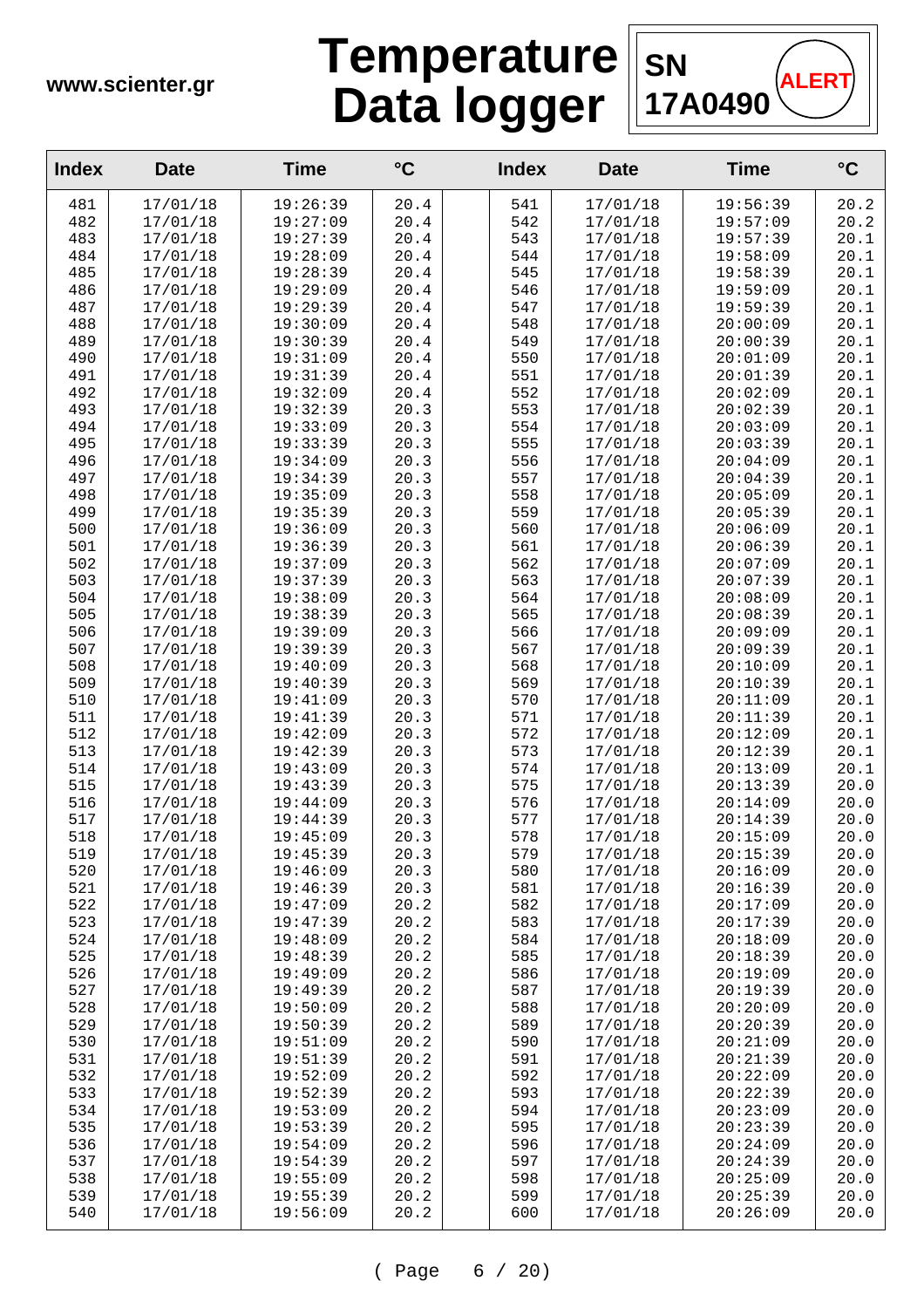

| <b>Index</b> | <b>Date</b>          | <b>Time</b>          | $\rm ^{\circ}C$ | <b>Index</b> | <b>Date</b>          | <b>Time</b>          | $\rm ^{\circ}C$ |
|--------------|----------------------|----------------------|-----------------|--------------|----------------------|----------------------|-----------------|
| 601          | 17/01/18             | 20:26:39             | 20.0            | 661          | 17/01/18             | 20:56:39             | 19.8            |
| 602          | 17/01/18             | 20:27:09             | 20.0            | 662          | 17/01/18             | 20:57:09             | 19.8            |
| 603          | 17/01/18             | 20:27:39             | 20.0            | 663          | 17/01/18             | 20:57:39             | 19.8            |
| 604          | 17/01/18             | 20:28:09             | 20.0            | 664          | 17/01/18             | 20:58:09             | 19.8            |
| 605          | 17/01/18             | 20:28:39             | 20.0            | 665          | 17/01/18             | 20:58:39             | 19.8            |
| 606          | 17/01/18             | 20:29:09             | 20.0            | 666          | 17/01/18             | 20:59:09             | 19.8            |
| 607          | 17/01/18             | 20:29:39             | 20.0            | 667          | 17/01/18             | 20:59:39             | 19.8            |
| 608          | 17/01/18             | 20:30:09             | 19.9            | 668          | 17/01/18             | 21:00:09             | 19.8            |
| 609          | 17/01/18             | 20:30:39             | 19.9            | 669          | 17/01/18             | 21:00:39             | 19.8            |
| 610<br>611   | 17/01/18<br>17/01/18 | 20:31:09<br>20:31:39 | 19.9<br>19.9    | 670<br>671   | 17/01/18<br>17/01/18 | 21:01:09<br>21:01:39 | 19.8<br>19.8    |
| 612          | 17/01/18             | 20:32:09             | 19.9            | 672          | 17/01/18             | 21:02:09             | 19.7            |
| 613          | 17/01/18             | 20:32:39             | 19.9            | 673          | 17/01/18             | 21:02:39             | 19.8            |
| 614          | 17/01/18             | 20:33:09             | 19.9            | 674          | 17/01/18             | 21:03:09             | 19.7            |
| 615          | 17/01/18             | 20:33:39             | 19.9            | 675          | 17/01/18             | 21:03:39             | 19.7            |
| 616          | 17/01/18             | 20:34:09             | 19.9            | 676          | 17/01/18             | 21:04:09             | 19.7            |
| 617          | 17/01/18             | 20:34:39             | 19.9            | 677          | 17/01/18             | 21:04:39             | 19.7            |
| 618          | 17/01/18             | 20:35:09             | 19.9            | 678          | 17/01/18             | 21:05:09             | 19.7            |
| 619          | 17/01/18             | 20:35:39             | 19.9            | 679          | 17/01/18             | 21:05:39             | 19.7            |
| 620          | 17/01/18             | 20:36:09             | 19.9            | 680          | 17/01/18             | 21:06:09             | 19.7            |
| 621          | 17/01/18             | 20:36:39             | 19.9            | 681          | 17/01/18             | 21:06:39             | 19.7            |
| 622          | 17/01/18             | 20:37:09             | 19.9            | 682          | 17/01/18             | 21:07:09             | 19.7            |
| 623          | 17/01/18             | 20:37:39             | 19.9            | 683          | 17/01/18             | 21:07:39             | 19.7            |
| 624          | 17/01/18             | 20:38:09             | 19.9            | 684          | 17/01/18             | 21:08:09             | 19.7            |
| 625          | 17/01/18             | 20:38:39             | 19.9            | 685          | 17/01/18             | 21:08:39             | 19.7            |
| 626<br>627   | 17/01/18             | 20:39:09             | 19.9<br>19.9    | 686          | 17/01/18             | 21:09:09             | 19.7<br>19.7    |
| 628          | 17/01/18<br>17/01/18 | 20:39:39<br>20:40:09 | 19.9            | 687<br>688   | 17/01/18<br>17/01/18 | 21:09:39<br>21:10:09 | 19.7            |
| 629          | 17/01/18             | 20:40:39             | 19.9            | 689          | 17/01/18             | 21:10:39             | 19.7            |
| 630          | 17/01/18             | 20:41:09             | 19.9            | 690          | 17/01/18             | 21:11:09             | 19.7            |
| 631          | 17/01/18             | 20:41:39             | 19.9            | 691          | 17/01/18             | 21:11:39             | 19.7            |
| 632          | 17/01/18             | 20:42:09             | 19.9            | 692          | 17/01/18             | 21:12:09             | 19.7            |
| 633          | 17/01/18             | 20:42:39             | 19.9            | 693          | 17/01/18             | 21:12:39             | 19.7            |
| 634          | 17/01/18             | 20:43:09             | 19.9            | 694          | 17/01/18             | 21:13:09             | 19.7            |
| 635          | 17/01/18             | 20:43:39             | 19.9            | 695          | 17/01/18             | 21:13:39             | 19.7            |
| 636          | 17/01/18             | 20:44:09             | 19.9            | 696          | 17/01/18             | 21:14:09             | 19.7            |
| 637          | 17/01/18             | 20:44:39             | 19.9            | 697          | 17/01/18             | 21:14:39             | 19.7            |
| 638          | 17/01/18             | 20:45:09             | 19.9            | 698          | 17/01/18             | 21:15:09             | 19.7            |
| 639          | 17/01/18             | 20:45:39             | 19.9            | 699          | 17/01/18             | 21:15:39             | 19.7            |
| 640          | 17/01/18             | 20:46:09             | 19.9            | 700          | 17/01/18             | 21:16:09             | 19.7            |
| 641          | 17/01/18             | 20:46:39<br>20:47:09 | 19.8            | 701          | 17/01/18             | 21:16:39             | 19.7            |
| 642<br>643   | 17/01/18<br>17/01/18 | 20:47:39             | 19.8<br>19.8    | 702<br>703   | 17/01/18<br>17/01/18 | 21:17:09<br>21:17:39 | 19.7<br>19.7    |
| 644          | 17/01/18             | 20:48:09             | 19.8            | 704          | 17/01/18             | 21:18:09             | 19.7            |
| 645          | 17/01/18             | 20:48:39             | 19.8            | 705          | 17/01/18             | 21:18:39             | 19.7            |
| 646          | 17/01/18             | 20:49:09             | 19.8            | 706          | 17/01/18             | 21:19:09             | 19.7            |
| 647          | 17/01/18             | 20:49:39             | 19.8            | 707          | 17/01/18             | 21:19:39             | 19.6            |
| 648          | 17/01/18             | 20:50:09             | 19.8            | 708          | 17/01/18             | 21:20:09             | 19.6            |
| 649          | 17/01/18             | 20:50:39             | 19.8            | 709          | 17/01/18             | 21:20:39             | 19.6            |
| 650          | 17/01/18             | 20:51:09             | 19.8            | 710          | 17/01/18             | 21:21:09             | 19.6            |
| 651          | 17/01/18             | 20:51:39             | 19.8            | 711          | 17/01/18             | 21:21:39             | 19.6            |
| 652          | 17/01/18             | 20:52:09             | 19.8            | 712          | 17/01/18             | 21:22:09             | 19.6            |
| 653          | 17/01/18             | 20:52:39             | 19.8            | 713          | 17/01/18             | 21:22:39             | 19.6            |
| 654          | 17/01/18             | 20:53:09             | 19.8            | 714          | 17/01/18             | 21:23:09             | 19.6            |
| 655          | 17/01/18             | 20:53:39             | 19.8            | 715          | 17/01/18             | 21:23:39             | 19.6            |
| 656          | 17/01/18             | 20:54:09             | 19.8            | 716          | 17/01/18             | 21:24:09             | 19.6            |
| 657          | 17/01/18             | 20:54:39             | 19.8            | 717          | 17/01/18             | 21:24:39             | 19.6<br>19.6    |
| 658<br>659   | 17/01/18<br>17/01/18 | 20:55:09<br>20:55:39 | 19.8<br>19.8    | 718<br>719   | 17/01/18<br>17/01/18 | 21:25:09<br>21:25:39 | 19.6            |
| 660          | 17/01/18             | 20:56:09             | 19.8            | 720          | 17/01/18             | 21:26:09             | 19.6            |
|              |                      |                      |                 |              |                      |                      |                 |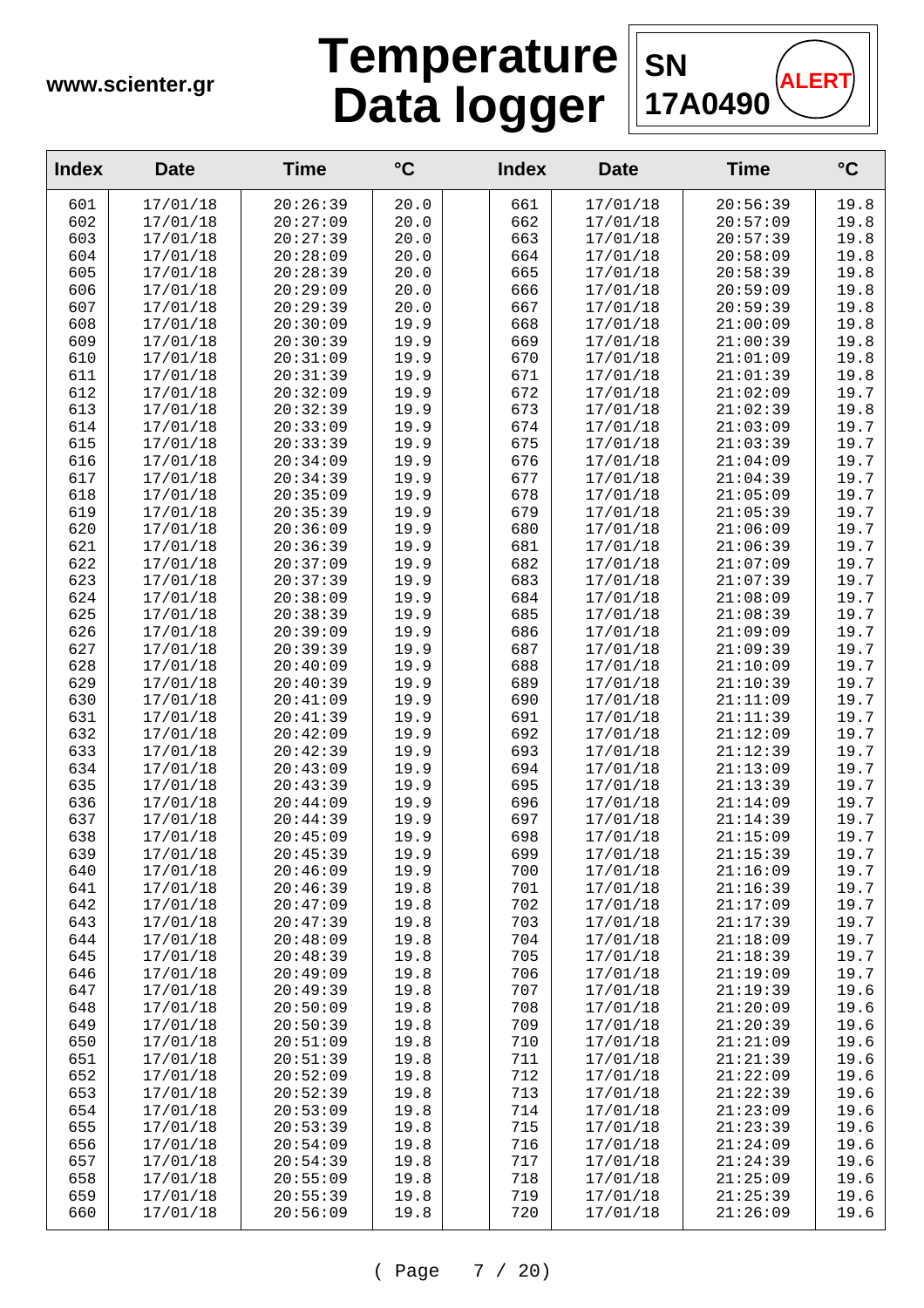

| <b>Index</b> | <b>Date</b>          | <b>Time</b>          | $\rm ^{\circ}C$ | <b>Index</b> | <b>Date</b>          | <b>Time</b>          | $\rm ^{\circ}C$ |
|--------------|----------------------|----------------------|-----------------|--------------|----------------------|----------------------|-----------------|
| 721          | 17/01/18             | 21:26:39             | 19.6            | 781          | 17/01/18             | 21:56:39             | 19.5            |
| 722          | 17/01/18             | 21:27:09             | 19.6            | 782          | 17/01/18             | 21:57:09             | 19.4            |
| 723          | 17/01/18             | 21:27:39             | 19.6            | 783          | 17/01/18             | 21:57:39             | 19.4            |
| 724          | 17/01/18             | 21:28:09             | 19.6            | 784          | 17/01/18             | 21:58:09             | 19.4            |
| 725          | 17/01/18             | 21:28:39             | 19.6            | 785          | 17/01/18             | 21:58:39             | 19.4            |
| 726          | 17/01/18             | 21:29:09             | 19.6            | 786          | 17/01/18             | 21:59:09             | 19.4            |
| 727          | 17/01/18             | 21:29:39             | 19.6            | 787          | 17/01/18             | 21:59:39             | 19.4            |
| 728          | 17/01/18             | 21:30:09             | 19.6            | 788          | 17/01/18             | 22:00:09             | 19.4            |
| 729          | 17/01/18             | 21:30:39             | 19.6            | 789          | 17/01/18             | 22:00:39             | 19.4            |
| 730          | 17/01/18             | 21:31:09             | 19.6            | 790          | 17/01/18             | 22:01:09             | 19.4            |
| 731          | 17/01/18             | 21:31:39             | 19.6            | 791          | 17/01/18             | 22:01:39             | 19.4            |
| 732          | 17/01/18             | 21:32:09             | 19.6            | 792          | 17/01/18             | 22:02:09             | 19.4            |
| 733          | 17/01/18             | 21:32:39             | 19.6            | 793          | 17/01/18             | 22:02:39             | 19.4            |
| 734          | 17/01/18             | 21:33:09             | 19.6            | 794          | 17/01/18             | 22:03:09             | 19.4            |
| 735<br>736   | 17/01/18             | 21:33:39             | 19.6            | 795<br>796   | 17/01/18             | 22:03:39             | 19.4<br>19.4    |
| 737          | 17/01/18<br>17/01/18 | 21:34:09<br>21:34:39 | 19.6<br>19.6    | 797          | 17/01/18<br>17/01/18 | 22:04:09<br>22:04:39 | 19.4            |
| 738          | 17/01/18             | 21:35:09             | 19.6            | 798          | 17/01/18             | 22:05:09             | 19.4            |
| 739          | 17/01/18             | 21:35:39             | 19.6            | 799          | 17/01/18             | 22:05:39             | 19.4            |
| 740          | 17/01/18             | 21:36:09             | 19.6            | 800          | 17/01/18             | 22:06:09             | 19.4            |
| 741          | 17/01/18             | 21:36:39             | 19.6            | 801          | 17/01/18             | 22:06:39             | 19.4            |
| 742          | 17/01/18             | 21:37:09             | 19.6            | 802          | 17/01/18             | 22:07:09             | 19.4            |
| 743          | 17/01/18             | 21:37:39             | 19.6            | 803          | 17/01/18             | 22:07:39             | 19.4            |
| 744          | 17/01/18             | 21:38:09             | 19.6            | 804          | 17/01/18             | 22:08:09             | 19.4            |
| 745          | 17/01/18             | 21:38:39             | 19.6            | 805          | 17/01/18             | 22:08:39             | 19.4            |
| 746          | 17/01/18             | 21:39:09             | 19.5            | 806          | 17/01/18             | 22:09:09             | 19.4            |
| 747          | 17/01/18             | 21:39:39             | 19.5            | 807          | 17/01/18             | 22:09:39             | 19.4            |
| 748          | 17/01/18             | 21:40:09             | 19.5            | 808          | 17/01/18             | 22:10:09             | 19.4            |
| 749          | 17/01/18             | 21:40:39             | 19.5            | 809          | 17/01/18             | 22:10:39             | 19.3            |
| 750          | 17/01/18             | 21:41:09             | 19.5            | 810          | 17/01/18             | 22:11:09             | 19.3            |
| 751          | 17/01/18             | 21:41:39             | 19.5            | 811          | 17/01/18             | 22:11:39             | 19.3            |
| 752          | 17/01/18             | 21:42:09             | 19.5            | 812          | 17/01/18             | 22:12:09             | 19.3            |
| 753<br>754   | 17/01/18<br>17/01/18 | 21:42:39<br>21:43:09 | 19.5<br>19.5    | 813<br>814   | 17/01/18<br>17/01/18 | 22:12:39<br>22:13:09 | 19.3<br>19.3    |
| 755          | 17/01/18             | 21:43:39             | 19.5            | 815          | 17/01/18             | 22:13:39             | 19.3            |
| 756          | 17/01/18             | 21:44:09             | 19.5            | 816          | 17/01/18             | 22:14:09             | 19.3            |
| 757          | 17/01/18             | 21:44:39             | 19.5            | 817          | 17/01/18             | 22:14:39             | 19.3            |
| 758          | 17/01/18             | 21:45:09             | 19.5            | 818          | 17/01/18             | 22:15:09             | 19.3            |
| 759          | 17/01/18             | 21:45:39             | 19.5            | 819          | 17/01/18             | 22:15:39             | 19.3            |
| 760          | 17/01/18             | 21:46:09             | 19.5            | 820          | 17/01/18             | 22:16:09             | 19.3            |
| 761          | 17/01/18             | 21:46:39             | 19.5            | 821          | 17/01/18             | 22:16:39             | 19.3            |
| 762          | 17/01/18             | 21:47:09             | 19.5            | 822          | 17/01/18             | 22:17:09             | 19.3            |
| 763          | 17/01/18             | 21:47:39             | 19.5            | 823          | 17/01/18             | 22:17:39             | 19.3            |
| 764          | 17/01/18             | 21:48:09             | 19.5            | 824          | 17/01/18             | 22:18:09             | 19.3            |
| 765          | 17/01/18             | 21:48:39             | 19.5            | 825          | 17/01/18             | 22:18:39             | 19.3            |
| 766          | 17/01/18             | 21:49:09             | 19.5            | 826          | 17/01/18             | 22:19:09             | 19.3            |
| 767          | 17/01/18             | 21:49:39             | 19.5            | 827          | 17/01/18             | 22:19:39             | 19.3            |
| 768          | 17/01/18             | 21:50:09             | 19.5            | 828          | 17/01/18             | 22:20:09             | 19.3            |
| 769<br>770   | 17/01/18             | 21:50:39             | 19.5            | 829          | 17/01/18             | 22:20:39             | 19.3            |
| $771$        | 17/01/18<br>17/01/18 | 21:51:09<br>21:51:39 | 19.5<br>19.5    | 830<br>831   | 17/01/18<br>17/01/18 | 22:21:09<br>22:21:39 | 19.3<br>19.3    |
| 772          | 17/01/18             | 21:52:09             | 19.5            | 832          | 17/01/18             | 22:22:09             | 19.3            |
| 773          | 17/01/18             | 21:52:39             | 19.5            | 833          | 17/01/18             | 22:22:39             | 19.3            |
| 774          | 17/01/18             | 21:53:09             | 19.5            | 834          | 17/01/18             | 22:23:09             | 19.3            |
| 775          | 17/01/18             | 21:53:39             | 19.5            | 835          | 17/01/18             | 22:23:39             | 19.3            |
| 776          | 17/01/18             | 21:54:09             | 19.5            | 836          | 17/01/18             | 22:24:09             | 19.3            |
| 777          | 17/01/18             | 21:54:39             | 19.5            | 837          | 17/01/18             | 22:24:39             | 19.3            |
| 778          | 17/01/18             | 21:55:09             | 19.5            | 838          | 17/01/18             | 22:25:09             | 19.3            |
| 779          | 17/01/18             | 21:55:39             | 19.5            | 839          | 17/01/18             | 22:25:39             | 19.3            |
| 780          | 17/01/18             | 21:56:09             | 19.5            | 840          | 17/01/18             | 22:26:09             | 19.3            |
|              |                      |                      |                 |              |                      |                      |                 |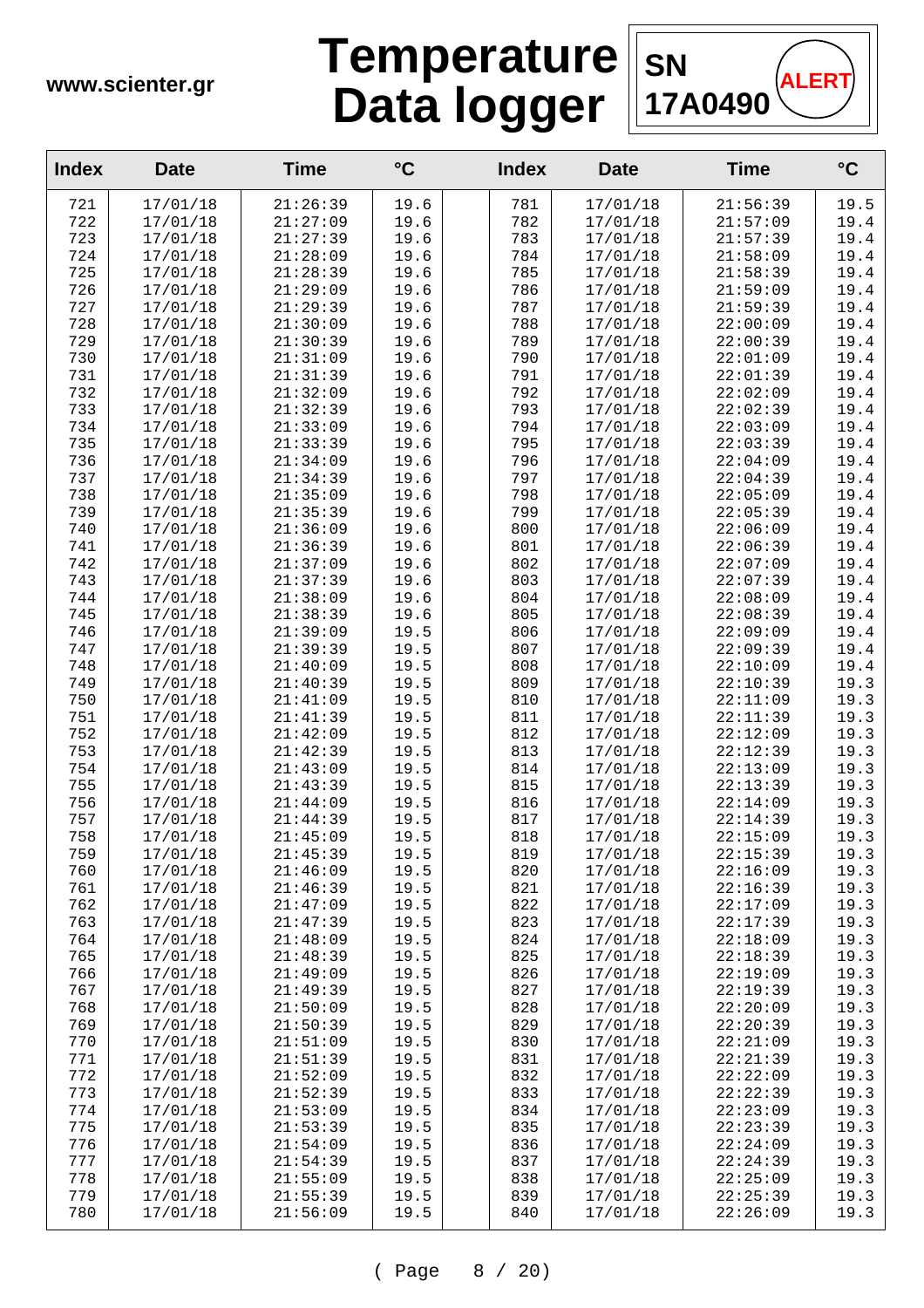

| <b>Index</b> | <b>Date</b>          | <b>Time</b>          | $\rm ^{\circ}C$ | <b>Index</b> | <b>Date</b>          | <b>Time</b>          | $\rm ^{\circ}C$ |
|--------------|----------------------|----------------------|-----------------|--------------|----------------------|----------------------|-----------------|
| 841          | 17/01/18             | 22:26:39             | 19.3            | 901          | 17/01/18             | 22:56:39             | 19.1            |
| 842          | 17/01/18             | 22:27:09             | 19.3            | 902          | 17/01/18             | 22:57:09             | 19.1            |
| 843          | 17/01/18             | 22:27:39             | 19.3            | 903          | 17/01/18             | 22:57:39             | 19.1            |
| 844          | 17/01/18             | 22:28:09             | 19.3            | 904          | 17/01/18             | 22:58:09             | 19.1            |
| 845          | 17/01/18             | 22:28:39             | 19.3            | 905          | 17/01/18             | 22:58:39             | 19.1            |
| 846          | 17/01/18             | 22:29:09             | 19.3            | 906          | 17/01/18             | 22:59:09             | 19.1            |
| 847          | 17/01/18             | 22:29:39             | 19.3            | 907          | 17/01/18             | 22:59:39             | 19.1            |
| 848          | 17/01/18             | 22:30:09             | 19.3            | 908          | 17/01/18             | 23:00:09             | 19.1            |
| 849          | 17/01/18             | 22:30:39             | 19.3            | 909          | 17/01/18             | 23:00:39             | 19.1            |
| 850          | 17/01/18             | 22:31:09             | 19.3            | 910          | 17/01/18             | 23:01:09             | 19.1            |
| 851          | 17/01/18             | 22:31:39             | 19.2            | 911          | 17/01/18             | 23:01:39             | 19.1            |
| 852<br>853   | 17/01/18             | 22:32:09             | 19.2            | 912<br>913   | 17/01/18             | 23:02:09             | 19.1<br>19.1    |
| 854          | 17/01/18<br>17/01/18 | 22:32:39<br>22:33:09 | 19.2<br>19.2    | 914          | 17/01/18<br>17/01/18 | 23:02:39<br>23:03:09 | 19.1            |
| 855          | 17/01/18             | 22:33:39             | 19.2            | 915          | 17/01/18             | 23:03:39             | 19.1            |
| 856          | 17/01/18             | 22:34:09             | 19.2            | 916          | 17/01/18             | 23:04:09             | 19.1            |
| 857          | 17/01/18             | 22:34:39             | 19.2            | 917          | 17/01/18             | 23:04:39             | 19.1            |
| 858          | 17/01/18             | 22:35:09             | 19.2            | 918          | 17/01/18             | 23:05:09             | 19.1            |
| 859          | 17/01/18             | 22:35:39             | 19.2            | 919          | 17/01/18             | 23:05:39             | 19.1            |
| 860          | 17/01/18             | 22:36:09             | 19.2            | 920          | 17/01/18             | 23:06:09             | 19.1            |
| 861          | 17/01/18             | 22:36:39             | 19.2            | 921          | 17/01/18             | 23:06:39             | 19.1            |
| 862          | 17/01/18             | 22:37:09             | 19.2            | 922          | 17/01/18             | 23:07:09             | 19.1            |
| 863          | 17/01/18             | 22:37:39             | 19.2            | 923          | 17/01/18             | 23:07:39             | 19.1            |
| 864          | 17/01/18             | 22:38:09             | 19.2            | 924          | 17/01/18             | 23:08:09             | 19.1            |
| 865          | 17/01/18             | 22:38:39             | 19.2            | 925          | 17/01/18             | 23:08:39             | 19.1            |
| 866          | 17/01/18             | 22:39:09             | 19.2            | 926          | 17/01/18             | 23:09:09             | 19.1            |
| 867          | 17/01/18             | 22:39:39             | 19.2            | 927          | 17/01/18             | 23:09:39             | 19.1            |
| 868          | 17/01/18             | 22:40:09             | 19.2            | 928          | 17/01/18             | 23:10:09             | 19.1            |
| 869          | 17/01/18             | 22:40:39             | 19.2            | 929          | 17/01/18             | 23:10:39             | 19.1            |
| 870          | 17/01/18             | 22:41:09             | 19.2            | 930          | 17/01/18             | 23:11:09             | 19.1            |
| 871          | 17/01/18             | 22:41:39             | 19.2            | 931          | 17/01/18             | 23:11:39             | 19.1            |
| 872          | 17/01/18             | 22:42:09             | 19.2            | 932          | 17/01/18             | 23:12:09             | 19.1            |
| 873          | 17/01/18             | 22:42:39             | 19.2            | 933          | 17/01/18             | 23:12:39             | 19.0            |
| 874<br>875   | 17/01/18             | 22:43:09<br>22:43:39 | 19.2            | 934<br>935   | 17/01/18             | 23:13:09             | 19.0<br>19.0    |
| 876          | 17/01/18<br>17/01/18 | 22:44:09             | 19.2<br>19.2    | 936          | 17/01/18<br>17/01/18 | 23:13:39<br>23:14:09 | 19.0            |
| 877          | 17/01/18             | 22:44:39             | 19.2            | 937          | 17/01/18             | 23:14:39             | 19.0            |
| 878          | 17/01/18             | 22:45:09             | 19.2            | 938          | 17/01/18             | 23:15:09             | 19.0            |
| 879          | 17/01/18             | 22:45:39             | 19.2            | 939          | 17/01/18             | 23:15:39             | 19.0            |
| 880          | 17/01/18             | 22:46:09             | 19.2            | 940          | 17/01/18             | 23:16:09             | 19.0            |
| 881          | 17/01/18             | 22:46:39             | 19.2            | 941          | 17/01/18             | 23:16:39             | 19.0            |
| 882          | 17/01/18             | 22:47:09             | 19.2            | 942          | 17/01/18             | 23:17:09             | 19.0            |
| 883          | 17/01/18             | 22:47:39             | 19.2            | 943          | 17/01/18             | 23:17:39             | 19.0            |
| 884          | 17/01/18             | 22:48:09             | 19.2            | 944          | 17/01/18             | 23:18:09             | 19.0            |
| 885          | 17/01/18             | 22:48:39             | 19.2            | 945          | 17/01/18             | 23:18:39             | 19.0            |
| 886          | 17/01/18             | 22:49:09             | 19.2            | 946          | 17/01/18             | 23:19:09             | 19.0            |
| 887          | 17/01/18             | 22:49:39             | 19.2            | 947          | 17/01/18             | 23:19:39             | 19.0            |
| 888          | 17/01/18             | 22:50:09             | 19.2            | 948          | 17/01/18             | 23:20:09             | 19.0            |
| 889          | 17/01/18             | 22:50:39             | 19.2            | 949          | 17/01/18             | 23:20:39             | 19.0            |
| 890          | 17/01/18             | 22:51:09             | 19.2            | 950          | 17/01/18             | 23:21:09             | 19.0            |
| 891          | 17/01/18             | 22:51:39             | 19.2            | 951          | 17/01/18             | 23:21:39             | 19.0            |
| 892          | 17/01/18             | 22:52:09             | 19.1            | 952          | 17/01/18             | 23:22:09             | 19.0            |
| 893          | 17/01/18             | 22:52:39             | 19.1            | 953          | 17/01/18             | 23:22:39             | 19.0            |
| 894          | 17/01/18             | 22:53:09             | 19.1            | 954          | 17/01/18             | 23:23:09             | 19.0            |
| 895          | 17/01/18             | 22:53:39             | 19.1            | 955          | 17/01/18             | 23:23:39             | 19.0            |
| 896          | 17/01/18             | 22:54:09             | 19.1            | 956          | 17/01/18             | 23:24:09             | 19.0            |
| 897          | 17/01/18             | 22:54:39             | 19.1            | 957          | 17/01/18             | 23:24:39             | 19.0<br>19.0    |
| 898<br>899   | 17/01/18<br>17/01/18 | 22:55:09<br>22:55:39 | 19.1<br>19.1    | 958<br>959   | 17/01/18<br>17/01/18 | 23:25:09<br>23:25:39 | 19.0            |
| 900          | 17/01/18             | 22:56:09             | 19.1            | 960          | 17/01/18             | 23:26:09             | 19.0            |
|              |                      |                      |                 |              |                      |                      |                 |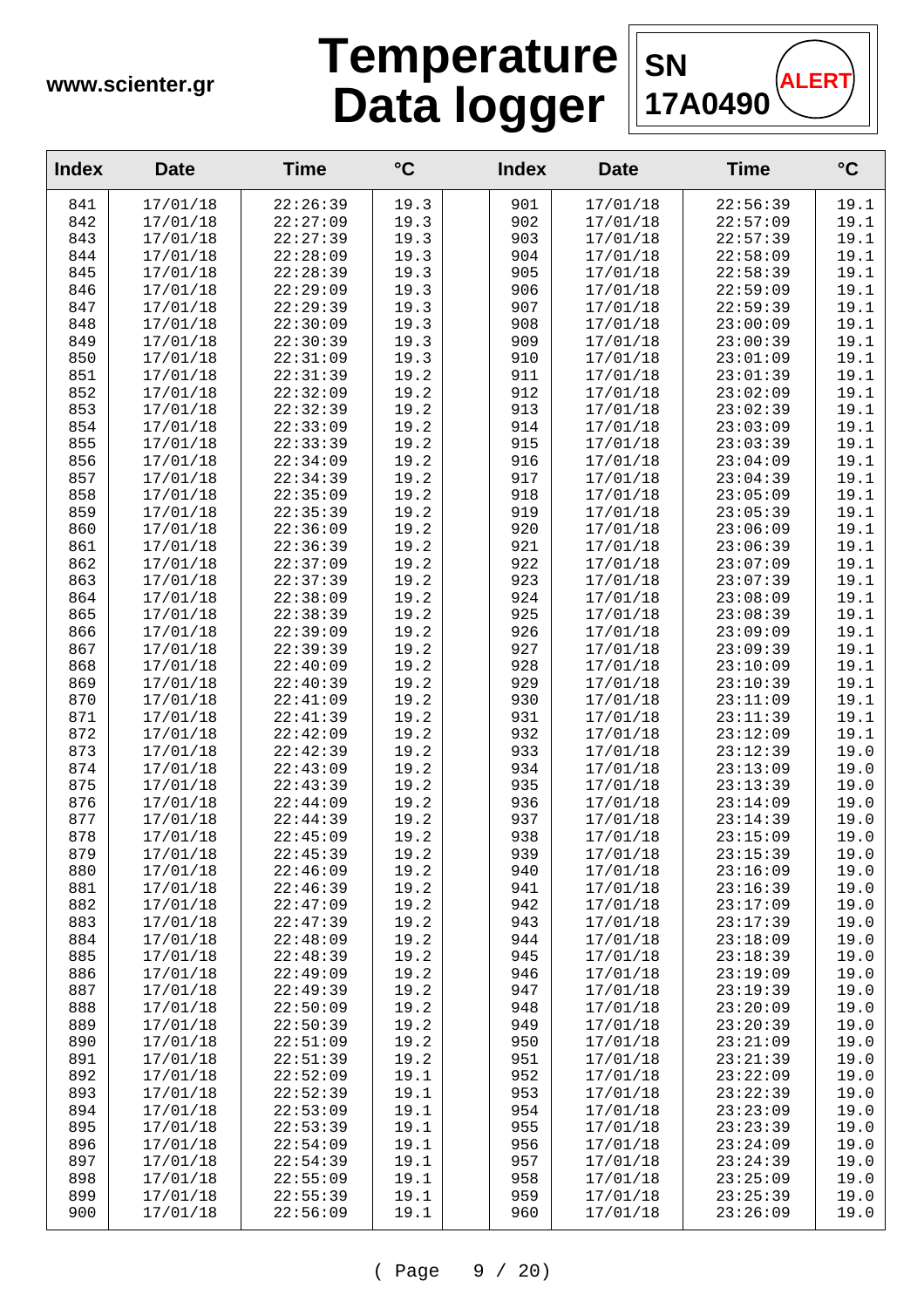

| <b>Index</b> | <b>Date</b>          | <b>Time</b>          | $\rm ^{\circ}C$ | <b>Index</b> | <b>Date</b>          | <b>Time</b>          | $\rm ^{\circ}C$ |
|--------------|----------------------|----------------------|-----------------|--------------|----------------------|----------------------|-----------------|
| 961          | 17/01/18             | 23:26:39             | 19.0            | 1021         | 17/01/18             | 23:56:39             | 18.8            |
| 962          | 17/01/18             | 23:27:09             | 19.0            | 1022         | 17/01/18             | 23:57:09             | 18.8            |
| 963          | 17/01/18             | 23:27:39             | 18.9            | 1023         | 17/01/18             | 23:57:39             | 18.8            |
| 964          | 17/01/18             | 23:28:09             | 18.9            | 1024         | 17/01/18             | 23:58:09             | 18.8            |
| 965          | 17/01/18             | 23:28:39             | 18.9            | 1025         | 17/01/18             | 23:58:39             | 18.8            |
| 966          | 17/01/18             | 23:29:09             | 18.9            | 1026         | 17/01/18             | 23:59:09             | 18.8            |
| 967          | 17/01/18             | 23:29:39<br>23:30:09 | 18.9            | 1027         | 17/01/18             | 23:59:39             | 18.8            |
| 968<br>969   | 17/01/18<br>17/01/18 | 23:30:39             | 18.9<br>18.9    | 1028<br>1029 | 18/01/18<br>18/01/18 | 00:00:09<br>00:00:39 | 18.8<br>18.8    |
| 970          | 17/01/18             | 23:31:09             | 18.9            | 1030         | 18/01/18             | 00:01:09             | 18.8            |
| 971          | 17/01/18             | 23:31:39             | 18.9            | 1031         | 18/01/18             | 00:01:39             | 18.8            |
| 972          | 17/01/18             | 23:32:09             | 18.9            | 1032         | 18/01/18             | 00:02:09             | 18.8            |
| 973          | 17/01/18             | 23:32:39             | 18.9            | 1033         | 18/01/18             | 00:02:39             | 18.8            |
| 974          | 17/01/18             | 23:33:09             | 18.9            | 1034         | 18/01/18             | 00:03:09             | 18.8            |
| 975          | 17/01/18             | 23:33:39             | 18.9            | 1035         | 18/01/18             | 00:03:39             | 18.8            |
| 976          | 17/01/18             | 23:34:09             | 18.9            | 1036         | 18/01/18             | 00:04:09             | 18.8            |
| 977          | 17/01/18             | 23:34:39             | 18.9            | 1037         | 18/01/18             | 00:04:39             | 18.8            |
| 978          | 17/01/18             | 23:35:09             | 18.9            | 1038         | 18/01/18             | 00:05:09             | 18.8            |
| 979          | 17/01/18             | 23:35:39             | 18.9            | 1039         | 18/01/18             | 00:05:39             | 18.8            |
| 980<br>981   | 17/01/18             | 23:36:09<br>23:36:39 | 18.9            | 1040         | 18/01/18             | 00:06:09             | 18.8<br>18.8    |
| 982          | 17/01/18<br>17/01/18 | 23:37:09             | 18.9<br>18.9    | 1041<br>1042 | 18/01/18<br>18/01/18 | 00:06:39<br>00:07:09 | 18.8            |
| 983          | 17/01/18             | 23:37:39             | 18.9            | 1043         | 18/01/18             | 00:07:39             | 18.8            |
| 984          | 17/01/18             | 23:38:09             | 18.9            | 1044         | 18/01/18             | 00:08:09             | 18.8            |
| 985          | 17/01/18             | 23:38:39             | 18.9            | 1045         | 18/01/18             | 00:08:39             | 18.8            |
| 986          | 17/01/18             | 23:39:09             | 18.9            | 1046         | 18/01/18             | 00:09:09             | 18.8            |
| 987          | 17/01/18             | 23:39:39             | 18.9            | 1047         | 18/01/18             | 00:09:39             | 18.8            |
| 988          | 17/01/18             | 23:40:09             | 18.9            | 1048         | 18/01/18             | 00:10:09             | 18.8            |
| 989          | 17/01/18             | 23:40:39             | 18.9            | 1049         | 18/01/18             | 00:10:39             | 18.8            |
| 990          | 17/01/18             | 23:41:09             | 18.9            | 1050         | 18/01/18             | 00:11:09             | 18.7            |
| 991          | 17/01/18             | 23:41:39             | 18.9            | 1051         | 18/01/18             | 00:11:39             | 18.7            |
| 992<br>993   | 17/01/18             | 23:42:09             | 18.9<br>18.9    | 1052<br>1053 | 18/01/18             | 00:12:09             | 18.7            |
| 994          | 17/01/18<br>17/01/18 | 23:42:39<br>23:43:09 | 18.9            | 1054         | 18/01/18<br>18/01/18 | 00:12:39<br>00:13:09 | 18.7<br>18.7    |
| 995          | 17/01/18             | 23:43:39             | 18.9            | 1055         | 18/01/18             | 00:13:39             | 18.7            |
| 996          | 17/01/18             | 23:44:09             | 18.9            | 1056         | 18/01/18             | 00:14:09             | 18.7            |
| 997          | 17/01/18             | 23:44:39             | 18.9            | 1057         | 18/01/18             | 00:14:39             | 18.7            |
| 998          | 17/01/18             | 23:45:09             | 18.9            | 1058         | 18/01/18             | 00:15:09             | 18.7            |
| 999          | 17/01/18             | 23:45:39             | 18.9            | 1059         | 18/01/18             | 00:15:39             | 18.7            |
| 1000         | 17/01/18             | 23:46:09             | 18.9            | 1060         | 18/01/18             | 00:16:09             | 18.7            |
| 1001         | 17/01/18             | 23:46:39             | 18.9            | 1061         | 18/01/18             | 00:16:39             | 18.7            |
| 1002         | 17/01/18             | 23:47:09             | 18.9            | 1062         | 18/01/18             | 00:17:09             | 18.7            |
| 1003         | 17/01/18             | 23:47:39             | 18.9            | 1063         | 18/01/18             | 00:17:39             | 18.7            |
| 1004<br>1005 | 17/01/18<br>17/01/18 | 23:48:09<br>23:48:39 | 18.9<br>18.8    | 1064<br>1065 | 18/01/18<br>18/01/18 | 00:18:09<br>00:18:39 | 18.7<br>18.7    |
| 1006         | 17/01/18             | 23:49:09             | 18.8            | 1066         | 18/01/18             | 00:19:09             | 18.7            |
| 1007         | 17/01/18             | 23:49:39             | 18.8            | 1067         | 18/01/18             | 00:19:39             | 18.7            |
| 1008         | 17/01/18             | 23:50:09             | 18.8            | 1068         | 18/01/18             | 00:20:09             | 18.7            |
| 1009         | 17/01/18             | 23:50:39             | 18.8            | 1069         | 18/01/18             | 00:20:39             | 18.7            |
| 1010         | 17/01/18             | 23:51:09             | 18.8            | 1070         | 18/01/18             | 00:21:09             | 18.7            |
| 1011         | 17/01/18             | 23:51:39             | 18.8            | 1071         | 18/01/18             | 00:21:39             | 18.7            |
| 1012         | 17/01/18             | 23:52:09             | 18.8            | 1072         | 18/01/18             | 00:22:09             | 18.7            |
| 1013         | 17/01/18             | 23:52:39             | 18.8            | 1073         | 18/01/18             | 00:22:39             | 18.7            |
| 1014         | 17/01/18             | 23:53:09             | 18.8            | 1074         | 18/01/18             | 00:23:09             | 18.7            |
| 1015         | 17/01/18             | 23:53:39             | 18.8            | 1075         | 18/01/18             | 00:23:39             | 18.7            |
| 1016         | 17/01/18             | 23:54:09             | 18.8            | 1076         | 18/01/18             | 00:24:09             | 18.7            |
| 1017<br>1018 | 17/01/18<br>17/01/18 | 23:54:39<br>23:55:09 | 18.8<br>18.8    | 1077<br>1078 | 18/01/18<br>18/01/18 | 00:24:39<br>00:25:09 | 18.7<br>18.7    |
| 1019         | 17/01/18             | 23:55:39             | 18.8            | 1079         | 18/01/18             | 00:25:39             | 18.7            |
| 1020         | 17/01/18             | 23:56:09             | 18.8            | 1080         | 18/01/18             | 00:26:09             | 18.7            |
|              |                      |                      |                 |              |                      |                      |                 |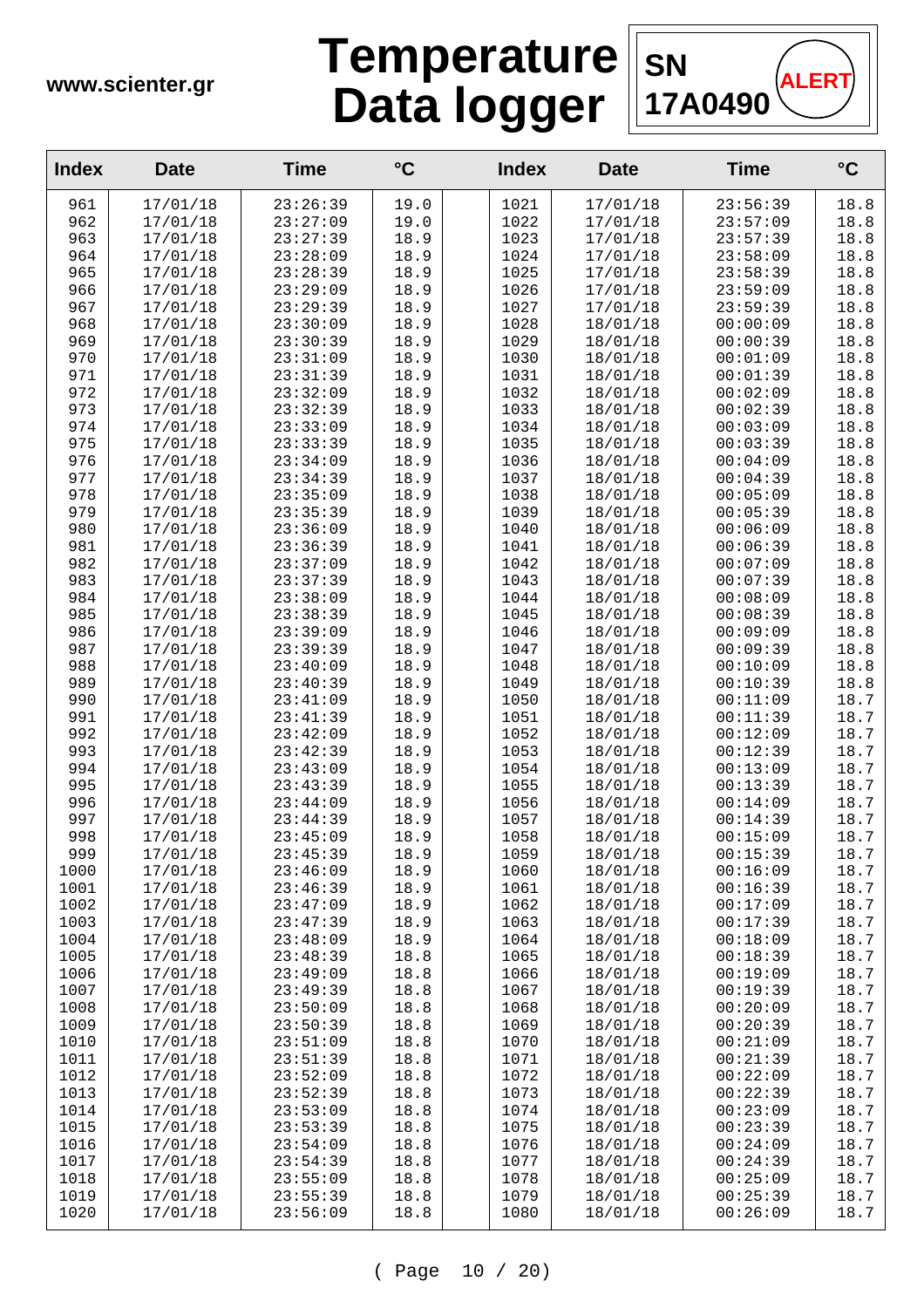

| <b>Index</b> | <b>Date</b>          | <b>Time</b>          | $\rm ^{\circ}C$ | <b>Index</b> | <b>Date</b>          | <b>Time</b>          | $\rm ^{\circ}C$ |
|--------------|----------------------|----------------------|-----------------|--------------|----------------------|----------------------|-----------------|
| 1081         | 18/01/18             | 00:26:39             | 18.7            | 1141         | 18/01/18             | 00:56:39             | 18.5            |
| 1082         | 18/01/18             | 00:27:09             | 18.7            | 1142         | 18/01/18             | 00:57:09             | 18.5            |
| 1083         | 18/01/18             | 00:27:39             | 18.7            | 1143         | 18/01/18             | 00:57:39             | 18.5            |
| 1084         | 18/01/18             | 00:28:09             | 18.7            | 1144         | 18/01/18             | 00:58:09             | 18.5            |
| 1085         | 18/01/18             | 00:28:39             | 18.7            | 1145         | 18/01/18             | 00:58:39             | 18.5            |
| 1086         | 18/01/18             | 00:29:09             | 18.7            | 1146         | 18/01/18             | 00:59:09             | 18.5            |
| 1087         | 18/01/18             | 00:29:39<br>00:30:09 | 18.7            | 1147         | 18/01/18             | 00:59:39             | 18.5<br>18.5    |
| 1088<br>1089 | 18/01/18<br>18/01/18 | 00:30:39             | 18.7<br>18.7    | 1148<br>1149 | 18/01/18<br>18/01/18 | 01:00:09<br>01:00:39 | 18.5            |
| 1090         | 18/01/18             | 00:31:09             | 18.7            | 1150         | 18/01/18             | 01:01:09             | 18.5            |
| 1091         | 18/01/18             | 00:31:39             | 18.7            | 1151         | 18/01/18             | 01:01:39             | 18.5            |
| 1092         | 18/01/18             | 00:32:09             | 18.6            | 1152         | 18/01/18             | 01:02:09             | 18.5            |
| 1093         | 18/01/18             | 00:32:39             | 18.6            | 1153         | 18/01/18             | 01:02:39             | 18.5            |
| 1094         | 18/01/18             | 00:33:09             | 18.6            | 1154         | 18/01/18             | 01:03:09             | 18.5            |
| 1095         | 18/01/18             | 00:33:39             | 18.6            | 1155         | 18/01/18             | 01:03:39             | 18.5            |
| 1096         | 18/01/18             | 00:34:09             | 18.6            | 1156         | 18/01/18             | 01:04:09             | 18.5            |
| 1097         | 18/01/18             | 00:34:39             | 18.6            | 1157         | 18/01/18             | 01:04:39             | 18.5            |
| 1098         | 18/01/18             | 00:35:09             | 18.6            | 1158         | 18/01/18             | 01:05:09             | 18.5            |
| 1099         | 18/01/18             | 00:35:39             | 18.6            | 1159         | 18/01/18             | 01:05:39             | 18.5            |
| 1100         | 18/01/18             | 00:36:09             | 18.6            | 1160         | 18/01/18             | 01:06:09             | 18.5            |
| 1101         | 18/01/18             | 00:36:39<br>00:37:09 | 18.6<br>18.6    | 1161         | 18/01/18             | 01:06:39             | 18.5            |
| 1102<br>1103 | 18/01/18<br>18/01/18 | 00:37:39             | 18.6            | 1162<br>1163 | 18/01/18<br>18/01/18 | 01:07:09<br>01:07:39 | 18.5<br>18.5    |
| 1104         | 18/01/18             | 00:38:09             | 18.6            | 1164         | 18/01/18             | 01:08:09             | 18.5            |
| 1105         | 18/01/18             | 00:38:39             | 18.6            | 1165         | 18/01/18             | 01:08:39             | 18.5            |
| 1106         | 18/01/18             | 00:39:09             | 18.6            | 1166         | 18/01/18             | 01:09:09             | 18.5            |
| 1107         | 18/01/18             | 00:39:39             | 18.6            | 1167         | 18/01/18             | 01:09:39             | 18.5            |
| 1108         | 18/01/18             | 00:40:09             | 18.6            | 1168         | 18/01/18             | 01:10:09             | 18.5            |
| 1109         | 18/01/18             | 00:40:39             | 18.6            | 1169         | 18/01/18             | 01:10:39             | 18.4            |
| 1110         | 18/01/18             | 00:41:09             | 18.6            | 1170         | 18/01/18             | 01:11:09             | 18.4            |
| 1111         | 18/01/18             | 00:41:39             | 18.6            | 1171         | 18/01/18             | 01:11:39             | 18.4            |
| 1112         | 18/01/18             | 00:42:09             | 18.6            | 1172         | 18/01/18             | 01:12:09             | 18.4            |
| 1113         | 18/01/18             | 00:42:39             | 18.6            | 1173         | 18/01/18             | 01:12:39             | 18.4            |
| 1114         | 18/01/18             | 00:43:09             | 18.6            | 1174         | 18/01/18             | 01:13:09             | 18.4<br>18.4    |
| 1115<br>1116 | 18/01/18<br>18/01/18 | 00:43:39<br>00:44:09 | 18.6<br>18.6    | 1175<br>1176 | 18/01/18<br>18/01/18 | 01:13:39<br>01:14:09 | 18.4            |
| 1117         | 18/01/18             | 00:44:39             | 18.6            | 1177         | 18/01/18             | 01:14:39             | 18.4            |
| 1118         | 18/01/18             | 00:45:09             | 18.6            | 1178         | 18/01/18             | 01:15:09             | 18.4            |
| 1119         | 18/01/18             | 00:45:39             | 18.6            | 1179         | 18/01/18             | 01:15:39             | 18.4            |
| 1120         | 18/01/18             | 00:46:09             | 18.6            | 1180         | 18/01/18             | 01:16:09             | 18.4            |
| 1121         | 18/01/18             | 00:46:39             | 18.6            | 1181         | 18/01/18             | 01:16:39             | 18.4            |
| 1122         | 18/01/18             | 00:47:09             | 18.6            | 1182         | 18/01/18             | 01:17:09             | 18.4            |
| 1123         | 18/01/18             | 00:47:39             | 18.6            | 1183         | 18/01/18             | 01:17:39             | 18.4            |
| 1124         | 18/01/18             | 00:48:09             | 18.6            | 1184         | 18/01/18             | 01:18:09             | 18.4            |
| 1125         | 18/01/18             | 00:48:39             | 18.6            | 1185         | 18/01/18             | 01:18:39             | 18.4            |
| 1126         | 18/01/18             | 00:49:09             | 18.6            | 1186         | 18/01/18             | 01:19:09             | 18.4            |
| 1127         | 18/01/18             | 00:49:39             | 18.6            | 1187         | 18/01/18             | 01:19:39             | 18.4            |
| 1128<br>1129 | 18/01/18<br>18/01/18 | 00:50:09<br>00:50:39 | 18.6<br>18.6    | 1188<br>1189 | 18/01/18<br>18/01/18 | 01:20:09<br>01:20:39 | 18.4<br>18.4    |
| 1130         | 18/01/18             | 00:51:09             | 18.6            | 1190         | 18/01/18             | 01:21:09             | 18.4            |
| 1131         | 18/01/18             | 00:51:39             | 18.6            | 1191         | 18/01/18             | 01:21:39             | 18.4            |
| 1132         | 18/01/18             | 00:52:09             | 18.6            | 1192         | 18/01/18             | 01:22:09             | 18.4            |
| 1133         | 18/01/18             | 00:52:39             | 18.6            | 1193         | 18/01/18             | 01:22:39             | 18.4            |
| 1134         | 18/01/18             | 00:53:09             | 18.6            | 1194         | 18/01/18             | 01:23:09             | 18.4            |
| 1135         | 18/01/18             | 00:53:39             | 18.5            | 1195         | 18/01/18             | 01:23:39             | 18.4            |
| 1136         | 18/01/18             | 00:54:09             | 18.5            | 1196         | 18/01/18             | 01:24:09             | 18.4            |
| 1137         | 18/01/18             | 00:54:39             | 18.5            | 1197         | 18/01/18             | 01:24:39             | 18.4            |
| 1138         | 18/01/18             | 00:55:09             | 18.5            | 1198         | 18/01/18             | 01:25:09             | 18.4            |
| 1139<br>1140 | 18/01/18             | 00:55:39<br>00:56:09 | 18.5            | 1199<br>1200 | 18/01/18             | 01:25:39<br>01:26:09 | 18.4            |
|              | 18/01/18             |                      | 18.5            |              | 18/01/18             |                      | 18.4            |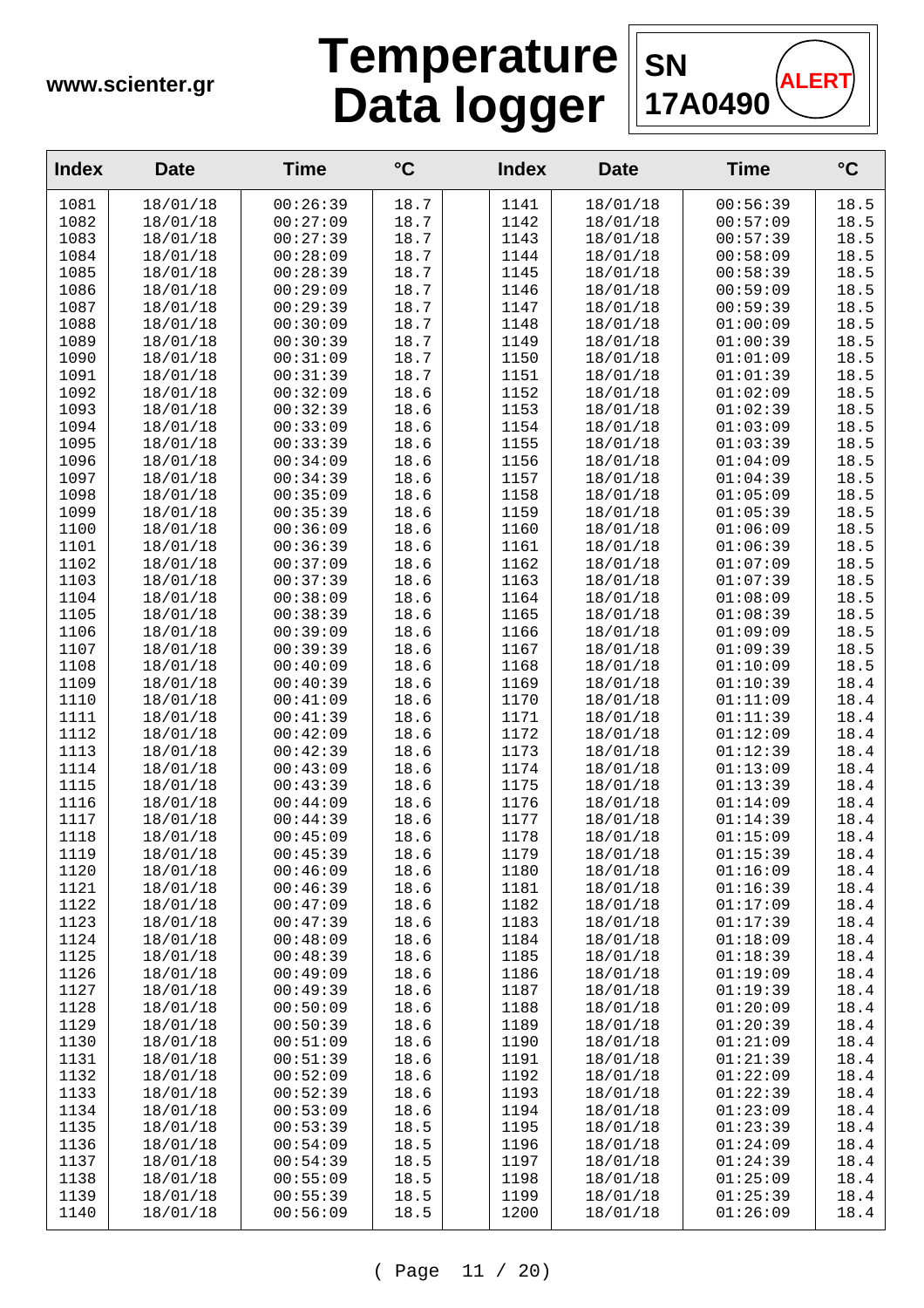

| <b>Index</b> | <b>Date</b>          | <b>Time</b>          | $\rm ^{\circ}C$ | <b>Index</b> | <b>Date</b>          | <b>Time</b>          | $\rm ^{\circ}C$ |
|--------------|----------------------|----------------------|-----------------|--------------|----------------------|----------------------|-----------------|
| 1201         | 18/01/18             | 01:26:39             | 18.4            | 1261         | 18/01/18             | 01:56:39             | 18.2            |
| 1202         | 18/01/18             | 01:27:09             | 18.4            | 1262         | 18/01/18             | 01:57:09             | 18.2            |
| 1203         | 18/01/18             | 01:27:39             | 18.4            | 1263         | 18/01/18             | 01:57:39             | 18.2            |
| 1204         | 18/01/18             | 01:28:09             | 18.4            | 1264         | 18/01/18             | 01:58:09             | 18.2            |
| 1205         | 18/01/18             | 01:28:39             | 18.4            | 1265         | 18/01/18             | 01:58:39             | 18.2            |
| 1206         | 18/01/18             | 01:29:09             | 18.4            | 1266         | 18/01/18             | 01:59:09             | 18.2            |
| 1207         | 18/01/18             | 01:29:39             | 18.4            | 1267         | 18/01/18             | 01:59:39             | 18.2            |
| 1208         | 18/01/18             | 01:30:09             | 18.4            | 1268         | 18/01/18             | 02:00:09             | 18.2            |
| 1209         | 18/01/18             | 01:30:39             | 18.4            | 1269         | 18/01/18             | 02:00:39             | 18.2            |
| 1210         | 18/01/18             | 01:31:09             | 18.4            | 1270         | 18/01/18             | 02:01:09             | 18.2            |
| 1211         | 18/01/18             | 01:31:39             | 18.4            | 1271         | 18/01/18             | 02:01:39             | 18.2            |
| 1212         | 18/01/18             | 01:32:09             | 18.4            | 1272         | 18/01/18             | 02:02:09             | 18.2            |
| 1213<br>1214 | 18/01/18             | 01:32:39<br>01:33:09 | 18.4            | 1273<br>1274 | 18/01/18<br>18/01/18 | 02:02:39<br>02:03:09 | 18.2<br>18.2    |
| 1215         | 18/01/18<br>18/01/18 | 01:33:39             | 18.4<br>18.4    | 1275         | 18/01/18             | 02:03:39             | 18.2            |
| 1216         | 18/01/18             | 01:34:09             | 18.4            | 1276         | 18/01/18             | 02:04:09             | 18.2            |
| 1217         | 18/01/18             | 01:34:39             | 18.4            | 1277         | 18/01/18             | 02:04:39             | 18.2            |
| 1218         | 18/01/18             | 01:35:09             | 18.3            | 1278         | 18/01/18             | 02:05:09             | 18.2            |
| 1219         | 18/01/18             | 01:35:39             | 18.3            | 1279         | 18/01/18             | 02:05:39             | 18.2            |
| 1220         | 18/01/18             | 01:36:09             | 18.3            | 1280         | 18/01/18             | 02:06:09             | 18.2            |
| 1221         | 18/01/18             | 01:36:39             | 18.3            | 1281         | 18/01/18             | 02:06:39             | 18.2            |
| 1222         | 18/01/18             | 01:37:09             | 18.3            | 1282         | 18/01/18             | 02:07:09             | 18.2            |
| 1223         | 18/01/18             | 01:37:39             | 18.3            | 1283         | 18/01/18             | 02:07:39             | 18.2            |
| 1224         | 18/01/18             | 01:38:09             | 18.3            | 1284         | 18/01/18             | 02:08:09             | 18.2            |
| 1225         | 18/01/18             | 01:38:39             | 18.3            | 1285         | 18/01/18             | 02:08:39             | 18.2            |
| 1226         | 18/01/18             | 01:39:09             | 18.3            | 1286         | 18/01/18             | 02:09:09             | 18.2            |
| 1227         | 18/01/18             | 01:39:39             | 18.3            | 1287         | 18/01/18             | 02:09:39             | 18.2            |
| 1228         | 18/01/18             | 01:40:09             | 18.3            | 1288         | 18/01/18             | 02:10:09             | 18.2            |
| 1229         | 18/01/18             | 01:40:39             | 18.3            | 1289         | 18/01/18             | 02:10:39             | 18.2            |
| 1230         | 18/01/18             | 01:41:09             | 18.3            | 1290         | 18/01/18             | 02:11:09             | 18.2            |
| 1231         | 18/01/18             | 01:41:39             | 18.3            | 1291         | 18/01/18             | 02:11:39             | 18.2            |
| 1232         | 18/01/18             | 01:42:09             | 18.3            | 1292         | 18/01/18             | 02:12:09             | 18.1            |
| 1233         | 18/01/18             | 01:42:39             | 18.3            | 1293         | 18/01/18             | 02:12:39             | 18.1            |
| 1234         | 18/01/18             | 01:43:09             | 18.3            | 1294         | 18/01/18             | 02:13:09             | 18.1            |
| 1235         | 18/01/18             | 01:43:39             | 18.3            | 1295         | 18/01/18             | 02:13:39             | 18.1            |
| 1236         | 18/01/18             | 01:44:09             | 18.3            | 1296         | 18/01/18             | 02:14:09             | 18.1            |
| 1237         | 18/01/18             | 01:44:39             | 18.3            | 1297         | 18/01/18             | 02:14:39             | 18.1            |
| 1238         | 18/01/18             | 01:45:09             | 18.3            | 1298         | 18/01/18             | 02:15:09             | 18.1            |
| 1239         | 18/01/18             | 01:45:39             | 18.3            | 1299         | 18/01/18             | 02:15:39             | $18.1\,$        |
| 1240         | 18/01/18             | 01:46:09             | 18.3            | 1300         | 18/01/18             | 02:16:09             | 18.1            |
| 1241         | 18/01/18             | 01:46:39             | 18.3            | 1301         | 18/01/18             | 02:16:39             | 18.1            |
| 1242         | 18/01/18             | 01:47:09             | 18.3            | 1302         | 18/01/18             | 02:17:09             | 18.1            |
| 1243<br>1244 | 18/01/18             | 01:47:39<br>01:48:09 | 18.3            | 1303         | 18/01/18             | 02:17:39             | 18.1            |
| 1245         | 18/01/18<br>18/01/18 | 01:48:39             | 18.3<br>18.3    | 1304<br>1305 | 18/01/18<br>18/01/18 | 02:18:09<br>02:18:39 | 18.1<br>18.1    |
| 1246         | 18/01/18             | 01:49:09             | 18.3            | 1306         | 18/01/18             | 02:19:09             | 18.1            |
| 1247         | 18/01/18             | 01:49:39             | 18.3            | 1307         | 18/01/18             | 02:19:39             | 18.1            |
| 1248         | 18/01/18             | 01:50:09             | 18.3            | 1308         | 18/01/18             | 02:20:09             | 18.1            |
| 1249         | 18/01/18             | 01:50:39             | 18.3            | 1309         | 18/01/18             | 02:20:39             | 18.1            |
| 1250         | 18/01/18             | 01:51:09             | 18.3            | 1310         | 18/01/18             | 02:21:09             | 18.1            |
| 1251         | 18/01/18             | 01:51:39             | 18.3            | 1311         | 18/01/18             | 02:21:39             | 18.1            |
| 1252         | 18/01/18             | 01:52:09             | 18.3            | 1312         | 18/01/18             | 02:22:09             | 18.1            |
| 1253         | 18/01/18             | 01:52:39             | 18.2            | 1313         | 18/01/18             | 02:22:39             | 18.1            |
| 1254         | 18/01/18             | 01:53:09             | 18.2            | 1314         | 18/01/18             | 02:23:09             | 18.1            |
| 1255         | 18/01/18             | 01:53:39             | 18.2            | 1315         | 18/01/18             | 02:23:39             | 18.1            |
| 1256         | 18/01/18             | 01:54:09             | 18.2            | 1316         | 18/01/18             | 02:24:09             | 18.1            |
| 1257         | 18/01/18             | 01:54:39             | 18.2            | 1317         | 18/01/18             | 02:24:39             | 18.1            |
| 1258         | 18/01/18             | 01:55:09             | 18.2            | 1318         | 18/01/18             | 02:25:09             | 18.1            |
| 1259         | 18/01/18             | 01:55:39             | 18.2            | 1319         | 18/01/18             | 02:25:39             | 18.1            |
| 1260         | 18/01/18             | 01:56:09             | 18.2            | 1320         | 18/01/18             | 02:26:09             | 18.1            |
|              |                      |                      |                 |              |                      |                      |                 |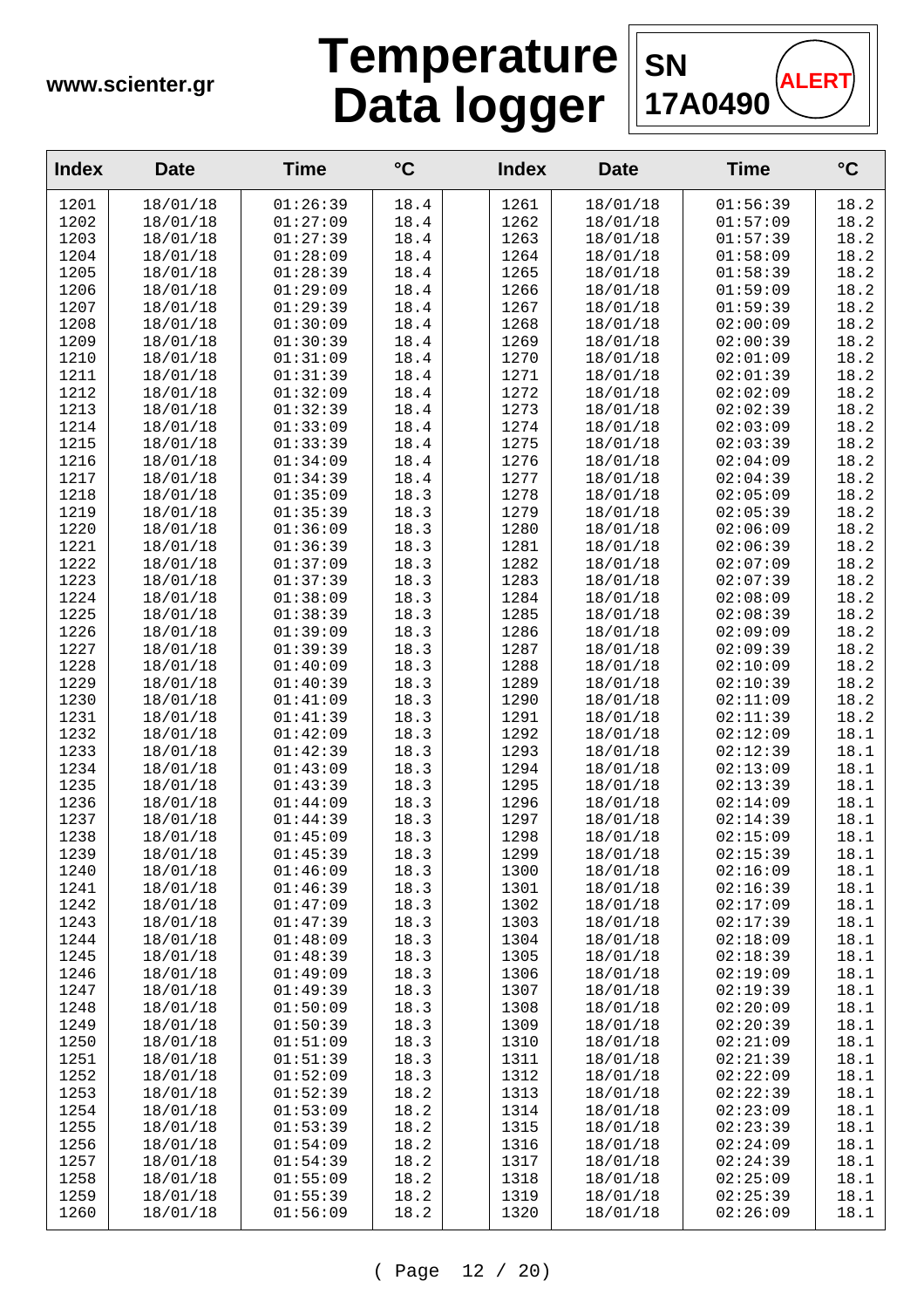

| <b>Index</b> | <b>Date</b>          | <b>Time</b>          | $\rm ^{\circ}C$ | <b>Index</b> | <b>Date</b>          | <b>Time</b>          | $\rm ^{\circ}C$ |
|--------------|----------------------|----------------------|-----------------|--------------|----------------------|----------------------|-----------------|
| 1321         | 18/01/18             | 02:26:39             | 18.1            | 1381         | 18/01/18             | 02:56:39             | 18.0            |
| 1322         | 18/01/18             | 02:27:09             | 18.1            | 1382         | 18/01/18             | 02:57:09             | 17.9            |
| 1323         | 18/01/18             | 02:27:39             | 18.1            | 1383         | 18/01/18             | 02:57:39             | 17.9            |
| 1324         | 18/01/18             | 02:28:09             | 18.1            | 1384         | 18/01/18             | 02:58:09             | 17.9            |
| 1325         | 18/01/18             | 02:28:39             | 18.1            | 1385         | 18/01/18             | 02:58:39             | 17.9            |
| 1326         | 18/01/18             | 02:29:09             | 18.1            | 1386         | 18/01/18             | 02:59:09             | 17.9            |
| 1327         | 18/01/18             | 02:29:39             | 18.1            | 1387         | 18/01/18             | 02:59:39             | 17.9            |
| 1328         | 18/01/18             | 02:30:09             | 18.1            | 1388         | 18/01/18             | 03:00:09             | 17.9            |
| 1329         | 18/01/18             | 02:30:39             | 18.1            | 1389         | 18/01/18             | 03:00:39             | 17.9            |
| 1330         | 18/01/18             | 02:31:09             | 18.1            | 1390         | 18/01/18             | 03:01:09             | 17.9            |
| 1331         | 18/01/18             | 02:31:39             | 18.1            | 1391         | 18/01/18             | 03:01:39             | 17.9            |
| 1332         | 18/01/18             | 02:32:09             | 18.0            | 1392         | 18/01/18             | 03:02:09             | 17.9            |
| 1333         | 18/01/18             | 02:32:39             | 18.0            | 1393         | 18/01/18             | 03:02:39             | 17.9            |
| 1334         | 18/01/18             | 02:33:09             | 18.0            | 1394         | 18/01/18             | 03:03:09             | 17.9            |
| 1335         | 18/01/18             | 02:33:39             | 18.0            | 1395         | 18/01/18             | 03:03:39             | 17.9            |
| 1336         | 18/01/18             | 02:34:09             | 18.0            | 1396         | 18/01/18             | 03:04:09             | 17.9            |
| 1337         | 18/01/18             | 02:34:39             | 18.0            | 1397         | 18/01/18             | 03:04:39             | 17.9            |
| 1338         | 18/01/18             | 02:35:09             | 18.0            | 1398         | 18/01/18             | 03:05:09             | 17.9            |
| 1339         | 18/01/18             | 02:35:39             | 18.0            | 1399         | 18/01/18             | 03:05:39             | 17.9            |
| 1340         | 18/01/18             | 02:36:09             | 18.0            | 1400         | 18/01/18             | 03:06:09             | 17.9            |
| 1341         | 18/01/18             | 02:36:39             | 18.0            | 1401         | 18/01/18             | 03:06:39             | 17.9            |
| 1342         | 18/01/18             | 02:37:09<br>02:37:39 | 18.0            | 1402         | 18/01/18             | 03:07:09             | 17.9            |
| 1343         | 18/01/18             |                      | 18.0            | 1403         | 18/01/18             | 03:07:39             | 17.9            |
| 1344<br>1345 | 18/01/18<br>18/01/18 | 02:38:09<br>02:38:39 | 18.0<br>18.0    | 1404<br>1405 | 18/01/18<br>18/01/18 | 03:08:09<br>03:08:39 | 17.9<br>17.9    |
| 1346         | 18/01/18             | 02:39:09             | 18.0            | 1406         | 18/01/18             | 03:09:09             | 17.9            |
| 1347         | 18/01/18             | 02:39:39             | 18.0            | 1407         | 18/01/18             | 03:09:39             | 17.9            |
| 1348         | 18/01/18             | 02:40:09             | 18.0            | 1408         | 18/01/18             | 03:10:09             | 17.9            |
| 1349         | 18/01/18             | 02:40:39             | 18.0            | 1409         | 18/01/18             | 03:10:39             | 17.9            |
| 1350         | 18/01/18             | 02:41:09             | 18.0            | 1410         | 18/01/18             | 03:11:09             | 17.9            |
| 1351         | 18/01/18             | 02:41:39             | 18.0            | 1411         | 18/01/18             | 03:11:39             | 17.9            |
| 1352         | 18/01/18             | 02:42:09             | 18.0            | 1412         | 18/01/18             | 03:12:09             | 17.9            |
| 1353         | 18/01/18             | 02:42:39             | 18.0            | 1413         | 18/01/18             | 03:12:39             | 17.9            |
| 1354         | 18/01/18             | 02:43:09             | 18.0            | 1414         | 18/01/18             | 03:13:09             | 17.9            |
| 1355         | 18/01/18             | 02:43:39             | 18.0            | 1415         | 18/01/18             | 03:13:39             | 17.9            |
| 1356         | 18/01/18             | 02:44:09             | 18.0            | 1416         | 18/01/18             | 03:14:09             | 17.9            |
| 1357         | 18/01/18             | 02:44:39             | 18.0            | 1417         | 18/01/18             | 03:14:39             | 17.9            |
| 1358         | 18/01/18             | 02:45:09             | 18.0            | 1418         | 18/01/18             | 03:15:09             | 17.9            |
| 1359         | 18/01/18             | 02:45:39             | 18.0            | 1419         | 18/01/18             | 03:15:39             | 17.9            |
| 1360         | 18/01/18             | 02:46:09             | 18.0            | 1420         | 18/01/18             | 03:16:09             | 17.9            |
| 1361         | 18/01/18             | 02:46:39             | 18.0            | 1421         | 18/01/18             | 03:16:39             | 17.9            |
| 1362         | 18/01/18             | 02:47:09             | 18.0            | 1422         | 18/01/18             | 03:17:09             | 17.9            |
| 1363         | 18/01/18             | 02:47:39             | 18.0            | 1423         | 18/01/18             | 03:17:39             | 17.8            |
| 1364         | 18/01/18             | 02:48:09             | 18.0            | 1424         | 18/01/18             | 03:18:09             | 17.8            |
| 1365         | 18/01/18             | 02:48:39             | 18.0            | 1425         | 18/01/18             | 03:18:39             | 17.8            |
| 1366         | 18/01/18             | 02:49:09             | 18.0            | 1426         | 18/01/18             | 03:19:09             | 17.8            |
| 1367         | 18/01/18             | 02:49:39             | 18.0            | 1427         | 18/01/18             | 03:19:39             | 17.8            |
| 1368         | 18/01/18             | 02:50:09             | 18.0            | 1428         | 18/01/18             | 03:20:09             | 17.8            |
| 1369         | 18/01/18             | 02:50:39             | 18.0            | 1429         | 18/01/18             | 03:20:39             | 17.8            |
| 1370         | 18/01/18             | 02:51:09             | 18.0            | 1430         | 18/01/18             | 03:21:09             | 17.8            |
| 1371         | 18/01/18             | 02:51:39             | 18.0            | 1431         | 18/01/18             | 03:21:39             | 17.8            |
| 1372         | 18/01/18             | 02:52:09             | 18.0            | 1432         | 18/01/18             | 03:22:09             | 17.8            |
| 1373         | 18/01/18             | 02:52:39             | 18.0            | 1433         | 18/01/18             | 03:22:39             | 17.8            |
| 1374         | 18/01/18             | 02:53:09             | 18.0            | 1434         | 18/01/18             | 03:23:09             | 17.8            |
| 1375         | 18/01/18             | 02:53:39             | 18.0            | 1435         | 18/01/18             | 03:23:39             | 17.8            |
| 1376         | 18/01/18             | 02:54:09             | 18.0            | 1436         | 18/01/18             | 03:24:09             | 17.8            |
| 1377         | 18/01/18             | 02:54:39             | 18.0            | 1437         | 18/01/18             | 03:24:39             | 17.8            |
| 1378         | 18/01/18             | 02:55:09             | 18.0            | 1438         | 18/01/18             | 03:25:09             | 17.8            |
| 1379         | 18/01/18             | 02:55:39             | 18.0            | 1439         | 18/01/18             | 03:25:39             | 17.8            |
| 1380         | 18/01/18             | 02:56:09             | 18.0            | 1440         | 18/01/18             | 03:26:09             | 17.8            |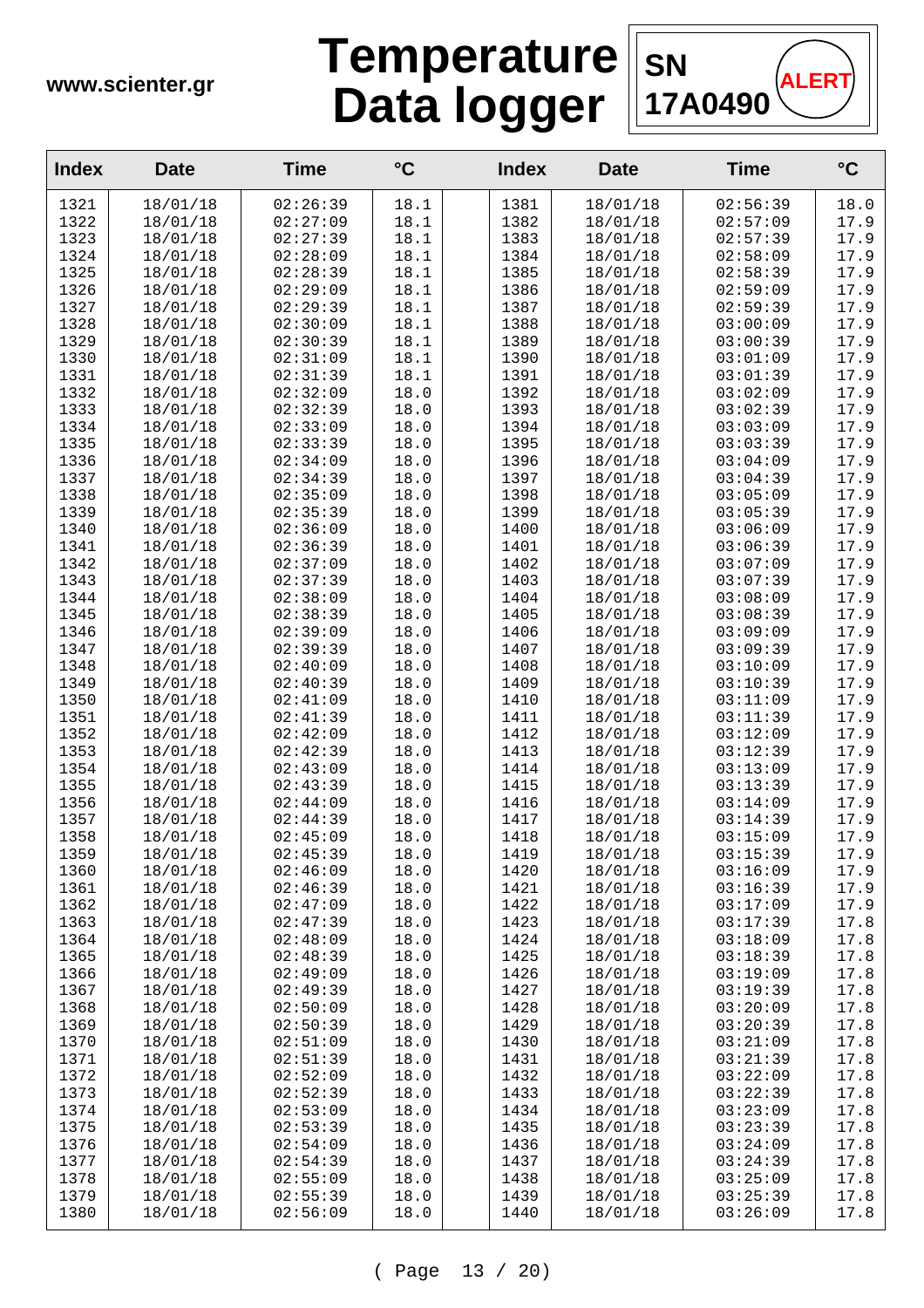

| <b>Index</b> | <b>Date</b>          | <b>Time</b>          | $\rm ^{\circ}C$ | <b>Index</b> | <b>Date</b>          | <b>Time</b>          | $\rm ^{\circ}C$ |
|--------------|----------------------|----------------------|-----------------|--------------|----------------------|----------------------|-----------------|
| 1441         | 18/01/18             | 03:26:39             | 17.8            | 1501         | 18/01/18             | 03:56:39             | 17.7            |
| 1442         | 18/01/18             | 03:27:09             | 17.8            | 1502         | 18/01/18             | 03:57:09             | 17.7            |
| 1443         | 18/01/18             | 03:27:39             | 17.8            | 1503         | 18/01/18             | 03:57:39             | 17.7            |
| 1444         | 18/01/18             | 03:28:09             | 17.8            | 1504         | 18/01/18             | 03:58:09             | 17.7            |
| 1445         | 18/01/18             | 03:28:39             | 17.8            | 1505         | 18/01/18             | 03:58:39             | 17.7            |
| 1446         | 18/01/18             | 03:29:09             | 17.8            | 1506         | 18/01/18             | 03:59:09             | 17.7            |
| 1447         | 18/01/18             | 03:29:39             | 17.8            | 1507         | 18/01/18             | 03:59:39             | 17.7            |
| 1448         | 18/01/18             | 03:30:09             | 17.8            | 1508         | 18/01/18             | 04:00:09             | 17.7            |
| 1449         | 18/01/18             | 03:30:39             | 17.8            | 1509         | 18/01/18             | 04:00:39             | 17.6            |
| 1450         | 18/01/18             | 03:31:09             | 17.8            | 1510         | 18/01/18             | 04:01:09             | 17.6            |
| 1451         | 18/01/18             | 03:31:39             | 17.8            | 1511         | 18/01/18             | 04:01:39             | 17.6            |
| 1452         | 18/01/18             | 03:32:09             | 17.8            | 1512         | 18/01/18             | 04:02:09             | 17.6            |
| 1453         | 18/01/18             | 03:32:39             | 17.8            | 1513         | 18/01/18             | 04:02:39             | 17.6            |
| 1454         | 18/01/18             | 03:33:09             | 17.8            | 1514         | 18/01/18             | 04:03:09             | 17.6            |
| 1455         | 18/01/18             | 03:33:39             | 17.8            | 1515         | 18/01/18             | 04:03:39             | 17.6            |
| 1456         | 18/01/18             | 03:34:09             | 17.8            | 1516         | 18/01/18             | 04:04:09             | 17.6            |
| 1457         | 18/01/18             | 03:34:39             | 17.8            | 1517         | 18/01/18             | 04:04:39             | 17.6            |
| 1458<br>1459 | 18/01/18             | 03:35:09             | 17.7            | 1518         | 18/01/18             | 04:05:09             | 17.6            |
|              | 18/01/18             | 03:35:39             | 17.8            | 1519         | 18/01/18             | 04:05:39             | 17.6            |
| 1460         | 18/01/18             | 03:36:09             | 17.7            | 1520         | 18/01/18             | 04:06:09             | 17.6            |
| 1461         | 18/01/18             | 03:36:39             | 17.7            | 1521         | 18/01/18             | 04:06:39             | 17.6<br>17.6    |
| 1462<br>1463 | 18/01/18<br>18/01/18 | 03:37:09<br>03:37:39 | 17.7<br>17.7    | 1522<br>1523 | 18/01/18<br>18/01/18 | 04:07:09<br>04:07:39 | 17.6            |
| 1464         | 18/01/18             | 03:38:09             | 17.7            | 1524         | 18/01/18             | 04:08:09             | 17.6            |
| 1465         | 18/01/18             | 03:38:39             | 17.7            | 1525         | 18/01/18             | 04:08:39             | 17.6            |
| 1466         | 18/01/18             | 03:39:09             | 17.7            | 1526         | 18/01/18             | 04:09:09             | 17.6            |
| 1467         | 18/01/18             | 03:39:39             | 17.7            | 1527         | 18/01/18             | 04:09:39             | 17.6            |
| 1468         | 18/01/18             | 03:40:09             | 17.7            | 1528         | 18/01/18             | 04:10:09             | 17.6            |
| 1469         | 18/01/18             | 03:40:39             | 17.7            | 1529         | 18/01/18             | 04:10:39             | 17.6            |
| 1470         | 18/01/18             | 03:41:09             | 17.7            | 1530         | 18/01/18             | 04:11:09             | 17.6            |
| 1471         | 18/01/18             | 03:41:39             | 17.7            | 1531         | 18/01/18             | 04:11:39             | 17.6            |
| 1472         | 18/01/18             | 03:42:09             | 17.7            | 1532         | 18/01/18             | 04:12:09             | 17.6            |
| 1473         | 18/01/18             | 03:42:39             | 17.7            | 1533         | 18/01/18             | 04:12:39             | 17.6            |
| 1474         | 18/01/18             | 03:43:09             | 17.7            | 1534         | 18/01/18             | 04:13:09             | 17.6            |
| 1475         | 18/01/18             | 03:43:39             | 17.7            | 1535         | 18/01/18             | 04:13:39             | 17.6            |
| 1476         | 18/01/18             | 03:44:09             | 17.7            | 1536         | 18/01/18             | 04:14:09             | 17.6            |
| 1477         | 18/01/18             | 03:44:39             | 17.7            | 1537         | 18/01/18             | 04:14:39             | 17.6            |
| 1478         | 18/01/18             | 03:45:09             | 17.7            | 1538         | 18/01/18             | 04:15:09             | 17.6            |
| 1479         | 18/01/18             | 03:45:39             | 17.7            | 1539         | 18/01/18             | 04:15:39             | 17.6            |
| 1480         | 18/01/18             | 03:46:09             | 17.7            | 1540         | 18/01/18             | 04:16:09             | 17.6            |
| 1481         | 18/01/18             | 03:46:39             | 17.7            | 1541         | 18/01/18             | 04:16:39             | 17.6            |
| 1482         | 18/01/18             | 03:47:09             | 17.7            | 1542         | 18/01/18             | 04:17:09             | 17.6            |
| 1483         | 18/01/18             | 03:47:39             | 17.7            | 1543         | 18/01/18             | 04:17:39             | 17.6            |
| 1484         | 18/01/18             | 03:48:09             | 17.7            | 1544         | 18/01/18             | 04:18:09             | 17.6            |
| 1485         | 18/01/18             | 03:48:39             | 17.7            | 1545         | 18/01/18             | 04:18:39             | 17.6            |
| 1486         | 18/01/18             | 03:49:09             | 17.7            | 1546         | 18/01/18             | 04:19:09             | 17.6            |
| 1487         | 18/01/18             | 03:49:39             | 17.7            | 1547         | 18/01/18             | 04:19:39             | 17.6            |
| 1488         | 18/01/18             | 03:50:09             | 17.7            | 1548         | 18/01/18             | 04:20:09             | 17.6            |
| 1489         | 18/01/18             | 03:50:39             | 17.7            | 1549         | 18/01/18             | 04:20:39             | 17.6            |
| 1490         | 18/01/18             | 03:51:09             | 17.7            | 1550         | 18/01/18             | 04:21:09             | 17.6            |
| 1491         | 18/01/18             | 03:51:39             | 17.7            | 1551         | 18/01/18             | 04:21:39             | 17.6            |
| 1492         | 18/01/18             | 03:52:09             | 17.7            | 1552         | 18/01/18             | 04:22:09             | 17.6            |
| 1493         | 18/01/18             | 03:52:39             | 17.7            | 1553         | 18/01/18             | 04:22:39             | 17.6            |
| 1494         | 18/01/18             | 03:53:09             | 17.7            | 1554         | 18/01/18             | 04:23:09             | 17.6            |
| 1495         | 18/01/18             | 03:53:39             | 17.7            | 1555         | 18/01/18             | 04:23:39             | 17.6            |
| 1496         | 18/01/18             | 03:54:09             | 17.7            | 1556         | 18/01/18             | 04:24:09             | 17.6            |
| 1497<br>1498 | 18/01/18<br>18/01/18 | 03:54:39<br>03:55:09 | 17.7            | 1557         | 18/01/18<br>18/01/18 | 04:24:39<br>04:25:09 | 17.6<br>17.6    |
| 1499         | 18/01/18             | 03:55:39             | 17.7<br>17.7    | 1558<br>1559 | 18/01/18             | 04:25:39             | 17.5            |
| 1500         | 18/01/18             | 03:56:09             | 17.7            | 1560         | 18/01/18             | 04:26:09             | 17.5            |
|              |                      |                      |                 |              |                      |                      |                 |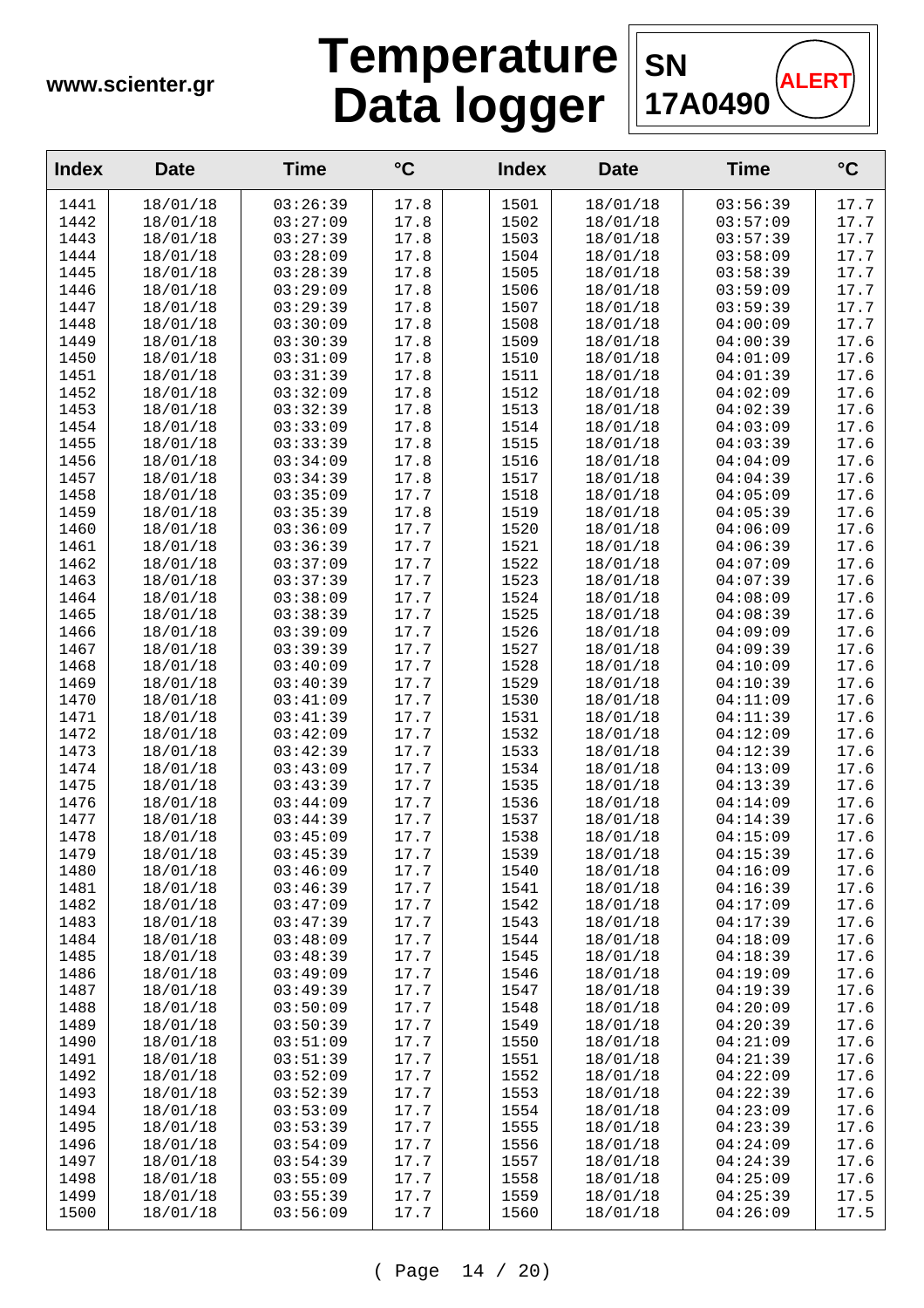

| 18/01/18<br>04:26:39<br>18/01/18<br>04:56:39<br>1561<br>17.5<br>1621<br>17.4<br>04:27:09<br>1622<br>04:57:09<br>1562<br>18/01/18<br>17.5<br>18/01/18<br>17.4<br>1563<br>18/01/18<br>04:27:39<br>17.5<br>1623<br>18/01/18<br>04:57:39<br>17.4<br>04:28:09<br>17.4<br>1564<br>18/01/18<br>17.5<br>1624<br>18/01/18<br>04:58:09<br>04:28:39<br>04:58:39<br>17.4<br>1565<br>18/01/18<br>17.5<br>1625<br>18/01/18<br>1566<br>17.4<br>18/01/18<br>04:29:09<br>17.5<br>1626<br>18/01/18<br>04:59:09<br>17.4<br>1567<br>18/01/18<br>04:29:39<br>17.5<br>1627<br>18/01/18<br>04:59:39<br>1568<br>04:30:09<br>17.5<br>1628<br>18/01/18<br>17.4<br>18/01/18<br>05:00:09<br>17.4<br>1569<br>18/01/18<br>04:30:39<br>17.5<br>1629<br>18/01/18<br>05:00:39<br>17.4<br>1570<br>18/01/18<br>04:31:09<br>17.5<br>1630<br>18/01/18<br>05:01:09<br>1571<br>04:31:39<br>05:01:39<br>17.4<br>18/01/18<br>17.5<br>1631<br>18/01/18<br>1572<br>18/01/18<br>04:32:09<br>17.5<br>1632<br>18/01/18<br>05:02:09<br>17.4<br>1573<br>17.4<br>18/01/18<br>04:32:39<br>17.5<br>1633<br>18/01/18<br>05:02:39<br>1574<br>18/01/18<br>04:33:09<br>17.5<br>1634<br>18/01/18<br>05:03:09<br>17.4<br>17.4<br>1575<br>18/01/18<br>04:33:39<br>17.5<br>1635<br>18/01/18<br>05:03:39<br>17.4<br>1576<br>18/01/18<br>04:34:09<br>17.5<br>1636<br>18/01/18<br>05:04:09<br>1577<br>18/01/18<br>04:34:39<br>18/01/18<br>05:04:39<br>17.4<br>17.5<br>1637<br>1578<br>17.4<br>18/01/18<br>04:35:09<br>17.5<br>1638<br>18/01/18<br>05:05:09<br>1579<br>17.4<br>18/01/18<br>04:35:39<br>17.5<br>1639<br>18/01/18<br>05:05:39<br>1580<br>04:36:09<br>17.5<br>18/01/18<br>17.4<br>18/01/18<br>1640<br>05:06:09<br>1581<br>17.4<br>18/01/18<br>04:36:39<br>17.5<br>1641<br>18/01/18<br>05:06:39<br>17.4<br>1582<br>18/01/18<br>04:37:09<br>17.5<br>1642<br>18/01/18<br>05:07:09<br>04:37:39<br>05:07:39<br>17.4<br>1583<br>18/01/18<br>17.5<br>1643<br>18/01/18<br>1584<br>18/01/18<br>04:38:09<br>17.5<br>1644<br>18/01/18<br>05:08:09<br>17.4<br>17.4<br>1585<br>18/01/18<br>04:38:39<br>17.5<br>1645<br>18/01/18<br>05:08:39<br>1586<br>18/01/18<br>04:39:09<br>17.5<br>1646<br>18/01/18<br>05:09:09<br>17.4<br>1587<br>05:09:39<br>17.4<br>18/01/18<br>04:39:39<br>17.5<br>1647<br>18/01/18<br>17.4<br>1588<br>18/01/18<br>04:40:09<br>17.5<br>1648<br>18/01/18<br>05:10:09<br>18/01/18<br>04:40:39<br>18/01/18<br>05:10:39<br>17.4<br>1589<br>17.5<br>1649<br>1590<br>17.4<br>18/01/18<br>04:41:09<br>17.5<br>1650<br>18/01/18<br>05:11:09<br>17.4<br>1591<br>18/01/18<br>04:41:39<br>17.5<br>1651<br>18/01/18<br>05:11:39<br>1592<br>04:42:09<br>17.5<br>18/01/18<br>05:12:09<br>17.4<br>18/01/18<br>1652<br>1593<br>17.4<br>18/01/18<br>04:42:39<br>17.5<br>1653<br>18/01/18<br>05:12:39<br>17.4<br>1594<br>18/01/18<br>04:43:09<br>17.5<br>1654<br>18/01/18<br>05:13:09<br>17.4<br>1595<br>18/01/18<br>04:43:39<br>17.5<br>1655<br>18/01/18<br>05:13:39<br>1596<br>18/01/18<br>04:44:09<br>17.5<br>1656<br>18/01/18<br>05:14:09<br>17.4<br>1597<br>18/01/18<br>04:44:39<br>17.5<br>1657<br>18/01/18<br>05:14:39<br>17.4<br>1598<br>18/01/18<br>04:45:09<br>18/01/18<br>05:15:09<br>17.4<br>17.5<br>1658<br>1599<br>04:45:39<br>17.5<br>1659<br>05:15:39<br>17.4<br>18/01/18<br>18/01/18<br>18/01/18<br>04:46:09<br>18/01/18<br>05:16:09<br>1600<br>17.5<br>1660<br>17.3<br>1601<br>18/01/18<br>04:46:39<br>17.5<br>1661<br>18/01/18<br>05:16:39<br>17.3<br>1602<br>04:47:09<br>1662<br>05:17:09<br>18/01/18<br>17.5<br>18/01/18<br>17.3<br>1603<br>04:47:39<br>1663<br>17.3<br>18/01/18<br>17.5<br>18/01/18<br>05:17:39<br>1604<br>18/01/18<br>04:48:09<br>17.5<br>1664<br>18/01/18<br>05:18:09<br>17.3<br>1605<br>18/01/18<br>04:48:39<br>17.5<br>1665<br>18/01/18<br>05:18:39<br>17.3<br>1606<br>18/01/18<br>05:19:09<br>17.3<br>18/01/18<br>04:49:09<br>17.5<br>1666<br>1607<br>18/01/18<br>04:49:39<br>17.5<br>1667<br>18/01/18<br>05:19:39<br>17.3<br>1608<br>04:50:09<br>05:20:09<br>17.3<br>18/01/18<br>17.5<br>1668<br>18/01/18<br>1609<br>04:50:39<br>17.5<br>1669<br>18/01/18<br>05:20:39<br>17.3<br>18/01/18<br>1610<br>04:51:09<br>17.5<br>1670<br>05:21:09<br>17.3<br>18/01/18<br>18/01/18<br>1671<br>05:21:39<br>17.3<br>1611<br>18/01/18<br>04:51:39<br>17.4<br>18/01/18<br>1612<br>04:52:09<br>1672<br>18/01/18<br>05:22:09<br>17.3<br>18/01/18<br>17.4<br>1613<br>04:52:39<br>1673<br>18/01/18<br>05:22:39<br>18/01/18<br>17.4<br>17.3<br>1614<br>18/01/18<br>04:53:09<br>17.4<br>1674<br>18/01/18<br>05:23:09<br>17.3<br>1615<br>04:53:39<br>17.4<br>1675<br>18/01/18<br>05:23:39<br>17.3<br>18/01/18<br>1676<br>1616<br>18/01/18<br>04:54:09<br>17.4<br>18/01/18<br>05:24:09<br>17.3<br>1617<br>17.4<br>1677<br>18/01/18<br>05:24:39<br>17.3<br>18/01/18<br>04:54:39<br>1618<br>18/01/18<br>04:55:09<br>17.4<br>1678<br>18/01/18<br>05:25:09<br>17.3<br>1619<br>18/01/18<br>04:55:39<br>17.4<br>1679<br>18/01/18<br>05:25:39<br>17.3<br>1620<br>04:56:09<br>1680<br>18/01/18<br>05:26:09<br>18/01/18<br>17.4<br>17.3 | <b>Index</b> | <b>Date</b> | <b>Time</b> | $\rm ^{\circ}C$ | <b>Index</b> | <b>Date</b> | <b>Time</b> | $\rm ^{\circ}C$ |
|----------------------------------------------------------------------------------------------------------------------------------------------------------------------------------------------------------------------------------------------------------------------------------------------------------------------------------------------------------------------------------------------------------------------------------------------------------------------------------------------------------------------------------------------------------------------------------------------------------------------------------------------------------------------------------------------------------------------------------------------------------------------------------------------------------------------------------------------------------------------------------------------------------------------------------------------------------------------------------------------------------------------------------------------------------------------------------------------------------------------------------------------------------------------------------------------------------------------------------------------------------------------------------------------------------------------------------------------------------------------------------------------------------------------------------------------------------------------------------------------------------------------------------------------------------------------------------------------------------------------------------------------------------------------------------------------------------------------------------------------------------------------------------------------------------------------------------------------------------------------------------------------------------------------------------------------------------------------------------------------------------------------------------------------------------------------------------------------------------------------------------------------------------------------------------------------------------------------------------------------------------------------------------------------------------------------------------------------------------------------------------------------------------------------------------------------------------------------------------------------------------------------------------------------------------------------------------------------------------------------------------------------------------------------------------------------------------------------------------------------------------------------------------------------------------------------------------------------------------------------------------------------------------------------------------------------------------------------------------------------------------------------------------------------------------------------------------------------------------------------------------------------------------------------------------------------------------------------------------------------------------------------------------------------------------------------------------------------------------------------------------------------------------------------------------------------------------------------------------------------------------------------------------------------------------------------------------------------------------------------------------------------------------------------------------------------------------------------------------------------------------------------------------------------------------------------------------------------------------------------------------------------------------------------------------------------------------------------------------------------------------------------------------------------------------------------------------------------------------------------------------------------------------------------------------------------------------------------------------------------------------------------------------------------------------------------------------------------------------------------------------------------------------------------------------------------------------------------------------------------------------------------------------------------------------------------------------------------------------------------------------------------------------------------------------------------------------------------------------------------------------------------------------------------------------------------------------------------------------------------------------------------------------------------------------------------------------------------------------------------|--------------|-------------|-------------|-----------------|--------------|-------------|-------------|-----------------|
|                                                                                                                                                                                                                                                                                                                                                                                                                                                                                                                                                                                                                                                                                                                                                                                                                                                                                                                                                                                                                                                                                                                                                                                                                                                                                                                                                                                                                                                                                                                                                                                                                                                                                                                                                                                                                                                                                                                                                                                                                                                                                                                                                                                                                                                                                                                                                                                                                                                                                                                                                                                                                                                                                                                                                                                                                                                                                                                                                                                                                                                                                                                                                                                                                                                                                                                                                                                                                                                                                                                                                                                                                                                                                                                                                                                                                                                                                                                                                                                                                                                                                                                                                                                                                                                                                                                                                                                                                                                                                                                                                                                                                                                                                                                                                                                                                                                                                                                                                                                              |              |             |             |                 |              |             |             |                 |
|                                                                                                                                                                                                                                                                                                                                                                                                                                                                                                                                                                                                                                                                                                                                                                                                                                                                                                                                                                                                                                                                                                                                                                                                                                                                                                                                                                                                                                                                                                                                                                                                                                                                                                                                                                                                                                                                                                                                                                                                                                                                                                                                                                                                                                                                                                                                                                                                                                                                                                                                                                                                                                                                                                                                                                                                                                                                                                                                                                                                                                                                                                                                                                                                                                                                                                                                                                                                                                                                                                                                                                                                                                                                                                                                                                                                                                                                                                                                                                                                                                                                                                                                                                                                                                                                                                                                                                                                                                                                                                                                                                                                                                                                                                                                                                                                                                                                                                                                                                                              |              |             |             |                 |              |             |             |                 |
|                                                                                                                                                                                                                                                                                                                                                                                                                                                                                                                                                                                                                                                                                                                                                                                                                                                                                                                                                                                                                                                                                                                                                                                                                                                                                                                                                                                                                                                                                                                                                                                                                                                                                                                                                                                                                                                                                                                                                                                                                                                                                                                                                                                                                                                                                                                                                                                                                                                                                                                                                                                                                                                                                                                                                                                                                                                                                                                                                                                                                                                                                                                                                                                                                                                                                                                                                                                                                                                                                                                                                                                                                                                                                                                                                                                                                                                                                                                                                                                                                                                                                                                                                                                                                                                                                                                                                                                                                                                                                                                                                                                                                                                                                                                                                                                                                                                                                                                                                                                              |              |             |             |                 |              |             |             |                 |
|                                                                                                                                                                                                                                                                                                                                                                                                                                                                                                                                                                                                                                                                                                                                                                                                                                                                                                                                                                                                                                                                                                                                                                                                                                                                                                                                                                                                                                                                                                                                                                                                                                                                                                                                                                                                                                                                                                                                                                                                                                                                                                                                                                                                                                                                                                                                                                                                                                                                                                                                                                                                                                                                                                                                                                                                                                                                                                                                                                                                                                                                                                                                                                                                                                                                                                                                                                                                                                                                                                                                                                                                                                                                                                                                                                                                                                                                                                                                                                                                                                                                                                                                                                                                                                                                                                                                                                                                                                                                                                                                                                                                                                                                                                                                                                                                                                                                                                                                                                                              |              |             |             |                 |              |             |             |                 |
|                                                                                                                                                                                                                                                                                                                                                                                                                                                                                                                                                                                                                                                                                                                                                                                                                                                                                                                                                                                                                                                                                                                                                                                                                                                                                                                                                                                                                                                                                                                                                                                                                                                                                                                                                                                                                                                                                                                                                                                                                                                                                                                                                                                                                                                                                                                                                                                                                                                                                                                                                                                                                                                                                                                                                                                                                                                                                                                                                                                                                                                                                                                                                                                                                                                                                                                                                                                                                                                                                                                                                                                                                                                                                                                                                                                                                                                                                                                                                                                                                                                                                                                                                                                                                                                                                                                                                                                                                                                                                                                                                                                                                                                                                                                                                                                                                                                                                                                                                                                              |              |             |             |                 |              |             |             |                 |
|                                                                                                                                                                                                                                                                                                                                                                                                                                                                                                                                                                                                                                                                                                                                                                                                                                                                                                                                                                                                                                                                                                                                                                                                                                                                                                                                                                                                                                                                                                                                                                                                                                                                                                                                                                                                                                                                                                                                                                                                                                                                                                                                                                                                                                                                                                                                                                                                                                                                                                                                                                                                                                                                                                                                                                                                                                                                                                                                                                                                                                                                                                                                                                                                                                                                                                                                                                                                                                                                                                                                                                                                                                                                                                                                                                                                                                                                                                                                                                                                                                                                                                                                                                                                                                                                                                                                                                                                                                                                                                                                                                                                                                                                                                                                                                                                                                                                                                                                                                                              |              |             |             |                 |              |             |             |                 |
|                                                                                                                                                                                                                                                                                                                                                                                                                                                                                                                                                                                                                                                                                                                                                                                                                                                                                                                                                                                                                                                                                                                                                                                                                                                                                                                                                                                                                                                                                                                                                                                                                                                                                                                                                                                                                                                                                                                                                                                                                                                                                                                                                                                                                                                                                                                                                                                                                                                                                                                                                                                                                                                                                                                                                                                                                                                                                                                                                                                                                                                                                                                                                                                                                                                                                                                                                                                                                                                                                                                                                                                                                                                                                                                                                                                                                                                                                                                                                                                                                                                                                                                                                                                                                                                                                                                                                                                                                                                                                                                                                                                                                                                                                                                                                                                                                                                                                                                                                                                              |              |             |             |                 |              |             |             |                 |
|                                                                                                                                                                                                                                                                                                                                                                                                                                                                                                                                                                                                                                                                                                                                                                                                                                                                                                                                                                                                                                                                                                                                                                                                                                                                                                                                                                                                                                                                                                                                                                                                                                                                                                                                                                                                                                                                                                                                                                                                                                                                                                                                                                                                                                                                                                                                                                                                                                                                                                                                                                                                                                                                                                                                                                                                                                                                                                                                                                                                                                                                                                                                                                                                                                                                                                                                                                                                                                                                                                                                                                                                                                                                                                                                                                                                                                                                                                                                                                                                                                                                                                                                                                                                                                                                                                                                                                                                                                                                                                                                                                                                                                                                                                                                                                                                                                                                                                                                                                                              |              |             |             |                 |              |             |             |                 |
|                                                                                                                                                                                                                                                                                                                                                                                                                                                                                                                                                                                                                                                                                                                                                                                                                                                                                                                                                                                                                                                                                                                                                                                                                                                                                                                                                                                                                                                                                                                                                                                                                                                                                                                                                                                                                                                                                                                                                                                                                                                                                                                                                                                                                                                                                                                                                                                                                                                                                                                                                                                                                                                                                                                                                                                                                                                                                                                                                                                                                                                                                                                                                                                                                                                                                                                                                                                                                                                                                                                                                                                                                                                                                                                                                                                                                                                                                                                                                                                                                                                                                                                                                                                                                                                                                                                                                                                                                                                                                                                                                                                                                                                                                                                                                                                                                                                                                                                                                                                              |              |             |             |                 |              |             |             |                 |
|                                                                                                                                                                                                                                                                                                                                                                                                                                                                                                                                                                                                                                                                                                                                                                                                                                                                                                                                                                                                                                                                                                                                                                                                                                                                                                                                                                                                                                                                                                                                                                                                                                                                                                                                                                                                                                                                                                                                                                                                                                                                                                                                                                                                                                                                                                                                                                                                                                                                                                                                                                                                                                                                                                                                                                                                                                                                                                                                                                                                                                                                                                                                                                                                                                                                                                                                                                                                                                                                                                                                                                                                                                                                                                                                                                                                                                                                                                                                                                                                                                                                                                                                                                                                                                                                                                                                                                                                                                                                                                                                                                                                                                                                                                                                                                                                                                                                                                                                                                                              |              |             |             |                 |              |             |             |                 |
|                                                                                                                                                                                                                                                                                                                                                                                                                                                                                                                                                                                                                                                                                                                                                                                                                                                                                                                                                                                                                                                                                                                                                                                                                                                                                                                                                                                                                                                                                                                                                                                                                                                                                                                                                                                                                                                                                                                                                                                                                                                                                                                                                                                                                                                                                                                                                                                                                                                                                                                                                                                                                                                                                                                                                                                                                                                                                                                                                                                                                                                                                                                                                                                                                                                                                                                                                                                                                                                                                                                                                                                                                                                                                                                                                                                                                                                                                                                                                                                                                                                                                                                                                                                                                                                                                                                                                                                                                                                                                                                                                                                                                                                                                                                                                                                                                                                                                                                                                                                              |              |             |             |                 |              |             |             |                 |
|                                                                                                                                                                                                                                                                                                                                                                                                                                                                                                                                                                                                                                                                                                                                                                                                                                                                                                                                                                                                                                                                                                                                                                                                                                                                                                                                                                                                                                                                                                                                                                                                                                                                                                                                                                                                                                                                                                                                                                                                                                                                                                                                                                                                                                                                                                                                                                                                                                                                                                                                                                                                                                                                                                                                                                                                                                                                                                                                                                                                                                                                                                                                                                                                                                                                                                                                                                                                                                                                                                                                                                                                                                                                                                                                                                                                                                                                                                                                                                                                                                                                                                                                                                                                                                                                                                                                                                                                                                                                                                                                                                                                                                                                                                                                                                                                                                                                                                                                                                                              |              |             |             |                 |              |             |             |                 |
|                                                                                                                                                                                                                                                                                                                                                                                                                                                                                                                                                                                                                                                                                                                                                                                                                                                                                                                                                                                                                                                                                                                                                                                                                                                                                                                                                                                                                                                                                                                                                                                                                                                                                                                                                                                                                                                                                                                                                                                                                                                                                                                                                                                                                                                                                                                                                                                                                                                                                                                                                                                                                                                                                                                                                                                                                                                                                                                                                                                                                                                                                                                                                                                                                                                                                                                                                                                                                                                                                                                                                                                                                                                                                                                                                                                                                                                                                                                                                                                                                                                                                                                                                                                                                                                                                                                                                                                                                                                                                                                                                                                                                                                                                                                                                                                                                                                                                                                                                                                              |              |             |             |                 |              |             |             |                 |
|                                                                                                                                                                                                                                                                                                                                                                                                                                                                                                                                                                                                                                                                                                                                                                                                                                                                                                                                                                                                                                                                                                                                                                                                                                                                                                                                                                                                                                                                                                                                                                                                                                                                                                                                                                                                                                                                                                                                                                                                                                                                                                                                                                                                                                                                                                                                                                                                                                                                                                                                                                                                                                                                                                                                                                                                                                                                                                                                                                                                                                                                                                                                                                                                                                                                                                                                                                                                                                                                                                                                                                                                                                                                                                                                                                                                                                                                                                                                                                                                                                                                                                                                                                                                                                                                                                                                                                                                                                                                                                                                                                                                                                                                                                                                                                                                                                                                                                                                                                                              |              |             |             |                 |              |             |             |                 |
|                                                                                                                                                                                                                                                                                                                                                                                                                                                                                                                                                                                                                                                                                                                                                                                                                                                                                                                                                                                                                                                                                                                                                                                                                                                                                                                                                                                                                                                                                                                                                                                                                                                                                                                                                                                                                                                                                                                                                                                                                                                                                                                                                                                                                                                                                                                                                                                                                                                                                                                                                                                                                                                                                                                                                                                                                                                                                                                                                                                                                                                                                                                                                                                                                                                                                                                                                                                                                                                                                                                                                                                                                                                                                                                                                                                                                                                                                                                                                                                                                                                                                                                                                                                                                                                                                                                                                                                                                                                                                                                                                                                                                                                                                                                                                                                                                                                                                                                                                                                              |              |             |             |                 |              |             |             |                 |
|                                                                                                                                                                                                                                                                                                                                                                                                                                                                                                                                                                                                                                                                                                                                                                                                                                                                                                                                                                                                                                                                                                                                                                                                                                                                                                                                                                                                                                                                                                                                                                                                                                                                                                                                                                                                                                                                                                                                                                                                                                                                                                                                                                                                                                                                                                                                                                                                                                                                                                                                                                                                                                                                                                                                                                                                                                                                                                                                                                                                                                                                                                                                                                                                                                                                                                                                                                                                                                                                                                                                                                                                                                                                                                                                                                                                                                                                                                                                                                                                                                                                                                                                                                                                                                                                                                                                                                                                                                                                                                                                                                                                                                                                                                                                                                                                                                                                                                                                                                                              |              |             |             |                 |              |             |             |                 |
|                                                                                                                                                                                                                                                                                                                                                                                                                                                                                                                                                                                                                                                                                                                                                                                                                                                                                                                                                                                                                                                                                                                                                                                                                                                                                                                                                                                                                                                                                                                                                                                                                                                                                                                                                                                                                                                                                                                                                                                                                                                                                                                                                                                                                                                                                                                                                                                                                                                                                                                                                                                                                                                                                                                                                                                                                                                                                                                                                                                                                                                                                                                                                                                                                                                                                                                                                                                                                                                                                                                                                                                                                                                                                                                                                                                                                                                                                                                                                                                                                                                                                                                                                                                                                                                                                                                                                                                                                                                                                                                                                                                                                                                                                                                                                                                                                                                                                                                                                                                              |              |             |             |                 |              |             |             |                 |
|                                                                                                                                                                                                                                                                                                                                                                                                                                                                                                                                                                                                                                                                                                                                                                                                                                                                                                                                                                                                                                                                                                                                                                                                                                                                                                                                                                                                                                                                                                                                                                                                                                                                                                                                                                                                                                                                                                                                                                                                                                                                                                                                                                                                                                                                                                                                                                                                                                                                                                                                                                                                                                                                                                                                                                                                                                                                                                                                                                                                                                                                                                                                                                                                                                                                                                                                                                                                                                                                                                                                                                                                                                                                                                                                                                                                                                                                                                                                                                                                                                                                                                                                                                                                                                                                                                                                                                                                                                                                                                                                                                                                                                                                                                                                                                                                                                                                                                                                                                                              |              |             |             |                 |              |             |             |                 |
|                                                                                                                                                                                                                                                                                                                                                                                                                                                                                                                                                                                                                                                                                                                                                                                                                                                                                                                                                                                                                                                                                                                                                                                                                                                                                                                                                                                                                                                                                                                                                                                                                                                                                                                                                                                                                                                                                                                                                                                                                                                                                                                                                                                                                                                                                                                                                                                                                                                                                                                                                                                                                                                                                                                                                                                                                                                                                                                                                                                                                                                                                                                                                                                                                                                                                                                                                                                                                                                                                                                                                                                                                                                                                                                                                                                                                                                                                                                                                                                                                                                                                                                                                                                                                                                                                                                                                                                                                                                                                                                                                                                                                                                                                                                                                                                                                                                                                                                                                                                              |              |             |             |                 |              |             |             |                 |
|                                                                                                                                                                                                                                                                                                                                                                                                                                                                                                                                                                                                                                                                                                                                                                                                                                                                                                                                                                                                                                                                                                                                                                                                                                                                                                                                                                                                                                                                                                                                                                                                                                                                                                                                                                                                                                                                                                                                                                                                                                                                                                                                                                                                                                                                                                                                                                                                                                                                                                                                                                                                                                                                                                                                                                                                                                                                                                                                                                                                                                                                                                                                                                                                                                                                                                                                                                                                                                                                                                                                                                                                                                                                                                                                                                                                                                                                                                                                                                                                                                                                                                                                                                                                                                                                                                                                                                                                                                                                                                                                                                                                                                                                                                                                                                                                                                                                                                                                                                                              |              |             |             |                 |              |             |             |                 |
|                                                                                                                                                                                                                                                                                                                                                                                                                                                                                                                                                                                                                                                                                                                                                                                                                                                                                                                                                                                                                                                                                                                                                                                                                                                                                                                                                                                                                                                                                                                                                                                                                                                                                                                                                                                                                                                                                                                                                                                                                                                                                                                                                                                                                                                                                                                                                                                                                                                                                                                                                                                                                                                                                                                                                                                                                                                                                                                                                                                                                                                                                                                                                                                                                                                                                                                                                                                                                                                                                                                                                                                                                                                                                                                                                                                                                                                                                                                                                                                                                                                                                                                                                                                                                                                                                                                                                                                                                                                                                                                                                                                                                                                                                                                                                                                                                                                                                                                                                                                              |              |             |             |                 |              |             |             |                 |
|                                                                                                                                                                                                                                                                                                                                                                                                                                                                                                                                                                                                                                                                                                                                                                                                                                                                                                                                                                                                                                                                                                                                                                                                                                                                                                                                                                                                                                                                                                                                                                                                                                                                                                                                                                                                                                                                                                                                                                                                                                                                                                                                                                                                                                                                                                                                                                                                                                                                                                                                                                                                                                                                                                                                                                                                                                                                                                                                                                                                                                                                                                                                                                                                                                                                                                                                                                                                                                                                                                                                                                                                                                                                                                                                                                                                                                                                                                                                                                                                                                                                                                                                                                                                                                                                                                                                                                                                                                                                                                                                                                                                                                                                                                                                                                                                                                                                                                                                                                                              |              |             |             |                 |              |             |             |                 |
|                                                                                                                                                                                                                                                                                                                                                                                                                                                                                                                                                                                                                                                                                                                                                                                                                                                                                                                                                                                                                                                                                                                                                                                                                                                                                                                                                                                                                                                                                                                                                                                                                                                                                                                                                                                                                                                                                                                                                                                                                                                                                                                                                                                                                                                                                                                                                                                                                                                                                                                                                                                                                                                                                                                                                                                                                                                                                                                                                                                                                                                                                                                                                                                                                                                                                                                                                                                                                                                                                                                                                                                                                                                                                                                                                                                                                                                                                                                                                                                                                                                                                                                                                                                                                                                                                                                                                                                                                                                                                                                                                                                                                                                                                                                                                                                                                                                                                                                                                                                              |              |             |             |                 |              |             |             |                 |
|                                                                                                                                                                                                                                                                                                                                                                                                                                                                                                                                                                                                                                                                                                                                                                                                                                                                                                                                                                                                                                                                                                                                                                                                                                                                                                                                                                                                                                                                                                                                                                                                                                                                                                                                                                                                                                                                                                                                                                                                                                                                                                                                                                                                                                                                                                                                                                                                                                                                                                                                                                                                                                                                                                                                                                                                                                                                                                                                                                                                                                                                                                                                                                                                                                                                                                                                                                                                                                                                                                                                                                                                                                                                                                                                                                                                                                                                                                                                                                                                                                                                                                                                                                                                                                                                                                                                                                                                                                                                                                                                                                                                                                                                                                                                                                                                                                                                                                                                                                                              |              |             |             |                 |              |             |             |                 |
|                                                                                                                                                                                                                                                                                                                                                                                                                                                                                                                                                                                                                                                                                                                                                                                                                                                                                                                                                                                                                                                                                                                                                                                                                                                                                                                                                                                                                                                                                                                                                                                                                                                                                                                                                                                                                                                                                                                                                                                                                                                                                                                                                                                                                                                                                                                                                                                                                                                                                                                                                                                                                                                                                                                                                                                                                                                                                                                                                                                                                                                                                                                                                                                                                                                                                                                                                                                                                                                                                                                                                                                                                                                                                                                                                                                                                                                                                                                                                                                                                                                                                                                                                                                                                                                                                                                                                                                                                                                                                                                                                                                                                                                                                                                                                                                                                                                                                                                                                                                              |              |             |             |                 |              |             |             |                 |
|                                                                                                                                                                                                                                                                                                                                                                                                                                                                                                                                                                                                                                                                                                                                                                                                                                                                                                                                                                                                                                                                                                                                                                                                                                                                                                                                                                                                                                                                                                                                                                                                                                                                                                                                                                                                                                                                                                                                                                                                                                                                                                                                                                                                                                                                                                                                                                                                                                                                                                                                                                                                                                                                                                                                                                                                                                                                                                                                                                                                                                                                                                                                                                                                                                                                                                                                                                                                                                                                                                                                                                                                                                                                                                                                                                                                                                                                                                                                                                                                                                                                                                                                                                                                                                                                                                                                                                                                                                                                                                                                                                                                                                                                                                                                                                                                                                                                                                                                                                                              |              |             |             |                 |              |             |             |                 |
|                                                                                                                                                                                                                                                                                                                                                                                                                                                                                                                                                                                                                                                                                                                                                                                                                                                                                                                                                                                                                                                                                                                                                                                                                                                                                                                                                                                                                                                                                                                                                                                                                                                                                                                                                                                                                                                                                                                                                                                                                                                                                                                                                                                                                                                                                                                                                                                                                                                                                                                                                                                                                                                                                                                                                                                                                                                                                                                                                                                                                                                                                                                                                                                                                                                                                                                                                                                                                                                                                                                                                                                                                                                                                                                                                                                                                                                                                                                                                                                                                                                                                                                                                                                                                                                                                                                                                                                                                                                                                                                                                                                                                                                                                                                                                                                                                                                                                                                                                                                              |              |             |             |                 |              |             |             |                 |
|                                                                                                                                                                                                                                                                                                                                                                                                                                                                                                                                                                                                                                                                                                                                                                                                                                                                                                                                                                                                                                                                                                                                                                                                                                                                                                                                                                                                                                                                                                                                                                                                                                                                                                                                                                                                                                                                                                                                                                                                                                                                                                                                                                                                                                                                                                                                                                                                                                                                                                                                                                                                                                                                                                                                                                                                                                                                                                                                                                                                                                                                                                                                                                                                                                                                                                                                                                                                                                                                                                                                                                                                                                                                                                                                                                                                                                                                                                                                                                                                                                                                                                                                                                                                                                                                                                                                                                                                                                                                                                                                                                                                                                                                                                                                                                                                                                                                                                                                                                                              |              |             |             |                 |              |             |             |                 |
|                                                                                                                                                                                                                                                                                                                                                                                                                                                                                                                                                                                                                                                                                                                                                                                                                                                                                                                                                                                                                                                                                                                                                                                                                                                                                                                                                                                                                                                                                                                                                                                                                                                                                                                                                                                                                                                                                                                                                                                                                                                                                                                                                                                                                                                                                                                                                                                                                                                                                                                                                                                                                                                                                                                                                                                                                                                                                                                                                                                                                                                                                                                                                                                                                                                                                                                                                                                                                                                                                                                                                                                                                                                                                                                                                                                                                                                                                                                                                                                                                                                                                                                                                                                                                                                                                                                                                                                                                                                                                                                                                                                                                                                                                                                                                                                                                                                                                                                                                                                              |              |             |             |                 |              |             |             |                 |
|                                                                                                                                                                                                                                                                                                                                                                                                                                                                                                                                                                                                                                                                                                                                                                                                                                                                                                                                                                                                                                                                                                                                                                                                                                                                                                                                                                                                                                                                                                                                                                                                                                                                                                                                                                                                                                                                                                                                                                                                                                                                                                                                                                                                                                                                                                                                                                                                                                                                                                                                                                                                                                                                                                                                                                                                                                                                                                                                                                                                                                                                                                                                                                                                                                                                                                                                                                                                                                                                                                                                                                                                                                                                                                                                                                                                                                                                                                                                                                                                                                                                                                                                                                                                                                                                                                                                                                                                                                                                                                                                                                                                                                                                                                                                                                                                                                                                                                                                                                                              |              |             |             |                 |              |             |             |                 |
|                                                                                                                                                                                                                                                                                                                                                                                                                                                                                                                                                                                                                                                                                                                                                                                                                                                                                                                                                                                                                                                                                                                                                                                                                                                                                                                                                                                                                                                                                                                                                                                                                                                                                                                                                                                                                                                                                                                                                                                                                                                                                                                                                                                                                                                                                                                                                                                                                                                                                                                                                                                                                                                                                                                                                                                                                                                                                                                                                                                                                                                                                                                                                                                                                                                                                                                                                                                                                                                                                                                                                                                                                                                                                                                                                                                                                                                                                                                                                                                                                                                                                                                                                                                                                                                                                                                                                                                                                                                                                                                                                                                                                                                                                                                                                                                                                                                                                                                                                                                              |              |             |             |                 |              |             |             |                 |
|                                                                                                                                                                                                                                                                                                                                                                                                                                                                                                                                                                                                                                                                                                                                                                                                                                                                                                                                                                                                                                                                                                                                                                                                                                                                                                                                                                                                                                                                                                                                                                                                                                                                                                                                                                                                                                                                                                                                                                                                                                                                                                                                                                                                                                                                                                                                                                                                                                                                                                                                                                                                                                                                                                                                                                                                                                                                                                                                                                                                                                                                                                                                                                                                                                                                                                                                                                                                                                                                                                                                                                                                                                                                                                                                                                                                                                                                                                                                                                                                                                                                                                                                                                                                                                                                                                                                                                                                                                                                                                                                                                                                                                                                                                                                                                                                                                                                                                                                                                                              |              |             |             |                 |              |             |             |                 |
|                                                                                                                                                                                                                                                                                                                                                                                                                                                                                                                                                                                                                                                                                                                                                                                                                                                                                                                                                                                                                                                                                                                                                                                                                                                                                                                                                                                                                                                                                                                                                                                                                                                                                                                                                                                                                                                                                                                                                                                                                                                                                                                                                                                                                                                                                                                                                                                                                                                                                                                                                                                                                                                                                                                                                                                                                                                                                                                                                                                                                                                                                                                                                                                                                                                                                                                                                                                                                                                                                                                                                                                                                                                                                                                                                                                                                                                                                                                                                                                                                                                                                                                                                                                                                                                                                                                                                                                                                                                                                                                                                                                                                                                                                                                                                                                                                                                                                                                                                                                              |              |             |             |                 |              |             |             |                 |
|                                                                                                                                                                                                                                                                                                                                                                                                                                                                                                                                                                                                                                                                                                                                                                                                                                                                                                                                                                                                                                                                                                                                                                                                                                                                                                                                                                                                                                                                                                                                                                                                                                                                                                                                                                                                                                                                                                                                                                                                                                                                                                                                                                                                                                                                                                                                                                                                                                                                                                                                                                                                                                                                                                                                                                                                                                                                                                                                                                                                                                                                                                                                                                                                                                                                                                                                                                                                                                                                                                                                                                                                                                                                                                                                                                                                                                                                                                                                                                                                                                                                                                                                                                                                                                                                                                                                                                                                                                                                                                                                                                                                                                                                                                                                                                                                                                                                                                                                                                                              |              |             |             |                 |              |             |             |                 |
|                                                                                                                                                                                                                                                                                                                                                                                                                                                                                                                                                                                                                                                                                                                                                                                                                                                                                                                                                                                                                                                                                                                                                                                                                                                                                                                                                                                                                                                                                                                                                                                                                                                                                                                                                                                                                                                                                                                                                                                                                                                                                                                                                                                                                                                                                                                                                                                                                                                                                                                                                                                                                                                                                                                                                                                                                                                                                                                                                                                                                                                                                                                                                                                                                                                                                                                                                                                                                                                                                                                                                                                                                                                                                                                                                                                                                                                                                                                                                                                                                                                                                                                                                                                                                                                                                                                                                                                                                                                                                                                                                                                                                                                                                                                                                                                                                                                                                                                                                                                              |              |             |             |                 |              |             |             |                 |
|                                                                                                                                                                                                                                                                                                                                                                                                                                                                                                                                                                                                                                                                                                                                                                                                                                                                                                                                                                                                                                                                                                                                                                                                                                                                                                                                                                                                                                                                                                                                                                                                                                                                                                                                                                                                                                                                                                                                                                                                                                                                                                                                                                                                                                                                                                                                                                                                                                                                                                                                                                                                                                                                                                                                                                                                                                                                                                                                                                                                                                                                                                                                                                                                                                                                                                                                                                                                                                                                                                                                                                                                                                                                                                                                                                                                                                                                                                                                                                                                                                                                                                                                                                                                                                                                                                                                                                                                                                                                                                                                                                                                                                                                                                                                                                                                                                                                                                                                                                                              |              |             |             |                 |              |             |             |                 |
|                                                                                                                                                                                                                                                                                                                                                                                                                                                                                                                                                                                                                                                                                                                                                                                                                                                                                                                                                                                                                                                                                                                                                                                                                                                                                                                                                                                                                                                                                                                                                                                                                                                                                                                                                                                                                                                                                                                                                                                                                                                                                                                                                                                                                                                                                                                                                                                                                                                                                                                                                                                                                                                                                                                                                                                                                                                                                                                                                                                                                                                                                                                                                                                                                                                                                                                                                                                                                                                                                                                                                                                                                                                                                                                                                                                                                                                                                                                                                                                                                                                                                                                                                                                                                                                                                                                                                                                                                                                                                                                                                                                                                                                                                                                                                                                                                                                                                                                                                                                              |              |             |             |                 |              |             |             |                 |
|                                                                                                                                                                                                                                                                                                                                                                                                                                                                                                                                                                                                                                                                                                                                                                                                                                                                                                                                                                                                                                                                                                                                                                                                                                                                                                                                                                                                                                                                                                                                                                                                                                                                                                                                                                                                                                                                                                                                                                                                                                                                                                                                                                                                                                                                                                                                                                                                                                                                                                                                                                                                                                                                                                                                                                                                                                                                                                                                                                                                                                                                                                                                                                                                                                                                                                                                                                                                                                                                                                                                                                                                                                                                                                                                                                                                                                                                                                                                                                                                                                                                                                                                                                                                                                                                                                                                                                                                                                                                                                                                                                                                                                                                                                                                                                                                                                                                                                                                                                                              |              |             |             |                 |              |             |             |                 |
|                                                                                                                                                                                                                                                                                                                                                                                                                                                                                                                                                                                                                                                                                                                                                                                                                                                                                                                                                                                                                                                                                                                                                                                                                                                                                                                                                                                                                                                                                                                                                                                                                                                                                                                                                                                                                                                                                                                                                                                                                                                                                                                                                                                                                                                                                                                                                                                                                                                                                                                                                                                                                                                                                                                                                                                                                                                                                                                                                                                                                                                                                                                                                                                                                                                                                                                                                                                                                                                                                                                                                                                                                                                                                                                                                                                                                                                                                                                                                                                                                                                                                                                                                                                                                                                                                                                                                                                                                                                                                                                                                                                                                                                                                                                                                                                                                                                                                                                                                                                              |              |             |             |                 |              |             |             |                 |
|                                                                                                                                                                                                                                                                                                                                                                                                                                                                                                                                                                                                                                                                                                                                                                                                                                                                                                                                                                                                                                                                                                                                                                                                                                                                                                                                                                                                                                                                                                                                                                                                                                                                                                                                                                                                                                                                                                                                                                                                                                                                                                                                                                                                                                                                                                                                                                                                                                                                                                                                                                                                                                                                                                                                                                                                                                                                                                                                                                                                                                                                                                                                                                                                                                                                                                                                                                                                                                                                                                                                                                                                                                                                                                                                                                                                                                                                                                                                                                                                                                                                                                                                                                                                                                                                                                                                                                                                                                                                                                                                                                                                                                                                                                                                                                                                                                                                                                                                                                                              |              |             |             |                 |              |             |             |                 |
|                                                                                                                                                                                                                                                                                                                                                                                                                                                                                                                                                                                                                                                                                                                                                                                                                                                                                                                                                                                                                                                                                                                                                                                                                                                                                                                                                                                                                                                                                                                                                                                                                                                                                                                                                                                                                                                                                                                                                                                                                                                                                                                                                                                                                                                                                                                                                                                                                                                                                                                                                                                                                                                                                                                                                                                                                                                                                                                                                                                                                                                                                                                                                                                                                                                                                                                                                                                                                                                                                                                                                                                                                                                                                                                                                                                                                                                                                                                                                                                                                                                                                                                                                                                                                                                                                                                                                                                                                                                                                                                                                                                                                                                                                                                                                                                                                                                                                                                                                                                              |              |             |             |                 |              |             |             |                 |
|                                                                                                                                                                                                                                                                                                                                                                                                                                                                                                                                                                                                                                                                                                                                                                                                                                                                                                                                                                                                                                                                                                                                                                                                                                                                                                                                                                                                                                                                                                                                                                                                                                                                                                                                                                                                                                                                                                                                                                                                                                                                                                                                                                                                                                                                                                                                                                                                                                                                                                                                                                                                                                                                                                                                                                                                                                                                                                                                                                                                                                                                                                                                                                                                                                                                                                                                                                                                                                                                                                                                                                                                                                                                                                                                                                                                                                                                                                                                                                                                                                                                                                                                                                                                                                                                                                                                                                                                                                                                                                                                                                                                                                                                                                                                                                                                                                                                                                                                                                                              |              |             |             |                 |              |             |             |                 |
|                                                                                                                                                                                                                                                                                                                                                                                                                                                                                                                                                                                                                                                                                                                                                                                                                                                                                                                                                                                                                                                                                                                                                                                                                                                                                                                                                                                                                                                                                                                                                                                                                                                                                                                                                                                                                                                                                                                                                                                                                                                                                                                                                                                                                                                                                                                                                                                                                                                                                                                                                                                                                                                                                                                                                                                                                                                                                                                                                                                                                                                                                                                                                                                                                                                                                                                                                                                                                                                                                                                                                                                                                                                                                                                                                                                                                                                                                                                                                                                                                                                                                                                                                                                                                                                                                                                                                                                                                                                                                                                                                                                                                                                                                                                                                                                                                                                                                                                                                                                              |              |             |             |                 |              |             |             |                 |
|                                                                                                                                                                                                                                                                                                                                                                                                                                                                                                                                                                                                                                                                                                                                                                                                                                                                                                                                                                                                                                                                                                                                                                                                                                                                                                                                                                                                                                                                                                                                                                                                                                                                                                                                                                                                                                                                                                                                                                                                                                                                                                                                                                                                                                                                                                                                                                                                                                                                                                                                                                                                                                                                                                                                                                                                                                                                                                                                                                                                                                                                                                                                                                                                                                                                                                                                                                                                                                                                                                                                                                                                                                                                                                                                                                                                                                                                                                                                                                                                                                                                                                                                                                                                                                                                                                                                                                                                                                                                                                                                                                                                                                                                                                                                                                                                                                                                                                                                                                                              |              |             |             |                 |              |             |             |                 |
|                                                                                                                                                                                                                                                                                                                                                                                                                                                                                                                                                                                                                                                                                                                                                                                                                                                                                                                                                                                                                                                                                                                                                                                                                                                                                                                                                                                                                                                                                                                                                                                                                                                                                                                                                                                                                                                                                                                                                                                                                                                                                                                                                                                                                                                                                                                                                                                                                                                                                                                                                                                                                                                                                                                                                                                                                                                                                                                                                                                                                                                                                                                                                                                                                                                                                                                                                                                                                                                                                                                                                                                                                                                                                                                                                                                                                                                                                                                                                                                                                                                                                                                                                                                                                                                                                                                                                                                                                                                                                                                                                                                                                                                                                                                                                                                                                                                                                                                                                                                              |              |             |             |                 |              |             |             |                 |
|                                                                                                                                                                                                                                                                                                                                                                                                                                                                                                                                                                                                                                                                                                                                                                                                                                                                                                                                                                                                                                                                                                                                                                                                                                                                                                                                                                                                                                                                                                                                                                                                                                                                                                                                                                                                                                                                                                                                                                                                                                                                                                                                                                                                                                                                                                                                                                                                                                                                                                                                                                                                                                                                                                                                                                                                                                                                                                                                                                                                                                                                                                                                                                                                                                                                                                                                                                                                                                                                                                                                                                                                                                                                                                                                                                                                                                                                                                                                                                                                                                                                                                                                                                                                                                                                                                                                                                                                                                                                                                                                                                                                                                                                                                                                                                                                                                                                                                                                                                                              |              |             |             |                 |              |             |             |                 |
|                                                                                                                                                                                                                                                                                                                                                                                                                                                                                                                                                                                                                                                                                                                                                                                                                                                                                                                                                                                                                                                                                                                                                                                                                                                                                                                                                                                                                                                                                                                                                                                                                                                                                                                                                                                                                                                                                                                                                                                                                                                                                                                                                                                                                                                                                                                                                                                                                                                                                                                                                                                                                                                                                                                                                                                                                                                                                                                                                                                                                                                                                                                                                                                                                                                                                                                                                                                                                                                                                                                                                                                                                                                                                                                                                                                                                                                                                                                                                                                                                                                                                                                                                                                                                                                                                                                                                                                                                                                                                                                                                                                                                                                                                                                                                                                                                                                                                                                                                                                              |              |             |             |                 |              |             |             |                 |
|                                                                                                                                                                                                                                                                                                                                                                                                                                                                                                                                                                                                                                                                                                                                                                                                                                                                                                                                                                                                                                                                                                                                                                                                                                                                                                                                                                                                                                                                                                                                                                                                                                                                                                                                                                                                                                                                                                                                                                                                                                                                                                                                                                                                                                                                                                                                                                                                                                                                                                                                                                                                                                                                                                                                                                                                                                                                                                                                                                                                                                                                                                                                                                                                                                                                                                                                                                                                                                                                                                                                                                                                                                                                                                                                                                                                                                                                                                                                                                                                                                                                                                                                                                                                                                                                                                                                                                                                                                                                                                                                                                                                                                                                                                                                                                                                                                                                                                                                                                                              |              |             |             |                 |              |             |             |                 |
|                                                                                                                                                                                                                                                                                                                                                                                                                                                                                                                                                                                                                                                                                                                                                                                                                                                                                                                                                                                                                                                                                                                                                                                                                                                                                                                                                                                                                                                                                                                                                                                                                                                                                                                                                                                                                                                                                                                                                                                                                                                                                                                                                                                                                                                                                                                                                                                                                                                                                                                                                                                                                                                                                                                                                                                                                                                                                                                                                                                                                                                                                                                                                                                                                                                                                                                                                                                                                                                                                                                                                                                                                                                                                                                                                                                                                                                                                                                                                                                                                                                                                                                                                                                                                                                                                                                                                                                                                                                                                                                                                                                                                                                                                                                                                                                                                                                                                                                                                                                              |              |             |             |                 |              |             |             |                 |
|                                                                                                                                                                                                                                                                                                                                                                                                                                                                                                                                                                                                                                                                                                                                                                                                                                                                                                                                                                                                                                                                                                                                                                                                                                                                                                                                                                                                                                                                                                                                                                                                                                                                                                                                                                                                                                                                                                                                                                                                                                                                                                                                                                                                                                                                                                                                                                                                                                                                                                                                                                                                                                                                                                                                                                                                                                                                                                                                                                                                                                                                                                                                                                                                                                                                                                                                                                                                                                                                                                                                                                                                                                                                                                                                                                                                                                                                                                                                                                                                                                                                                                                                                                                                                                                                                                                                                                                                                                                                                                                                                                                                                                                                                                                                                                                                                                                                                                                                                                                              |              |             |             |                 |              |             |             |                 |
|                                                                                                                                                                                                                                                                                                                                                                                                                                                                                                                                                                                                                                                                                                                                                                                                                                                                                                                                                                                                                                                                                                                                                                                                                                                                                                                                                                                                                                                                                                                                                                                                                                                                                                                                                                                                                                                                                                                                                                                                                                                                                                                                                                                                                                                                                                                                                                                                                                                                                                                                                                                                                                                                                                                                                                                                                                                                                                                                                                                                                                                                                                                                                                                                                                                                                                                                                                                                                                                                                                                                                                                                                                                                                                                                                                                                                                                                                                                                                                                                                                                                                                                                                                                                                                                                                                                                                                                                                                                                                                                                                                                                                                                                                                                                                                                                                                                                                                                                                                                              |              |             |             |                 |              |             |             |                 |
|                                                                                                                                                                                                                                                                                                                                                                                                                                                                                                                                                                                                                                                                                                                                                                                                                                                                                                                                                                                                                                                                                                                                                                                                                                                                                                                                                                                                                                                                                                                                                                                                                                                                                                                                                                                                                                                                                                                                                                                                                                                                                                                                                                                                                                                                                                                                                                                                                                                                                                                                                                                                                                                                                                                                                                                                                                                                                                                                                                                                                                                                                                                                                                                                                                                                                                                                                                                                                                                                                                                                                                                                                                                                                                                                                                                                                                                                                                                                                                                                                                                                                                                                                                                                                                                                                                                                                                                                                                                                                                                                                                                                                                                                                                                                                                                                                                                                                                                                                                                              |              |             |             |                 |              |             |             |                 |
|                                                                                                                                                                                                                                                                                                                                                                                                                                                                                                                                                                                                                                                                                                                                                                                                                                                                                                                                                                                                                                                                                                                                                                                                                                                                                                                                                                                                                                                                                                                                                                                                                                                                                                                                                                                                                                                                                                                                                                                                                                                                                                                                                                                                                                                                                                                                                                                                                                                                                                                                                                                                                                                                                                                                                                                                                                                                                                                                                                                                                                                                                                                                                                                                                                                                                                                                                                                                                                                                                                                                                                                                                                                                                                                                                                                                                                                                                                                                                                                                                                                                                                                                                                                                                                                                                                                                                                                                                                                                                                                                                                                                                                                                                                                                                                                                                                                                                                                                                                                              |              |             |             |                 |              |             |             |                 |
|                                                                                                                                                                                                                                                                                                                                                                                                                                                                                                                                                                                                                                                                                                                                                                                                                                                                                                                                                                                                                                                                                                                                                                                                                                                                                                                                                                                                                                                                                                                                                                                                                                                                                                                                                                                                                                                                                                                                                                                                                                                                                                                                                                                                                                                                                                                                                                                                                                                                                                                                                                                                                                                                                                                                                                                                                                                                                                                                                                                                                                                                                                                                                                                                                                                                                                                                                                                                                                                                                                                                                                                                                                                                                                                                                                                                                                                                                                                                                                                                                                                                                                                                                                                                                                                                                                                                                                                                                                                                                                                                                                                                                                                                                                                                                                                                                                                                                                                                                                                              |              |             |             |                 |              |             |             |                 |
|                                                                                                                                                                                                                                                                                                                                                                                                                                                                                                                                                                                                                                                                                                                                                                                                                                                                                                                                                                                                                                                                                                                                                                                                                                                                                                                                                                                                                                                                                                                                                                                                                                                                                                                                                                                                                                                                                                                                                                                                                                                                                                                                                                                                                                                                                                                                                                                                                                                                                                                                                                                                                                                                                                                                                                                                                                                                                                                                                                                                                                                                                                                                                                                                                                                                                                                                                                                                                                                                                                                                                                                                                                                                                                                                                                                                                                                                                                                                                                                                                                                                                                                                                                                                                                                                                                                                                                                                                                                                                                                                                                                                                                                                                                                                                                                                                                                                                                                                                                                              |              |             |             |                 |              |             |             |                 |
|                                                                                                                                                                                                                                                                                                                                                                                                                                                                                                                                                                                                                                                                                                                                                                                                                                                                                                                                                                                                                                                                                                                                                                                                                                                                                                                                                                                                                                                                                                                                                                                                                                                                                                                                                                                                                                                                                                                                                                                                                                                                                                                                                                                                                                                                                                                                                                                                                                                                                                                                                                                                                                                                                                                                                                                                                                                                                                                                                                                                                                                                                                                                                                                                                                                                                                                                                                                                                                                                                                                                                                                                                                                                                                                                                                                                                                                                                                                                                                                                                                                                                                                                                                                                                                                                                                                                                                                                                                                                                                                                                                                                                                                                                                                                                                                                                                                                                                                                                                                              |              |             |             |                 |              |             |             |                 |
|                                                                                                                                                                                                                                                                                                                                                                                                                                                                                                                                                                                                                                                                                                                                                                                                                                                                                                                                                                                                                                                                                                                                                                                                                                                                                                                                                                                                                                                                                                                                                                                                                                                                                                                                                                                                                                                                                                                                                                                                                                                                                                                                                                                                                                                                                                                                                                                                                                                                                                                                                                                                                                                                                                                                                                                                                                                                                                                                                                                                                                                                                                                                                                                                                                                                                                                                                                                                                                                                                                                                                                                                                                                                                                                                                                                                                                                                                                                                                                                                                                                                                                                                                                                                                                                                                                                                                                                                                                                                                                                                                                                                                                                                                                                                                                                                                                                                                                                                                                                              |              |             |             |                 |              |             |             |                 |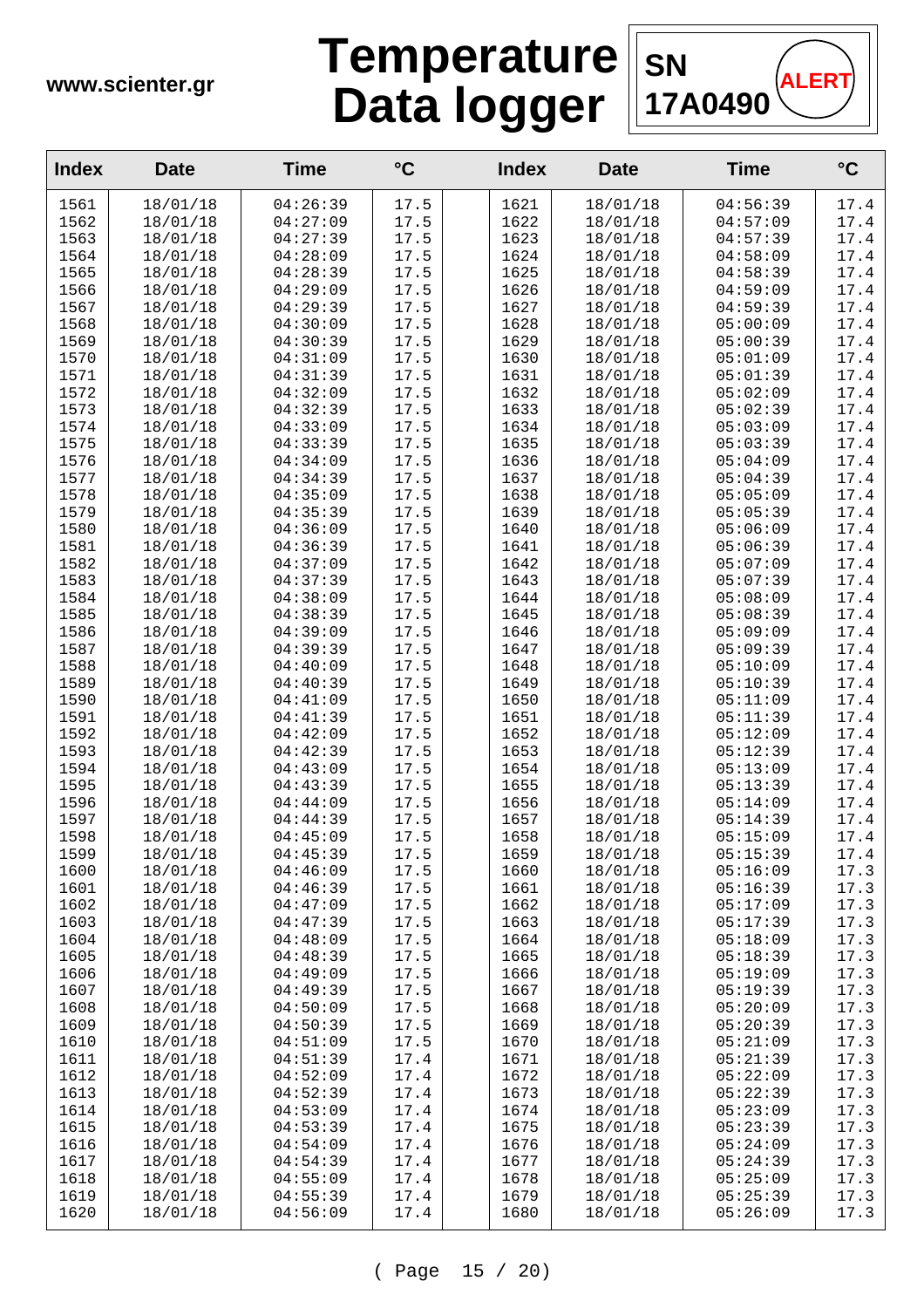

| <b>Index</b> | <b>Date</b>          | <b>Time</b>          | $\rm ^{\circ}C$ | <b>Index</b> | <b>Date</b>          | <b>Time</b>          | $\rm ^{\circ}C$ |
|--------------|----------------------|----------------------|-----------------|--------------|----------------------|----------------------|-----------------|
| 1681         | 18/01/18             | 05:26:39             | 17.3            | 1741         | 18/01/18             | 05:56:39             | 17.2            |
| 1682         | 18/01/18             | 05:27:09             | 17.3            | 1742         | 18/01/18             | 05:57:09             | 17.2            |
| 1683         | 18/01/18             | 05:27:39             | 17.3            | 1743         | 18/01/18             | 05:57:39             | 17.2            |
| 1684         | 18/01/18             | 05:28:09             | 17.3            | 1744         | 18/01/18             | 05:58:09             | 17.2            |
| 1685         | 18/01/18             | 05:28:39             | 17.3            | 1745         | 18/01/18             | 05:58:39             | 17.2            |
| 1686         | 18/01/18             | 05:29:09             | 17.3            | 1746         | 18/01/18             | 05:59:09             | 17.2            |
| 1687         | 18/01/18             | 05:29:39             | 17.3            | 1747         | 18/01/18             | 05:59:39             | 17.2            |
| 1688         | 18/01/18             | 05:30:09             | 17.3            | 1748         | 18/01/18             | 06:00:09             | 17.2            |
| 1689         | 18/01/18             | 05:30:39             | 17.3            | 1749         | 18/01/18             | 06:00:39             | 17.2            |
| 1690         | 18/01/18             | 05:31:09             | 17.3            | 1750         | 18/01/18             | 06:01:09             | 17.2            |
| 1691         | 18/01/18             | 05:31:39             | 17.3            | 1751         | 18/01/18             | 06:01:39             | 17.1            |
| 1692         | 18/01/18             | 05:32:09             | 17.3            | 1752         | 18/01/18             | 06:02:09             | 17.1<br>17.1    |
| 1693<br>1694 | 18/01/18<br>18/01/18 | 05:32:39<br>05:33:09 | 17.3<br>17.3    | 1753<br>1754 | 18/01/18<br>18/01/18 | 06:02:39<br>06:03:09 | 17.1            |
| 1695         | 18/01/18             | 05:33:39             | 17.3            | 1755         | 18/01/18             | 06:03:39             | 17.1            |
| 1696         | 18/01/18             | 05:34:09             | 17.3            | 1756         | 18/01/18             | 06:04:09             | 17.1            |
| 1697         | 18/01/18             | 05:34:39             | 17.3            | 1757         | 18/01/18             | 06:04:39             | 17.1            |
| 1698         | 18/01/18             | 05:35:09             | 17.3            | 1758         | 18/01/18             | 06:05:09             | 17.1            |
| 1699         | 18/01/18             | 05:35:39             | 17.3            | 1759         | 18/01/18             | 06:05:39             | 17.1            |
| 1700         | 18/01/18             | 05:36:09             | 17.3            | 1760         | 18/01/18             | 06:06:09             | 17.1            |
| 1701         | 18/01/18             | 05:36:39             | 17.3            | 1761         | 18/01/18             | 06:06:39             | 17.1            |
| 1702         | 18/01/18             | 05:37:09             | 17.3            | 1762         | 18/01/18             | 06:07:09             | 17.1            |
| 1703         | 18/01/18             | 05:37:39             | 17.3            | 1763         | 18/01/18             | 06:07:39             | 17.1            |
| 1704         | 18/01/18             | 05:38:09             | 17.3            | 1764         | 18/01/18             | 06:08:09             | 17.1            |
| 1705         | 18/01/18             | 05:38:39             | 17.2            | 1765         | 18/01/18             | 06:08:39             | 17.1            |
| 1706         | 18/01/18             | 05:39:09             | 17.2            | 1766         | 18/01/18             | 06:09:09             | 17.1            |
| 1707         | 18/01/18             | 05:39:39             | 17.2            | 1767         | 18/01/18             | 06:09:39             | 17.1            |
| 1708         | 18/01/18             | 05:40:09             | 17.2            | 1768         | 18/01/18             | 06:10:09             | 17.1            |
| 1709         | 18/01/18             | 05:40:39             | 17.2            | 1769         | 18/01/18             | 06:10:39             | 17.1            |
| 1710         | 18/01/18             | 05:41:09             | 17.2            | 1770         | 18/01/18             | 06:11:09             | 17.1            |
| 1711         | 18/01/18             | 05:41:39             | 17.2            | 1771         | 18/01/18             | 06:11:39             | 17.1            |
| 1712         | 18/01/18             | 05:42:09             | 17.2            | 1772         | 18/01/18             | 06:12:09             | 17.1            |
| 1713         | 18/01/18             | 05:42:39             | 17.2            | 1773         | 18/01/18             | 06:12:39             | 17.1            |
| 1714         | 18/01/18             | 05:43:09             | 17.2            | 1774         | 18/01/18             | 06:13:09             | 17.1            |
| 1715         | 18/01/18             | 05:43:39             | 17.2            | 1775         | 18/01/18             | 06:13:39             | 17.1            |
| 1716         | 18/01/18             | 05:44:09             | 17.2            | 1776         | 18/01/18             | 06:14:09             | 17.1            |
| 1717         | 18/01/18             | 05:44:39             | 17.2            | 1777         | 18/01/18             | 06:14:39             | 17.1            |
| 1718         | 18/01/18             | 05:45:09             | 17.2            | 1778         | 18/01/18             | 06:15:09             | 17.1            |
| 1719<br>1720 | 18/01/18<br>18/01/18 | 05:45:39<br>05:46:09 | 17.2<br>17.2    | 1779<br>1780 | 18/01/18<br>18/01/18 | 06:15:39<br>06:16:09 | 17.1<br>17.1    |
| 1721         | 18/01/18             | 05:46:39             | 17.2            | 1781         | 18/01/18             | 06:16:39             | 17.1            |
| 1722         | 18/01/18             | 05:47:09             | 17.2            | 1782         | 18/01/18             | 06:17:09             | 17.1            |
| 1723         | 18/01/18             | 05:47:39             | 17.2            | 1783         | 18/01/18             | 06:17:39             | 17.1            |
| 1724         | 18/01/18             | 05:48:09             | 17.2            | 1784         | 18/01/18             | 06:18:09             | 17.1            |
| 1725         | 18/01/18             | 05:48:39             | 17.2            | 1785         | 18/01/18             | 06:18:39             | 17.1            |
| 1726         | 18/01/18             | 05:49:09             | 17.2            | 1786         | 18/01/18             | 06:19:09             | 17.1            |
| 1727         | 18/01/18             | 05:49:39             | 17.2            | 1787         | 18/01/18             | 06:19:39             | 17.1            |
| 1728         | 18/01/18             | 05:50:09             | 17.2            | 1788         | 18/01/18             | 06:20:09             | 17.1            |
| 1729         | 18/01/18             | 05:50:39             | 17.2            | 1789         | 18/01/18             | 06:20:39             | 17.1            |
| 1730         | 18/01/18             | 05:51:09             | 17.2            | 1790         | 18/01/18             | 06:21:09             | 17.0            |
| 1731         | 18/01/18             | 05:51:39             | 17.2            | 1791         | 18/01/18             | 06:21:39             | 17.0            |
| 1732         | 18/01/18             | 05:52:09             | 17.2            | 1792         | 18/01/18             | 06:22:09             | 17.0            |
| 1733         | 18/01/18             | 05:52:39             | 17.2            | 1793         | 18/01/18             | 06:22:39             | 17.0            |
| 1734         | 18/01/18             | 05:53:09             | 17.2            | 1794         | 18/01/18             | 06:23:09             | 17.0            |
| 1735         | 18/01/18             | 05:53:39             | 17.2            | 1795         | 18/01/18             | 06:23:39             | 17.0            |
| 1736         | 18/01/18             | 05:54:09             | 17.2            | 1796         | 18/01/18             | 06:24:09             | 17.0            |
| 1737         | 18/01/18             | 05:54:39             | 17.2            | 1797         | 18/01/18             | 06:24:39             | 17.0            |
| 1738         | 18/01/18             | 05:55:09             | 17.2            | 1798         | 18/01/18             | 06:25:09             | 17.0            |
| 1739         | 18/01/18             | 05:55:39             | 17.2            | 1799         | 18/01/18             | 06:25:39             | 17.0            |
| 1740         | 18/01/18             | 05:56:09             | 17.2            | 1800         | 18/01/18             | 06:26:09             | 17.0            |
|              |                      |                      |                 |              |                      |                      |                 |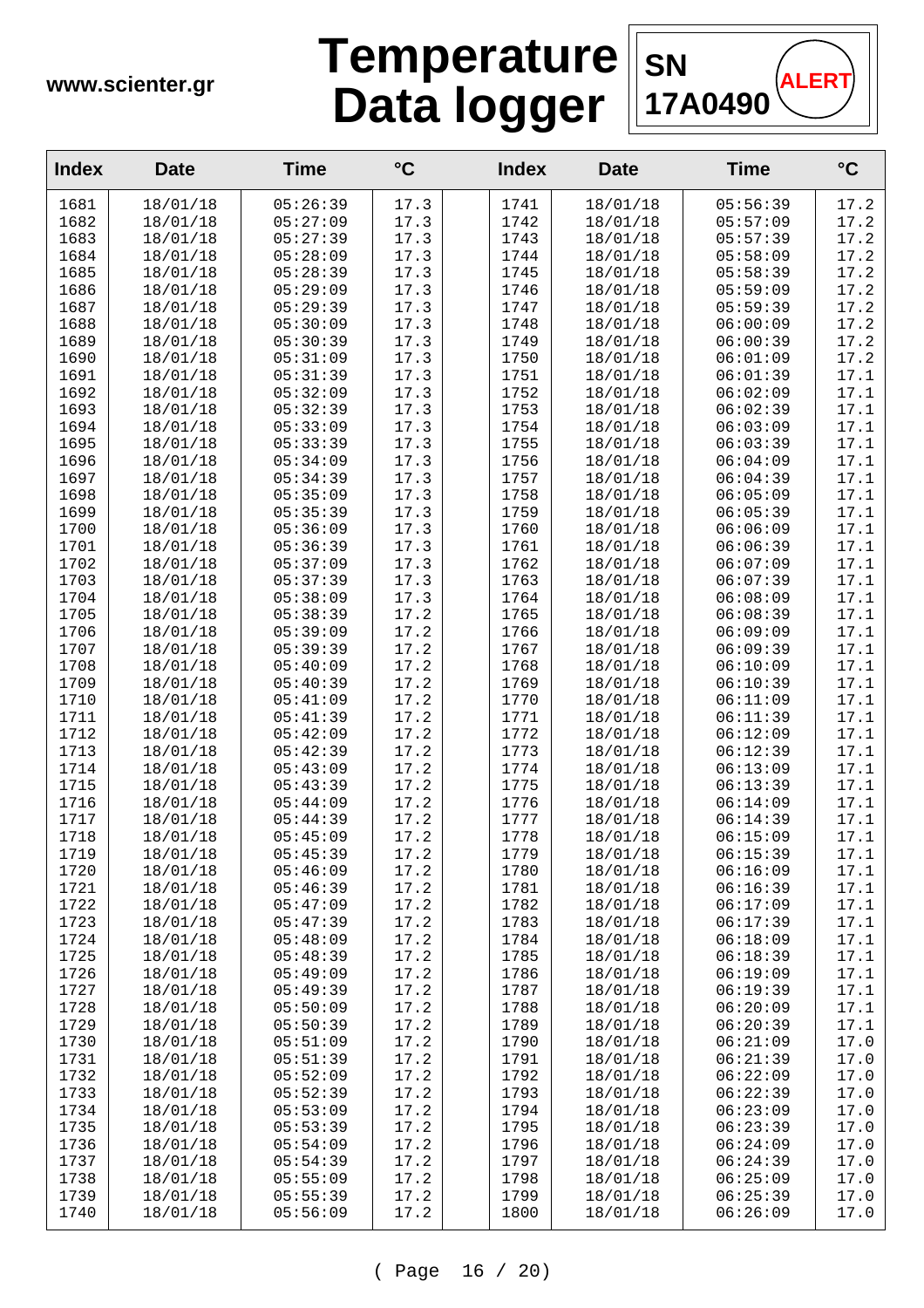

| <b>Index</b> | <b>Date</b>          | <b>Time</b>          | $\rm ^{\circ}C$ | <b>Index</b> | <b>Date</b>          | <b>Time</b>          | $\rm ^{\circ}C$ |
|--------------|----------------------|----------------------|-----------------|--------------|----------------------|----------------------|-----------------|
| 1801         | 18/01/18             | 06:26:39             | 17.0            | 1861         | 18/01/18             | 06:56:39             | 16.9            |
| 1802         | 18/01/18             | 06:27:09             | 17.0            | 1862         | 18/01/18             | 06:57:09             | 16.9            |
| 1803         | 18/01/18             | 06:27:39             | 17.0            | 1863         | 18/01/18             | 06:57:39             | 16.9            |
| 1804         | 18/01/18             | 06:28:09             | 17.0            | 1864         | 18/01/18             | 06:58:09             | 16.9            |
| 1805         | 18/01/18             | 06:28:39             | 17.0            | 1865         | 18/01/18             | 06:58:39             | 16.9            |
| 1806         | 18/01/18             | 06:29:09             | 17.0            | 1866         | 18/01/18             | 06:59:09             | 16.9            |
| 1807         | 18/01/18             | 06:29:39             | 17.0            | 1867         | 18/01/18             | 06:59:39             | 16.9            |
| 1808         | 18/01/18             | 06:30:09             | 17.0            | 1868         | 18/01/18             | 07:00:09             | 16.9            |
| 1809         | 18/01/18<br>18/01/18 | 06:30:39             | 17.0            | 1869         | 18/01/18             | 07:00:39<br>07:01:09 | 16.9<br>16.9    |
| 1810<br>1811 | 18/01/18             | 06:31:09<br>06:31:39 | 17.0<br>17.0    | 1870<br>1871 | 18/01/18<br>18/01/18 | 07:01:39             | 16.9            |
| 1812         | 18/01/18             | 06:32:09             | 17.0            | 1872         | 18/01/18             | 07:02:09             | 16.9            |
| 1813         | 18/01/18             | 06:32:39             | 17.0            | 1873         | 18/01/18             | 07:02:39             | 16.9            |
| 1814         | 18/01/18             | 06:33:09             | 17.0            | 1874         | 18/01/18             | 07:03:09             | 16.9            |
| 1815         | 18/01/18             | 06:33:39             | 17.0            | 1875         | 18/01/18             | 07:03:39             | 16.9            |
| 1816         | 18/01/18             | 06:34:09             | 17.0            | 1876         | 18/01/18             | 07:04:09             | 16.9            |
| 1817         | 18/01/18             | 06:34:39             | 17.0            | 1877         | 18/01/18             | 07:04:39             | 16.9            |
| 1818         | 18/01/18             | 06:35:09             | 17.0            | 1878         | 18/01/18             | 07:05:09             | 16.9            |
| 1819         | 18/01/18             | 06:35:39             | 17.0            | 1879         | 18/01/18             | 07:05:39             | 16.9            |
| 1820         | 18/01/18             | 06:36:09             | 17.0            | 1880         | 18/01/18             | 07:06:09             | 16.9            |
| 1821         | 18/01/18             | 06:36:39             | 17.0            | 1881         | 18/01/18             | 07:06:39             | 16.9            |
| 1822         | 18/01/18             | 06:37:09             | 17.0            | 1882         | 18/01/18             | 07:07:09             | 16.9            |
| 1823         | 18/01/18             | 06:37:39             | 17.0            | 1883         | 18/01/18             | 07:07:39             | 16.8            |
| 1824         | 18/01/18             | 06:38:09             | 17.0            | 1884         | 18/01/18             | 07:08:09             | 16.8            |
| 1825         | 18/01/18             | 06:38:39             | 17.0            | 1885         | 18/01/18             | 07:08:39             | 16.8            |
| 1826<br>1827 | 18/01/18<br>18/01/18 | 06:39:09<br>06:39:39 | 17.0<br>17.0    | 1886<br>1887 | 18/01/18<br>18/01/18 | 07:09:09<br>07:09:39 | 16.8<br>16.8    |
| 1828         | 18/01/18             | 06:40:09             | 17.0            | 1888         | 18/01/18             | 07:10:09             | 16.8            |
| 1829         | 18/01/18             | 06:40:39             | 17.0            | 1889         | 18/01/18             | 07:10:39             | 16.8            |
| 1830         | 18/01/18             | 06:41:09             | 17.0            | 1890         | 18/01/18             | 07:11:09             | 16.8            |
| 1831         | 18/01/18             | 06:41:39             | 17.0            | 1891         | 18/01/18             | 07:11:39             | 16.8            |
| 1832         | 18/01/18             | 06:42:09             | 17.0            | 1892         | 18/01/18             | 07:12:09             | 16.8            |
| 1833         | 18/01/18             | 06:42:39             | 17.0            | 1893         | 18/01/18             | 07:12:39             | 16.8            |
| 1834         | 18/01/18             | 06:43:09             | 17.0            | 1894         | 18/01/18             | 07:13:09             | 16.8            |
| 1835         | 18/01/18             | 06:43:39             | 17.0            | 1895         | 18/01/18             | 07:13:39             | 16.8            |
| 1836         | 18/01/18             | 06:44:09             | 16.9            | 1896         | 18/01/18             | 07:14:09             | 16.8            |
| 1837         | 18/01/18             | 06:44:39             | 16.9            | 1897         | 18/01/18             | 07:14:39             | 16.8            |
| 1838         | 18/01/18             | 06:45:09             | 16.9            | 1898         | 18/01/18             | 07:15:09             | 16.8            |
| 1839         | 18/01/18             | 06:45:39             | 16.9            | 1899         | 18/01/18             | 07:15:39             | 16.8            |
| 1840         | 18/01/18             | 06:46:09             | 16.9            | 1900         | 18/01/18             | 07:16:09             | 16.8            |
| 1841         | 18/01/18             | 06:46:39             | 16.9            | 1901<br>1902 | 18/01/18             | 07:16:39             | 16.8            |
| 1842<br>1843 | 18/01/18<br>18/01/18 | 06:47:09<br>06:47:39 | 16.9<br>16.9    | 1903         | 18/01/18<br>18/01/18 | 07:17:09<br>07:17:39 | 16.8<br>16.8    |
| 1844         | 18/01/18             | 06:48:09             | 16.9            | 1904         | 18/01/18             | 07:18:09             | 16.8            |
| 1845         | 18/01/18             | 06:48:39             | 16.9            | 1905         | 18/01/18             | 07:18:39             | 16.8            |
| 1846         | 18/01/18             | 06:49:09             | 16.9            | 1906         | 18/01/18             | 07:19:09             | 16.8            |
| 1847         | 18/01/18             | 06:49:39             | 16.9            | 1907         | 18/01/18             | 07:19:39             | 16.8            |
| 1848         | 18/01/18             | 06:50:09             | 16.9            | 1908         | 18/01/18             | 07:20:09             | 16.8            |
| 1849         | 18/01/18             | 06:50:39             | 16.9            | 1909         | 18/01/18             | 07:20:39             | 16.8            |
| 1850         | 18/01/18             | 06:51:09             | 16.9            | 1910         | 18/01/18             | 07:21:09             | 16.8            |
| 1851         | 18/01/18             | 06:51:39             | 16.9            | 1911         | 18/01/18             | 07:21:39             | 16.8            |
| 1852         | 18/01/18             | 06:52:09             | 16.9            | 1912         | 18/01/18             | 07:22:09             | 16.8            |
| 1853         | 18/01/18             | 06:52:39             | 16.9            | 1913         | 18/01/18             | 07:22:39             | 16.8            |
| 1854         | 18/01/18             | 06:53:09             | 16.9            | 1914         | 18/01/18             | 07:23:09             | 16.8            |
| 1855         | 18/01/18             | 06:53:39             | 16.9            | 1915         | 18/01/18             | 07:23:39             | 16.8            |
| 1856         | 18/01/18             | 06:54:09             | 16.9            | 1916         | 18/01/18             | 07:24:09             | 16.8            |
| 1857<br>1858 | 18/01/18<br>18/01/18 | 06:54:39<br>06:55:09 | 16.9<br>16.9    | 1917<br>1918 | 18/01/18<br>18/01/18 | 07:24:39<br>07:25:09 | 16.8<br>16.8    |
| 1859         | 18/01/18             | 06:55:39             | 16.9            | 1919         | 18/01/18             | 07:25:39             | 16.8            |
| 1860         | 18/01/18             | 06:56:09             | 16.9            | 1920         | 18/01/18             | 07:26:09             | 16.8            |
|              |                      |                      |                 |              |                      |                      |                 |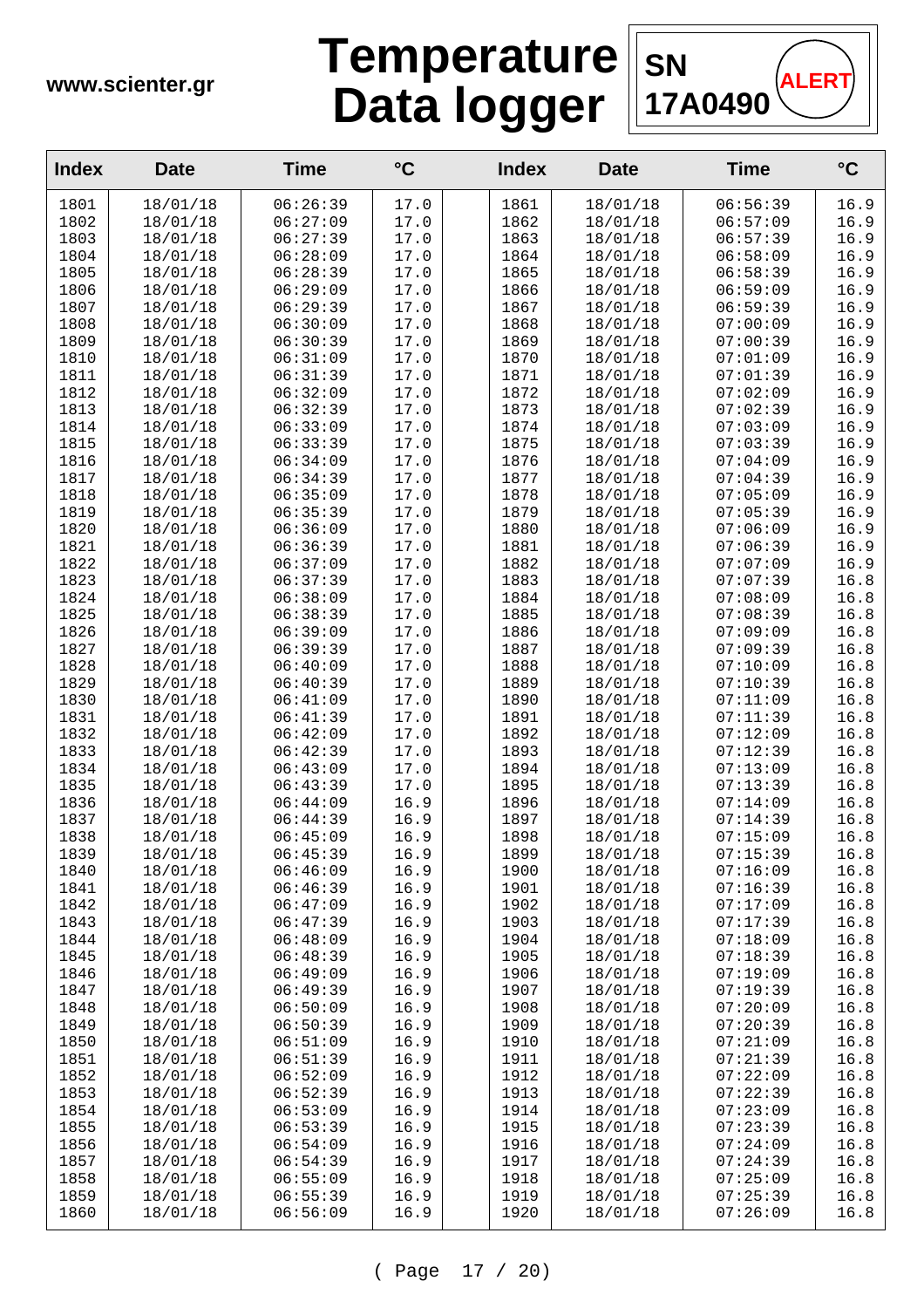

| <b>Index</b> | <b>Date</b>          | Time                 | $\rm ^{\circ}C$ | <b>Index</b> | <b>Date</b>          | <b>Time</b>          | $\rm ^{\circ}C$ |
|--------------|----------------------|----------------------|-----------------|--------------|----------------------|----------------------|-----------------|
| 1921         | 18/01/18             | 07:26:39             | 16.8            | 1981         | 18/01/18             | 07:56:39             | 16.6            |
| 1922         | 18/01/18             | 07:27:09             | 16.8            | 1982         | 18/01/18             | 07:57:09             | 16.6            |
| 1923         | 18/01/18             | 07:27:39             | 16.8            | 1983         | 18/01/18             | 07:57:39             | 16.6            |
| 1924         | 18/01/18             | 07:28:09             | 16.8            | 1984         | 18/01/18             | 07:58:09             | 16.6            |
| 1925         | 18/01/18             | 07:28:39             | 16.8            | 1985         | 18/01/18             | 07:58:39             | 16.6            |
| 1926         | 18/01/18             | 07:29:09             | 16.8            | 1986         | 18/01/18             | 07:59:09             | 16.6            |
| 1927         | 18/01/18             | 07:29:39             | 16.8            | 1987         | 18/01/18             | 07:59:39             | 16.6            |
| 1928         | 18/01/18             | 07:30:09             | 16.8            | 1988         | 18/01/18             | 08:00:09             | 16.6            |
| 1929         | 18/01/18             | 07:30:39             | 16.8            | 1989         | 18/01/18             | 08:00:39             | 16.6            |
| 1930         | 18/01/18             | 07:31:09             | 16.8            | 1990         | 18/01/18             | 08:01:09             | 16.6            |
| 1931         | 18/01/18             | 07:31:39             | 16.8            | 1991         | 18/01/18             | 08:01:39             | 16.6            |
| 1932         | 18/01/18             | 07:32:09             | 16.8            | 1992         | 18/01/18             | 08:02:09             | 16.6            |
| 1933<br>1934 | 18/01/18             | 07:32:39             | 16.8<br>16.8    | 1993<br>1994 | 18/01/18<br>18/01/18 | 08:02:39<br>08:03:09 | 16.6<br>16.6    |
| 1935         | 18/01/18<br>18/01/18 | 07:33:09<br>07:33:39 | 16.7            | 1995         | 18/01/18             | 08:03:39             | 16.6            |
| 1936         | 18/01/18             | 07:34:09             | 16.7            | 1996         | 18/01/18             | 08:04:09             | 16.6            |
| 1937         | 18/01/18             | 07:34:39             | 16.7            | 1997         | 18/01/18             | 08:04:39             | 16.6            |
| 1938         | 18/01/18             | 07:35:09             | 16.7            | 1998         | 18/01/18             | 08:05:09             | 16.6            |
| 1939         | 18/01/18             | 07:35:39             | 16.7            | 1999         | 18/01/18             | 08:05:39             | 16.6            |
| 1940         | 18/01/18             | 07:36:09             | 16.7            | 2000         | 18/01/18             | 08:06:09             | 16.6            |
| 1941         | 18/01/18             | 07:36:39             | 16.7            | 2001         | 18/01/18             | 08:06:39             | 16.6            |
| 1942         | 18/01/18             | 07:37:09             | 16.7            | 2002         | 18/01/18             | 08:07:09             | 16.6            |
| 1943         | 18/01/18             | 07:37:39             | 16.7            | 2003         | 18/01/18             | 08:07:39             | 16.6            |
| 1944         | 18/01/18             | 07:38:09             | 16.7            | 2004         | 18/01/18             | 08:08:09             | 16.6            |
| 1945         | 18/01/18             | 07:38:39             | 16.7            | 2005         | 18/01/18             | 08:08:39             | 16.6            |
| 1946         | 18/01/18             | 07:39:09             | 16.7            | 2006         | 18/01/18             | 08:09:09             | 16.6            |
| 1947         | 18/01/18             | 07:39:39             | 16.7            | 2007         | 18/01/18             | 08:09:39             | 16.6            |
| 1948         | 18/01/18             | 07:40:09             | 16.7            | 2008         | 18/01/18             | 08:10:09             | 16.6            |
| 1949         | 18/01/18             | 07:40:39             | 16.7            | 2009         | 18/01/18             | 08:10:39             | 16.6            |
| 1950         | 18/01/18             | 07:41:09             | 16.7            | 2010         | 18/01/18             | 08:11:09             | 16.5            |
| 1951<br>1952 | 18/01/18<br>18/01/18 | 07:41:39<br>07:42:09 | 16.7<br>16.7    | 2011<br>2012 | 18/01/18<br>18/01/18 | 08:11:39<br>08:12:09 | 16.5<br>16.5    |
| 1953         | 18/01/18             | 07:42:39             | 16.7            | 2013         | 18/01/18             | 08:12:39             | 16.5            |
| 1954         | 18/01/18             | 07:43:09             | 16.7            | 2014         | 18/01/18             | 08:13:09             | 16.5            |
| 1955         | 18/01/18             | 07:43:39             | 16.7            | 2015         | 18/01/18             | 08:13:39             | 16.5            |
| 1956         | 18/01/18             | 07:44:09             | 16.7            | 2016         | 18/01/18             | 08:14:09             | 16.5            |
| 1957         | 18/01/18             | 07:44:39             | 16.7            | 2017         | 18/01/18             | 08:14:39             | 16.5            |
| 1958         | 18/01/18             | 07:45:09             | 16.7            | 2018         | 18/01/18             | 08:15:09             | 16.5            |
| 1959         | 18/01/18             | 07:45:39             | 16.7            | 2019         | 18/01/18             | 08:15:39             | 16.5            |
| 1960         | 18/01/18             | 07:46:09             | 16.7            | 2020         | 18/01/18             | 08:16:09             | 16.5            |
| 1961         | 18/01/18             | 07:46:39             | 16.7            | 2021         | 18/01/18             | 08:16:39             | 16.5            |
| 1962         | 18/01/18             | 07:47:09             | 16.7            | 2022         | 18/01/18             | 08:17:09             | 16.5            |
| 1963         | 18/01/18             | 07:47:39             | 16.7            | 2023         | 18/01/18             | 08:17:39             | 16.5            |
| 1964         | 18/01/18             | 07:48:09             | 16.7            | 2024         | 18/01/18             | 08:18:09             | 16.5            |
| 1965         | 18/01/18             | 07:48:39             | 16.7            | 2025         | 18/01/18             | 08:18:39             | 16.5            |
| 1966         | 18/01/18             | 07:49:09             | 16.7            | 2026         | 18/01/18             | 08:19:09             | 16.5            |
| 1967         | 18/01/18             | 07:49:39             | 16.7            | 2027         | 18/01/18             | 08:19:39             | 16.5            |
| 1968         | 18/01/18             | 07:50:09             | 16.7            | 2028         | 18/01/18             | 08:20:09             | 16.5            |
| 1969<br>1970 | 18/01/18<br>18/01/18 | 07:50:39<br>07:51:09 | 16.7<br>16.7    | 2029<br>2030 | 18/01/18<br>18/01/18 | 08:20:39<br>08:21:09 | 16.5<br>16.5    |
| 1971         | 18/01/18             | 07:51:39             | 16.7            | 2031         | 18/01/18             | 08:21:39             | 16.5            |
| 1972         | 18/01/18             | 07:52:09             | 16.7            | 2032         | 18/01/18             | 08:22:09             | 16.5            |
| 1973         | 18/01/18             | 07:52:39             | 16.7            | 2033         | 18/01/18             | 08:22:39             | 16.5            |
| 1974         | 18/01/18             | 07:53:09             | 16.6            | 2034         | 18/01/18             | 08:23:09             | 16.5            |
| 1975         | 18/01/18             | 07:53:39             | 16.6            | 2035         | 18/01/18             | 08:23:39             | 16.5            |
| 1976         | 18/01/18             | 07:54:09             | 16.6            | 2036         | 18/01/18             | 08:24:09             | 16.5            |
| 1977         | 18/01/18             | 07:54:39             | 16.6            | 2037         | 18/01/18             | 08:24:39             | 16.5            |
| 1978         | 18/01/18             | 07:55:09             | 16.6            | 2038         | 18/01/18             | 08:25:09             | 16.5            |
| 1979         | 18/01/18             | 07:55:39             | 16.6            | 2039         | 18/01/18             | 08:25:39             | 16.5            |
| 1980         | 18/01/18             | 07:56:09             | 16.6            | 2040         | 18/01/18             | 08:26:09             | 16.5            |
|              |                      |                      |                 |              |                      |                      |                 |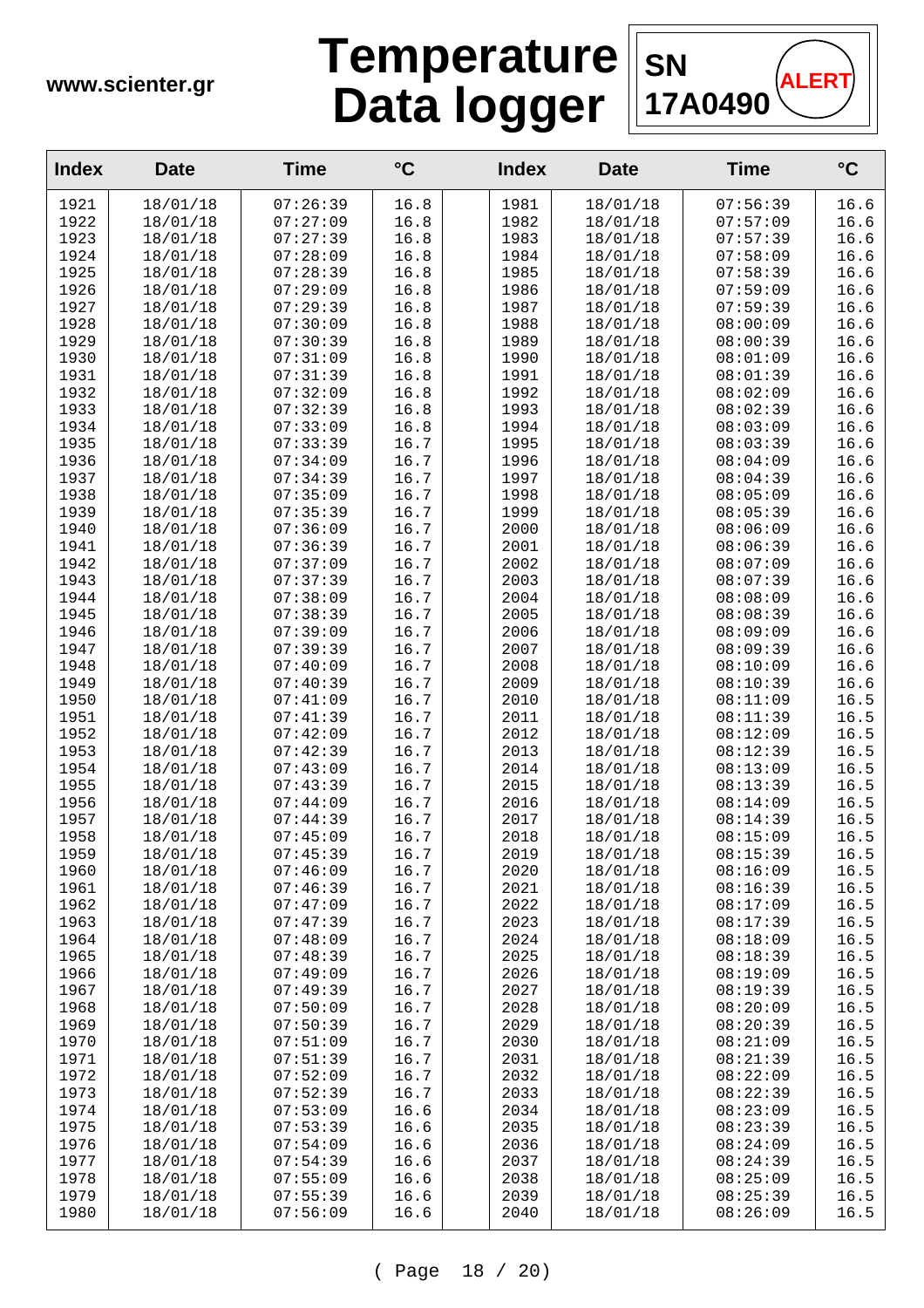

| <b>Index</b> | <b>Date</b>          | <b>Time</b>          | $\rm ^{\circ}C$ | <b>Index</b> | <b>Date</b>          | <b>Time</b>          | $\rm ^{\circ}C$ |
|--------------|----------------------|----------------------|-----------------|--------------|----------------------|----------------------|-----------------|
| 2041         | 18/01/18             | 08:26:39             | 16.5            | 2101         | 18/01/18             | 08:56:39             | 16.5            |
| 2042         | 18/01/18             | 08:27:09             | 16.5            | 2102         | 18/01/18             | 08:57:09             | 16.5            |
| 2043         | 18/01/18             | 08:27:39             | 16.5            | 2103         | 18/01/18             | 08:57:39             | 16.5            |
| 2044         | 18/01/18             | 08:28:09             | 16.5            | 2104         | 18/01/18             | 08:58:09             | 16.5            |
| 2045         | 18/01/18             | 08:28:39             | 16.5            | 2105         | 18/01/18             | 08:58:39             | 16.5            |
| 2046         | 18/01/18             | 08:29:09             | 16.5            | 2106         | 18/01/18             | 08:59:09             | 16.5            |
| 2047         | 18/01/18             | 08:29:39             | 16.5            | 2107         | 18/01/18             | 08:59:39             | 16.5            |
| 2048<br>2049 | 18/01/18<br>18/01/18 | 08:30:09<br>08:30:39 | 16.5<br>16.5    | 2108<br>2109 | 18/01/18<br>18/01/18 | 09:00:09<br>09:00:39 | 16.6<br>16.6    |
| 2050         | 18/01/18             | 08:31:09             | 16.5            | 2110         | 18/01/18             | 09:01:09             | 16.6            |
| 2051         | 18/01/18             | 08:31:39             | 16.5            | 2111         | 18/01/18             | 09:01:39             | 16.6            |
| 2052         | 18/01/18             | 08:32:09             | 16.5            | 2112         | 18/01/18             | 09:02:09             | 16.6            |
| 2053         | 18/01/18             | 08:32:39             | 16.5            | 2113         | 18/01/18             | 09:02:39             | 16.6            |
| 2054         | 18/01/18             | 08:33:09             | 16.5            | 2114         | 18/01/18             | 09:03:09             | 16.6            |
| 2055         | 18/01/18             | 08:33:39             | 16.5            | 2115         | 18/01/18             | 09:03:39             | 16.6            |
| 2056         | 18/01/18             | 08:34:09             | 16.5            | 2116         | 18/01/18             | 09:04:09             | 16.7            |
| 2057         | 18/01/18             | 08:34:39             | 16.5            | 2117         | 18/01/18             | 09:04:39             | 16.7            |
| 2058         | 18/01/18             | 08:35:09             | 16.5            | 2118         | 18/01/18             | 09:05:09             | 16.7            |
| 2059         | 18/01/18             | 08:35:39             | 16.5            | 2119         | 18/01/18             | 09:05:39             | 16.7            |
| 2060         | 18/01/18             | 08:36:09             | 16.5            | 2120         | 18/01/18             | 09:06:09             | 16.7            |
| 2061<br>2062 | 18/01/18<br>18/01/18 | 08:36:39<br>08:37:09 | 16.4<br>16.4    | 2121<br>2122 | 18/01/18<br>18/01/18 | 09:06:39<br>09:07:09 | 16.7<br>16.7    |
| 2063         | 18/01/18             | 08:37:39             | 16.4            | 2123         | 18/01/18             | 09:07:39             | 16.8            |
| 2064         | 18/01/18             | 08:38:09             | 16.4            | 2124         | 18/01/18             | 09:08:09             | 16.8            |
| 2065         | 18/01/18             | 08:38:39             | 16.4            | 2125         | 18/01/18             | 09:08:39             | 16.8            |
| 2066         | 18/01/18             | 08:39:09             | 16.4            | 2126         | 18/01/18             | 09:09:09             | 16.8            |
| 2067         | 18/01/18             | 08:39:39             | 16.4            | 2127         | 18/01/18             | 09:09:39             | 16.8            |
| 2068         | 18/01/18             | 08:40:09             | 16.4            | 2128         | 18/01/18             | 09:10:09             | 16.8            |
| 2069         | 18/01/18             | 08:40:39             | 16.4            | 2129         | 18/01/18             | 09:10:39             | 16.8            |
| 2070         | 18/01/18             | 08:41:09             | 16.4            | 2130         | 18/01/18             | 09:11:09             | 16.9            |
| 2071         | 18/01/18             | 08:41:39             | 16.4            | 2131         | 18/01/18             | 09:11:39             | 16.9            |
| 2072         | 18/01/18             | 08:42:09             | 16.4            | 2132         | 18/01/18             | 09:12:09             | 16.9            |
| 2073<br>2074 | 18/01/18<br>18/01/18 | 08:42:39<br>08:43:09 | 16.4<br>16.4    | 2133<br>2134 | 18/01/18<br>18/01/18 | 09:12:39<br>09:13:09 | 16.9<br>16.9    |
| 2075         | 18/01/18             | 08:43:39             | 16.4            | 2135         | 18/01/18             | 09:13:39             | 17.0            |
| 2076         | 18/01/18             | 08:44:09             | 16.4            | 2136         | 18/01/18             | 09:14:09             | 17.0            |
| 2077         | 18/01/18             | 08:44:39             | 16.4            | 2137         | 18/01/18             | 09:14:39             | 17.0            |
| 2078         | 18/01/18             | 08:45:09             | 16.4            | 2138         | 18/01/18             | 09:15:09             | 17.0            |
| 2079         | 18/01/18             | 08:45:39             | 16.4            | 2139         | 18/01/18             | 09:15:39             | 17.0            |
| 2080         | 18/01/18             | 08:46:09             | 16.4            | 2140         | 18/01/18             | 09:16:09             | 17.0            |
| 2081         | 18/01/18             | 08:46:39             | 16.4            | 2141         | 18/01/18             | 09:16:39             | 17.1            |
| 2082         | 18/01/18             | 08:47:09             | 16.4            | 2142         | 18/01/18             | 09:17:09             | 17.1            |
| 2083         | 18/01/18             | 08:47:39             | 16.4            | 2143         | 18/01/18             | 09:17:39             | 17.1            |
| 2084         | 18/01/18             | 08:48:09             | 16.4            | 2144         | 18/01/18             | 09:18:09             | 17.1            |
| 2085<br>2086 | 18/01/18             | 08:48:39<br>08:49:09 | 16.4<br>16.4    | 2145<br>2146 | 18/01/18             | 09:18:39<br>09:19:09 | 17.1<br>17.2    |
| 2087         | 18/01/18<br>18/01/18 | 08:49:39             | 16.4            | 2147         | 18/01/18<br>18/01/18 | 09:19:39             | 17.2            |
| 2088         | 18/01/18             | 08:50:09             | 16.4            | 2148         | 18/01/18             | 09:20:09             | 17.2            |
| 2089         | 18/01/18             | 08:50:39             | 16.4            | 2149         | 18/01/18             | 09:20:39             | 17.2            |
| 2090         | 18/01/18             | 08:51:09             | 16.4            | 2150         | 18/01/18             | 09:21:09             | 17.2            |
| 2091         | 18/01/18             | 08:51:39             | 16.4            | 2151         | 18/01/18             | 09:21:39             | 17.3            |
| 2092         | 18/01/18             | 08:52:09             | 16.4            | 2152         | 18/01/18             | 09:22:09             | 17.3            |
| 2093         | 18/01/18             | 08:52:39             | 16.4            | 2153         | 18/01/18             | 09:22:39             | 17.3            |
| 2094         | 18/01/18             | 08:53:09             | 16.4            | 2154         | 18/01/18             | 09:23:09             | 17.4            |
| 2095         | 18/01/18             | 08:53:39             | 16.4            | 2155         | 18/01/18             | 09:23:39             | 17.5            |
| 2096         | 18/01/18             | 08:54:09             | 16.4            | 2156         | 18/01/18             | 09:24:09             | 17.5            |
| 2097         | 18/01/18             | 08:54:39             | 16.4            | 2157         | 18/01/18             | 09:24:39             | 17.5            |
| 2098<br>2099 | 18/01/18<br>18/01/18 | 08:55:09<br>08:55:39 | 16.4<br>16.5    | 2158<br>2159 | 18/01/18<br>18/01/18 | 09:25:09<br>09:25:39 | 17.5<br>17.5    |
| 2100         | 18/01/18             | 08:56:09             | 16.5            | 2160         | 18/01/18             | 09:26:09             | 17.6            |
|              |                      |                      |                 |              |                      |                      |                 |